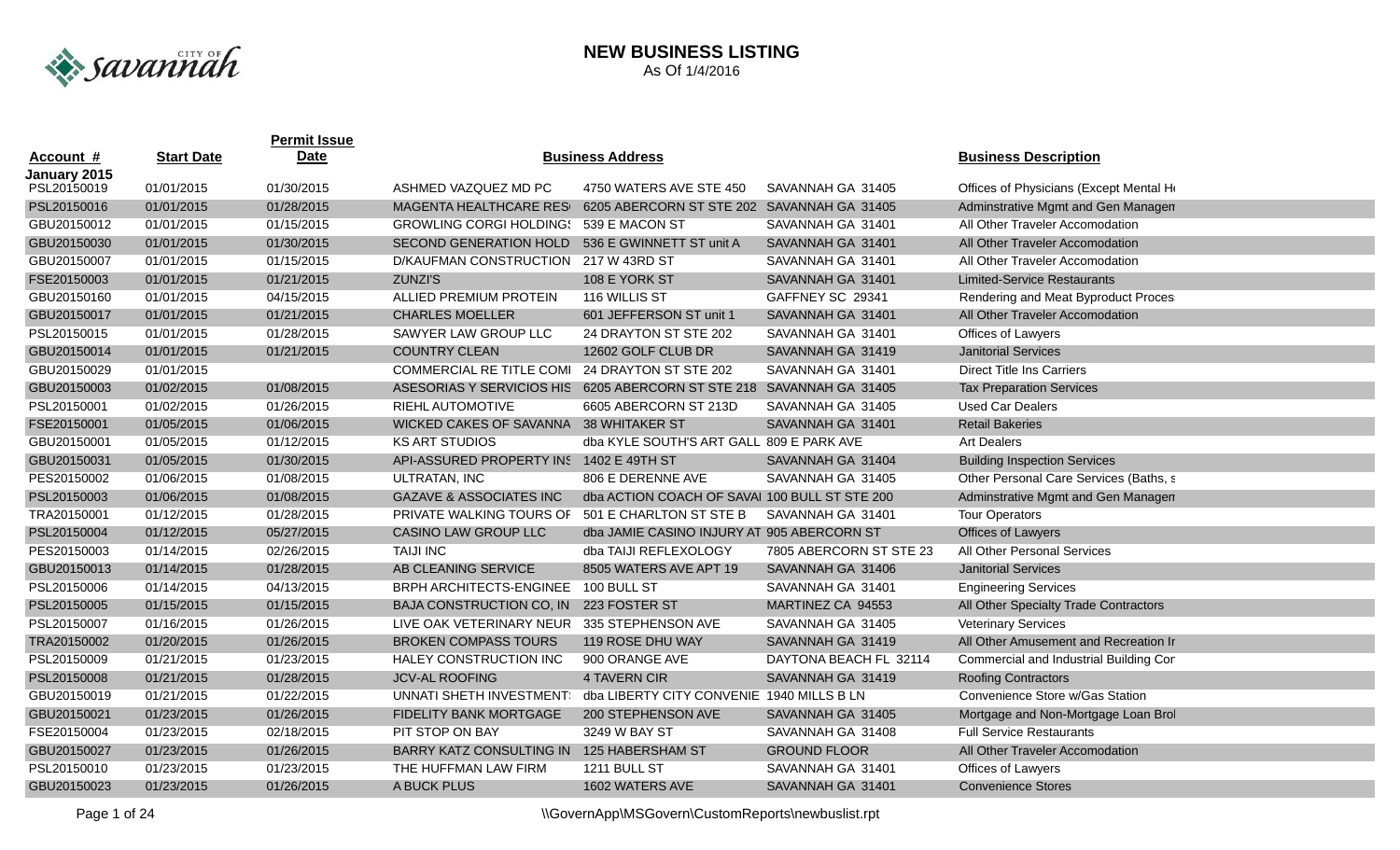|                  |                   | <b>Permit Issue</b> |                                                                 |                                               |                         |                                          |
|------------------|-------------------|---------------------|-----------------------------------------------------------------|-----------------------------------------------|-------------------------|------------------------------------------|
| <u>Account #</u> | <b>Start Date</b> | <b>Date</b>         |                                                                 | <b>Business Address</b>                       |                         | <b>Business Description</b>              |
| GBU20150026      | 01/23/2015        | 01/30/2015          | <b>LANEY CONTEMPORARY</b>                                       | 811 E 41ST ST                                 | SAVANNAH GA 31401       | <b>Internet Sales</b>                    |
| GBU20150022      | 01/23/2015        | 01/26/2015          | SHOE BE DO                                                      | 7 W YORK ST                                   | SAVANNAH GA 31401       | <b>Shoe Stores</b>                       |
| GBU20150024      | 01/23/2015        |                     | <b>CRAWFORD CLEANING SERV</b>                                   | 637 W 35TH ST                                 | SAVANNAH GA 31405       | <b>Janitorial Services</b>               |
| GBU20150028      | 01/26/2015        | 01/28/2015          | <b>S1 ENTERTAINMENT</b>                                         | 212 FELL ST                                   | SAVANNAH GA 31415       | Promoters of Performing Arts, Sports,    |
| PSL20150013      | 01/26/2015        | 01/28/2015          | THE B SPOT SALON                                                | 312 MALL BLVD STE A                           | SAVANNAH GA 31406       | <b>Beauty Salons</b>                     |
| PSL20150023      | 01/27/2015        | 03/03/2015          | <b>INFUSERV CORPORATION</b>                                     | 7604 WATERS AVE                               | SAVANNAH GA 31406       | <b>Blood and Organ Banks</b>             |
| PES20150007      | 01/27/2015        | 01/28/2015          | <b>TIDEWATER FITNESS</b>                                        | 912 MILL STREAM CT                            | SAVANNAH GA 31419       | All Other Personal Services              |
| PSL20150020      | 01/29/2015        | 01/30/2015          | THARPE ENGINEERING GROU                                         | 321 W CONGRESS ST STE 30' SAVANNAH GA 31401   |                         | <b>Engineering Services</b>              |
| TRA20150003      | 01/29/2015        | 01/30/2015          | SOUTHERN RECOVERY & TO'                                         | 520 E 51ST ST                                 | SAVANNAH GA 31405       | Motor Vehicle Towing                     |
| GBU20150032      | 01/29/2015        | 01/30/2015          | THE LAMB MEWS                                                   | 415 E JONES ST                                | SAVANNAH GA 31401       | All Other Traveler Accomodation          |
| CAF20150001      | 01/29/2015        | 01/30/2015          | <b>ENVISION COMPASSIONATE (</b>                                 | 110 GREENBRIAR DR                             | SAVANNAH GA 31416       | Home Health Care Services                |
| SSE20150001      | 01/30/2015        | 01/30/2015          | KEYS IN KEYS OUT UNLOCKII 1204 W 41ST ST                        |                                               | SAVANNAH GA 31405       | Locksmiths                               |
| GBU20150034      | 01/30/2015        | 03/16/2015          | MACKEY'S HOME IMPROVEM 817 W 38TH ST                            |                                               | SAVANNAH GA 31404       | Rooming & Boarding Houses                |
| February 2015    |                   |                     |                                                                 |                                               |                         |                                          |
| TRA20150004      | 02/01/2015        | 02/11/2015          | THOMPSON SPECIALTY TOUF d/b/a PLANTATION CARRIAGE 13 ARTHUR CIR |                                               |                         | Scenic and Sightseeing Transportation,   |
| GBU20150035      | 02/02/2015        | 04/10/2015          | SPOTLESS CUSTODIAL SERV                                         | 112 EDGEWATER RD APT 103 SAVANNAH GA 31406    |                         | <b>Janitorial Services</b>               |
| GBU20150036      | 02/04/2015        | 02/06/2015          | MS JANICE'S CLEANING SER\ 2211 UTAH ST                          |                                               | SAVANNAH GA 31404       | <b>Janitorial Services</b>               |
| WAT20150002      | 02/04/2015        | 03/02/2015          | M & O LANDSCAPING LLC                                           | 1905 VASSAR ST                                | SAVANNAH GA 31405       | <b>Landscaping Services</b>              |
| GBU20150040      | 02/04/2015        | 02/19/2015          | W.O.R.D.                                                        | WAY OF REAL DISCOVERY IN 1526 E 37TH ST       |                         | All Other Miscellaneous Schools and In   |
| GBU20150037      | 02/04/2015        | 02/05/2015          | NUCO INVESTMENTS INC                                            | 220 W BRYAN ST                                | SAVANNAH GA 31401       | Parking Lots and Garages                 |
| FSE20150005      | 02/04/2015        | 05/28/2015          | AMERICAN DELI                                                   | 1900 E VICTORY DR STE D15/ SAVANNAH GA 31404  |                         | <b>Full Service Restaurants</b>          |
| GBU20150039      | 02/05/2015        | 02/25/2015          | MR & MRS CRUMLEY PROFES                                         | 516 E TAYLOR ST                               | SAVANNAH GA 31401       | <b>Janitorial Services</b>               |
| PSL20150022      | 02/05/2015        | 02/06/2015          | <b>SALON 8408</b>                                               | 8408 MARCUS PL STE B                          | SAVANNAH GA 31406       | <b>Beauty Salons</b>                     |
| FSE20150006      | 02/06/2015        | 02/17/2015          | SAVANNAH MONKEY, INC                                            | dba THE ANCIENT OLIVE OF S 204 W BROUGHTON ST |                         | All Other Specialty Food Stores          |
| PSL20150025      | 02/09/2015        | 02/17/2015          | DR JULIANNA WILLIAMS, PHD                                       | 6605 ABERCORN ST STE 114- SAVANNAH GA 31405   |                         | Other Individual & Family Services       |
| GBU20150042      | 02/09/2015        | 02/09/2015          | AWAYINTHEWORLD SAVANNA                                          | <b>DBA: TILLAGE</b>                           | 316 E 40TH ST           | Bed and Breakfast Inns                   |
| GBU20150043      | 02/10/2015        | 03/03/2015          | LUCKY CHARMS ENTERTAINN                                         | 101 W 60TH ST                                 | SAVANNAH GA 31405       | All Other Miscellaneous Store Retailers  |
| WAT20150003      | 02/11/2015        | 02/12/2015          | <b>GO GREEN LAWN AND TREE</b>                                   | <b>148 COUNTRY WALK CIR</b>                   | SAVANNAH GA 31419       | <b>Landscaping Services</b>              |
| WAT20150004      | 02/11/2015        | 02/11/2015          | DOZIERS LAWN SERVICE                                            | 502 W 63RD ST                                 | SAVANNAH GA 31405       | <b>Landscaping Services</b>              |
| FSE20150007      | 02/12/2015        | 02/18/2015          | THE MATE' FACTOR                                                | 401 E HALL ST                                 | SAVANNAH GA 31401       | <b>Limited-Service Restaurants</b>       |
| PSL20150026      | 02/12/2015        | 02/18/2015          | <b>CARTER'S ELECTRIC SERVIC</b>                                 | 7113 HIALEAH CIR                              | SAVANNAH GA 31406       | Elect Contractors/Oth Wiring Install Cor |
| GBU20150045      | 02/12/2015        | 02/12/2015          | KWIK TRIP DELI MART                                             | 1318 AUGUSTA AVE                              | SAVANNAH GA 31415       | <b>Convenience Stores</b>                |
| GBU20150046      | 02/13/2015        | 04/01/2015          | PURE PERFECTION CLEANIN 2109 1/2 E 36TH ST                      |                                               | SAVANNAH GA 31404       | <b>Janitorial Services</b>               |
| GBU20150047      | 02/13/2015        | 02/13/2015          | RESPECT FOR LIFE, INC.                                          | 2214 HARDEN ST                                | SAVANNAH GA 31405       | Rooming & Boarding Houses                |
| PES20150008      | 02/13/2015        | 02/27/2015          | CHICAGO AUTISM & BEHAVIO                                        | 130 TIBET AVE STE 202                         | SAVANNAH GA 31406       | All Other Personal Services              |
| TRA20150005      | 02/17/2015        | 03/02/2015          | A-1 SANDERS TRANSPORTAT                                         | 2108 E 58TH ST                                | SAVANNAH GA 31404       | <b>Taxi Service</b>                      |
| PSL20150027      | 02/18/2015        | 02/18/2015          | INFINITE INNOVATIONS                                            | 221 EXECUTIVE CIR STE 7                       | SAVANNAH GA 31406       | Adminstrative Mgmt and Gen Managen       |
| PSL20150029      | 02/19/2015        | 02/19/2015          | <b>CHARLESTON SIGN, LLC</b>                                     | 4200 DORCHESTER RD                            | NORTH CHARLESTON SC 294 | Elect Contractors/Oth Wiring Install Cor |
| GBU20150050      | 02/19/2015        | 03/02/2015          | PEACHY CLEAN JANITORIAL { 1221 W 51ST ST                        |                                               | SAVANNAH GA 31405       | <b>Janitorial Services</b>               |
| GBU20150051      | 02/19/2015        | 02/19/2015          | <b>CLUTTER FREE</b>                                             | 717 CLELAND ST                                | SAVANNAH GA 31415       | Solid Waste Collection                   |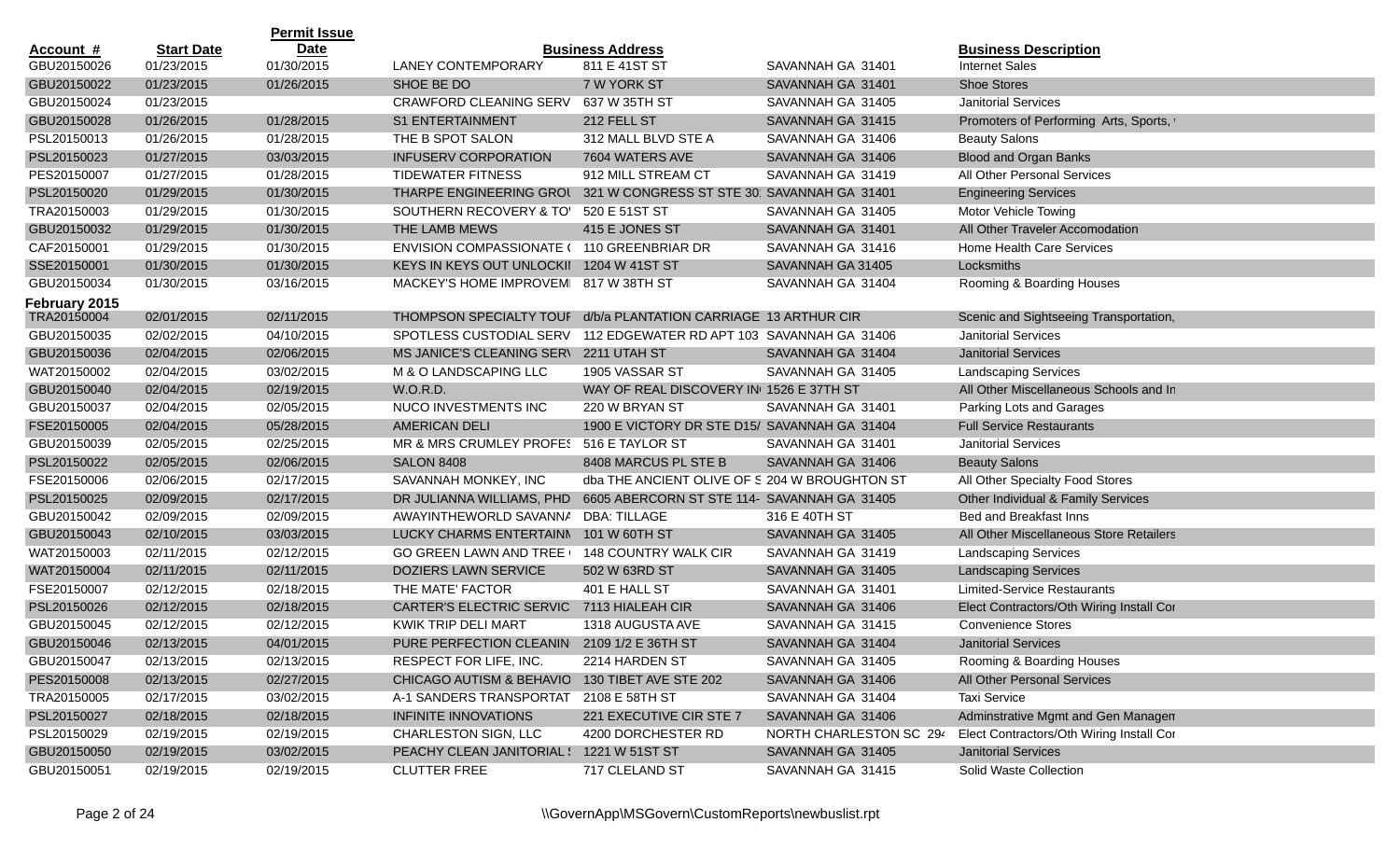|                   |                   | <b>Permit Issue</b> |                                                                     |                                             |                        |                                            |
|-------------------|-------------------|---------------------|---------------------------------------------------------------------|---------------------------------------------|------------------------|--------------------------------------------|
| <u>Account #</u>  | <b>Start Date</b> | <b>Date</b>         |                                                                     | <b>Business Address</b>                     |                        | <b>Business Description</b>                |
| PED20150001       | 02/20/2015        | 03/02/2015          | <b>BLUSH</b>                                                        | 120 LEEFIELD DR                             | SAVANNAH GA 31419      | <b>Other Direct Selling Establishments</b> |
| FSE20150008       | 02/20/2015        | 02/20/2015          | DB & DB INVESTMENTS, LLC                                            | DBA: WING ZONE                              | 1100 EISENHOWER DR     | <b>Limited-Service Restaurants</b>         |
| PSL20150030       | 02/20/2015        | 02/20/2015          | STEPHEN H. HARRIS, ATTOR 7 E CONGRESS ST STE 1003 SAVANNAH GA 31401 |                                             |                        | Offices of Lawyers                         |
| GBU20150054       | 02/20/2015        | 02/20/2015          | ATLANTIC NEUROSURGICAL \                                            | 8882 ABERCORN ST                            | SAVANNAH GA 31406      | Home Health Equipment Rental               |
| PED20150002       | 02/23/2015        | 03/24/2015          | HUNTER CATTLE                                                       | 934 DRIGGERS RD                             | BROOKLET GA 30415      | <b>Temporary Festival Peddler</b>          |
| GBU20150059       | 02/23/2015        | 03/25/2015          | DARE MEDIA GROUP                                                    | 7804 ABERCORN ST                            | SAVANNAH GA 31406      | Promoters of Performing Arts w/Facilitie   |
| GBU20150060       | 02/24/2015        | 03/02/2015          | <b>SHOE SHA'MAN</b>                                                 | 1114 E 58TH ST                              | SAVANNAH GA 31404      | Footwear and Leather Goods Repair          |
| TRA20150006       | 02/25/2015        | 02/24/2015          | <b>1ST CHOICE TAXI</b>                                              | 35 NORTON ST                                | SAVANNAH GA 31415      | <b>Taxi Service</b>                        |
| GBU20150067       | 02/25/2015        | 03/26/2015          | ERA                                                                 | 7804 ABERCORN ST unit 190                   | SAVANNAH GA 31406      | Men's Clothing Stores                      |
| GBU20150063       | 02/25/2015        | 02/25/2015          | <b>CLASSIC CLEANING CO</b>                                          | 10912 QUEEN ANNE CT APT D SAVANNAH GA 31406 |                        | <b>Janitorial Services</b>                 |
| GBU20150061       | 02/25/2015        | 02/24/2015          | LOUISE'S FABULOUS                                                   | 502 E RIVER ST STE 22                       | SAVANNAH GA 31401      | <b>Art Dealers</b>                         |
| GBU20150066       | 02/25/2015        | 03/02/2015          | <b>GLIMSITY, LLC</b>                                                | dba GLIMSITY                                | 11 E BACK ST           | Corporate Subsidiary and Regional Mar      |
| GBU20150064       | 02/25/2015        | 03/02/2015          | <b>BROOMSTICKS JANITORIAL</b>                                       | 210 1/2 BRANDYWINE RD                       | SAVANNAH GA 31405      | <b>Janitorial Services</b>                 |
| GBU20150069       | 02/26/2015        | 03/24/2015          | <b>HOWARD RENTAL</b>                                                | 823 HOWARD ST                               | SAVANNAH GA 31401      | All Other Traveler Accomodation            |
| GBU20150070       | 02/26/2015        | 02/26/2015          | FLOOR AND DECOR OUTLETS                                             | dba FLOOR AND DECOR                         | 1800 E VICTORY DR      | <b>Other Building Material Dealers</b>     |
| GBU20150068       | 02/26/2015        | 02/26/2015          | LAL'S FUEL-N-PANTRY                                                 | 1220 MONTGOMERY ST                          | SAVANNAH GA 31401      | Convenience Store w/Gas Station            |
| PSL20150035       | 02/27/2015        | 03/02/2015          | PERFORMANCE MEDICAL SU                                              | 553 EDGEFIELD RD                            | NORTH AUGUSTA SC 29841 | All Other Specialty Trade Contractors      |
| GBU20150073       | 02/27/2015        | 03/02/2015          | FIVE STAR BEAUTY SUPPLY                                             | 4601 SKIDAWAY RD                            | SAVANNAH GA 31404      | Cosmetics, Beauty Supplies, and Perfu      |
| GBU20150072       | 02/27/2015        | 03/02/2015          | ROSE COTTAGE                                                        | 315 E PARK AVE                              | SAVANNAH GA 31401      | All Other Traveler Accomodation            |
| FSE20150010       | 02/28/2015        | 03/05/2015          | ARTY PIG, LLC                                                       | dba SANDFLY BBQ AT THE STI 1220 BARNARD ST  |                        | <b>Full Service Restaurants</b>            |
| <b>March 2015</b> |                   |                     |                                                                     |                                             |                        |                                            |
| GBU20150049       | 03/01/2015        | 02/19/2015          | <b>WOOF GANG BAKERY LLC</b>                                         | 202 W ST JULIAN ST                          | SAVANNAH GA 31401      | Pet & Pet Supplies Stores                  |
| PSL20150036       | 03/02/2015        | 03/06/2015          | WHITE WILLOW COUNSELING                                             | 7505 WATERS AVE STE F6                      | SAVANNAH GA 31406      | Offices of All Other Misc Health Practitio |
| PSL20150037       | 03/02/2015        | 03/06/2015          | ADAMS HDZ CONSTRUCTION                                              | 708 E GWINNETT ST                           | SAVANNAH GA 31401      | <b>Residential Remodelers</b>              |
| GBU20150074       | 03/02/2015        | 03/06/2015          | <b>CHARLES F. OWENS</b>                                             | 549 E ST JULIAN ST                          | SAVANNAH GA 31401      | All Other Traveler Accomodation            |
| GBU20150075       | 03/03/2015        | 04/02/2015          | JINGLE BELLS SQUARE HOU: 516 E HARRIS ST                            |                                             | SAVANNAH GA 31401      | All Other Traveler Accomodation            |
| GBU20150076       | 03/03/2015        | 03/06/2015          | CODE OF SILENCE FOUNDAT                                             | 11511 ABERCORN ST STE 111 SAVANNAH GA 31419 |                        | <b>Office Administrative Services</b>      |
| PED20150004       | 03/05/2015        | 03/05/2015          | <b>LORI OBRIEN</b>                                                  | 2626 CARDINAL LAKE CIR                      | DULUTH GA 30096        | <b>Temporary Festival Peddler</b>          |
| PSL20150041       | 03/06/2015        | 03/06/2015          | ZOE'S MASSAGE PLACE                                                 | 108 E 40TH ST                               | SAVANNAH GA 31404      | Massage Therapist/Masseuse                 |
| GBU20150080       | 03/06/2015        | 03/10/2015          | KONFADANCE ELITE GROUP                                              | 10714 ABERCORN ST APT 18E SAVANNAH GA 31419 |                        | Independent Artists, Writers, and Perfor   |
| GBU20150078       | 03/06/2015        | 03/10/2015          | ARDSLEY COTTAGE MONOGF                                              | 301 E 56TH ST                               | SAVANNAH GA 31405      | <b>Other Specialized Design Services</b>   |
| PED20150005       | 03/06/2015        | 03/06/2015          | RACHEL BYBEE                                                        | 1260 APPLING DR unit 301                    | MT PLEASANT SC 29464   | <b>Temporary Festival Peddler</b>          |
| GBU20150081       | 03/09/2015        | 03/24/2015          | S & E CLEANING SERVICE                                              | 1213 BARNARD ST                             | SAVANNAH GA 31415      | Janitorial Services                        |
| PED20150007       | 03/09/2015        | 03/24/2015          | <b>GAROLD AMSBERRY</b>                                              | 47 STATE HWY 803                            | BURNSSVILLE NC 28714   | <b>Temporary Festival Peddler</b>          |
| PED20150006       | 03/09/2015        | 03/24/2015          | <b>ALAIN BATHELOT</b>                                               | 9070 GREEN MEADOWS WAY PALM BEACH FL 35418  |                        | <b>Temporary Festival Peddler</b>          |
| PSL20150042       | 03/09/2015        | 03/11/2015          | ELEVATIONS CONSTRUCTION                                             | 1629 CLOVERDALE DR                          | SAVANNAH GA 31415      | <b>Site Preparation Contractors</b>        |
| PSL20150043       | 03/10/2015        | 03/11/2015          | SELVINS PAINTING                                                    | 2332 BREVARD CIR                            | SAVANNAH GA 31404      | Painting & Wall Covering Contractors       |
| PED20150008       | 03/11/2015        | 03/12/2015          | <b>GOT KILT</b>                                                     | 502 E RIVER ST                              | SAVANNAH GA 31401      | <b>Temporary Festival Peddler</b>          |
| GBU20150082       | 03/11/2015        | 03/14/2015          | JAMES C SPANNBAUER                                                  | 619 E BROAD ST                              | SAVANNAH GA 31401      | All Other Traveler Accomodation            |
| GBU20150083       | 03/11/2015        | 03/11/2015          | <b>DICK'S HALFWAY INN</b>                                           | 208 E 34TH ST                               | SAVANNAH GA 31401      | All Other Traveler Accomodation            |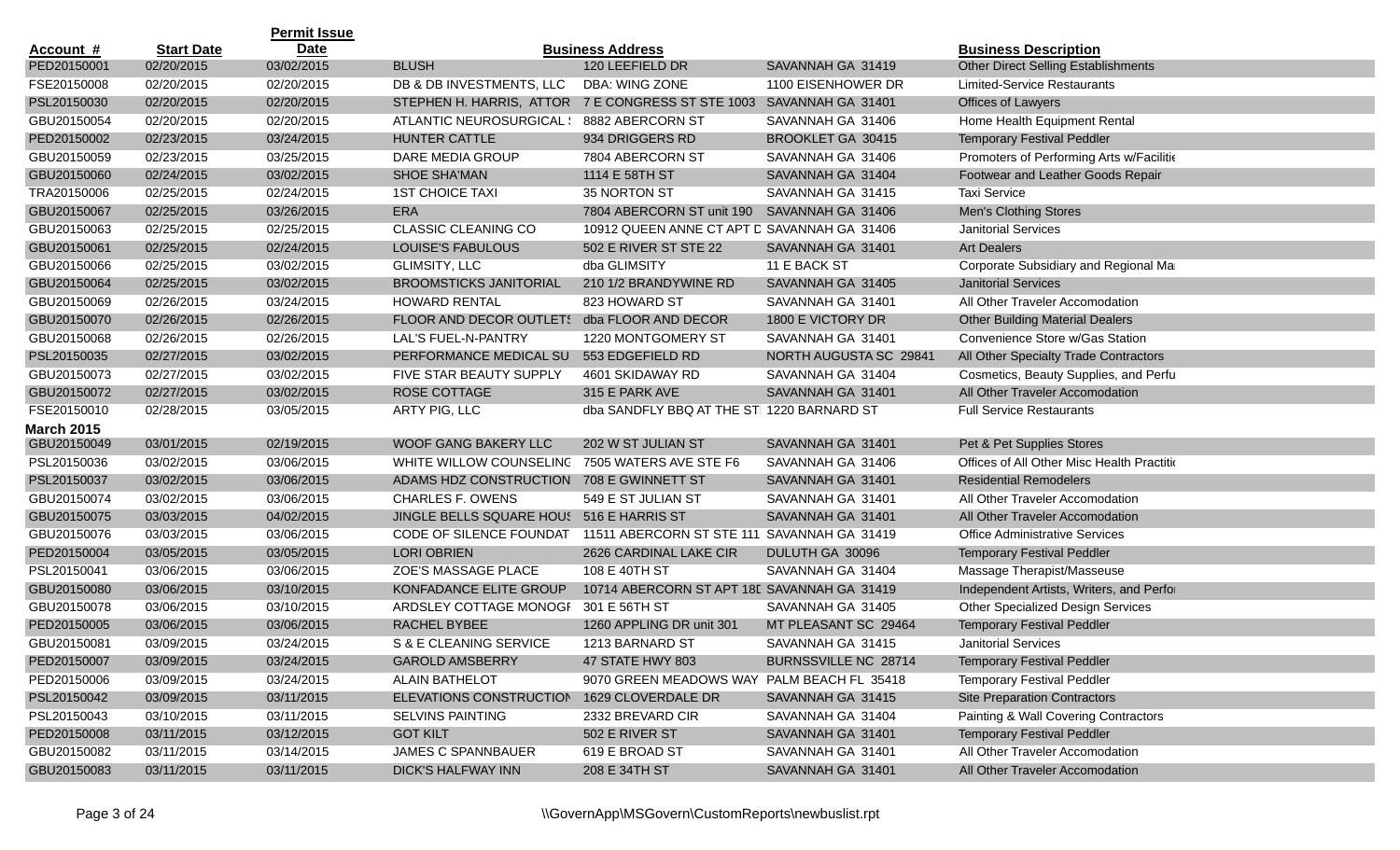|                  |                   | <b>Permit Issue</b> |                                           |                                              |                          |                                            |
|------------------|-------------------|---------------------|-------------------------------------------|----------------------------------------------|--------------------------|--------------------------------------------|
| <u>Account #</u> | <b>Start Date</b> | Date                |                                           | <b>Business Address</b>                      |                          | <b>Business Description</b>                |
| TRA20150007      | 03/11/2015        | 03/11/2015          | ADVENTURE TOURS IN MOTI( 301 TATTNALL ST  |                                              | SAVANNAH GA 31401        | All Other Amusement and Recreation Ir      |
| PED20150010      | 03/12/2015        | 03/23/2015          | <b>STACY ZBINDEN</b>                      | 312-T SCHILLINGER RD S                       | MOBILE AL 36608          | <b>Temporary Festival Peddler</b>          |
| GBU20150084      | 03/12/2015        | 03/14/2015          | SURE STEP FLOORCARE                       | 71 KNOLLWOOD CIR                             | SAVANNAH GA 31419        | <b>Janitorial Services</b>                 |
| PED20150011      | 03/12/2015        | 03/12/2015          | <b>GREGORY FIRESTONE</b>                  | 9947 SW VENTURA DR                           | PALM CITY FL 34990       | <b>Temporary Festival Peddler</b>          |
| PED20150009      | 03/12/2015        | 03/12/2015          | <b>JENNIFER T MCCORMACK</b>               | 411 E BROAD                                  | LINDEN MT 48451          | <b>Temporary Festival Peddler</b>          |
| TRA20150008      | 03/13/2015        | 03/14/2015          | THE BRITT TWIC                            | 624 ORCHARD ST                               | SAVANNAH GA 31405        | All Other Transit and Ground Passenge      |
| PED20150012      | 03/13/2015        | 03/13/2015          | <b>MARY PYLE</b>                          | <b>MCDERMOTT'S PUB</b>                       | 123 MILROY LN            | <b>Temporary Festival Peddler</b>          |
| PED20150013      | 03/13/2015        | 03/24/2015          | <b>JOHN S NEWTON</b>                      | 213 LIVE OAK DR                              | GUYTON GA 31312          | <b>Temporary Festival Peddler</b>          |
| GBU20150087      | 03/13/2015        | 04/08/2015          | PRECIOUS TOUCH CLEANING                   | 11910 WHITE BLUFF RD APT F SAVANNAH GA 31419 |                          | <b>Janitorial Services</b>                 |
| GBU20150086      | 03/13/2015        | 03/24/2015          | TAZ TIC CUSTOMZ & CLEANIN                 | 1303 E DUFFY ST                              | SAVANNAH GA 31404        | <b>Janitorial Services</b>                 |
| FSE20150012      | 03/14/2015        | 03/18/2015          | HORIZONS FOOD AND BEVEF                   | dba WAYBACK BURGERS                          | 8108 ABERCORN ST STE 120 | <b>Limited-Service Restaurants</b>         |
| PED20150015      | 03/14/2015        | 03/18/2015          | <b>DAISEGO</b>                            | 639 E 56TH ST                                | SAVANNAH GA 31405        | <b>Other Direct Selling Establishments</b> |
| GBU20150091      | 03/16/2015        | 03/17/2015          | SCOTTIE'S ELECTRONIC REP 415 MCKENZIE PL  |                                              | SAVANNAH GA 31405        | Consumer Electronics Repair and Main       |
| PES20150011      | 03/16/2015        | 03/17/2015          | <b>MUTTLEY CREW</b>                       | 310 E MONTGOMERY CROSS SAVANNAH GA 31406     |                          | Pet Care (exc Veterinary) Services         |
| PSL20150045      | 03/16/2015        | 03/17/2015          | CHESTER ENGINEERS, INC                    | 35 BARNARD ST unit 7                         | SAVANNAH GA 31401        | <b>Engineering Services</b>                |
| GBU20150088      | 03/16/2015        | 03/16/2015          | NECAUNIA BOATRIGHT                        | 474 SEABROOK ISLAND DR                       | MIDWAY GA 31320          | Gift Novelty & Souvenir Stores             |
| GBU20150089      | 03/16/2015        | 03/16/2015          | <b>4 ELEMENTS LLC</b>                     | 525 MAUPAS AVE                               | SAVANNAH GA 31401        | <b>Exam Preparation and Tutoring</b>       |
| GBU20150090      | 03/16/2015        | 03/17/2015          | A1 BODY OILS                              | 7804 ABERCORN ST                             | SAVANNAH GA 31406        | All Other Miscellaneous Store Retailers    |
| GBU20150094      | 03/17/2015        | 03/17/2015          | PINK PASSIONS PLUSTIQUE                   | 2109 BEECH ST                                | SAVANNAH GA 31404        | <b>Internet Sales</b>                      |
| PSL20150047      | 03/17/2015        | 03/18/2015          | CHANDRA'S AUTO SALES, INC 2122 WATERS AVE |                                              | SAVANNAH GA 31404        | <b>Used Car Dealers</b>                    |
| GBU20150093      | 03/17/2015        | 03/17/2015          | <b>CAST IRON CREATIVES</b>                | 2511 PRICE ST APT 5                          | SAVANNAH GA 31401        | Independent Artists, Writers, and Perfor   |
| PSL20150046      | 03/17/2015        | 03/17/2015          | <b>EXECUTIVE COIFFURES</b>                | 811 E 66TH ST                                | SAVANNAH GA 31405        | <b>Beauty Salons</b>                       |
| GBU20150097      | 03/18/2015        | 03/24/2015          | <b>HEAVENLY BOOKS &amp; GIFTS F</b>       | 77 W FAIRMONT AVE STE D                      | SAVANNAH GA 31406        | <b>Bookstores</b>                          |
| PSL20150048      | 03/18/2015        | 03/18/2015          | <b>TOLLISON &amp; COMPANY</b>             | 2606 GREGORY ST                              | SAVANNAH GA 31404        | New Single Fam Housing Cons (exc Fo        |
| GBU20150096      | 03/18/2015        | 03/19/2015          | 1016 E ANDERSON STREET, L                 | dba BEDS ON BULL                             | <b>1913 BULL ST</b>      | All Other Traveler Accomodation            |
| GBU20150098      | 03/19/2015        | 03/20/2015          | PENNY SAVER MARKET 1                      | 2209 WATERS AVE                              | SAVANNAH GA 31404        | <b>Convenience Stores</b>                  |
| GBU20150100      | 03/19/2015        | 03/23/2015          | RUCHA TRADING, INC                        | dba DAVID'S MARKET                           | 1820 MONTGOMERY ST       | <b>Convenience Stores</b>                  |
| PSL20150049      | 03/19/2015        | 03/20/2015          | McKENZIE ELECTRIC & REPAI                 | 5706 MORGAN ST                               | SAVANNAH GA 31406        | Elect Contractors/Oth Wiring Install Cor   |
| GBU20150101      | 03/19/2015        | 03/23/2015          | THE HIPSTER HOUND, LLC                    | 4607 BATTEY ST                               | SAVANNAH GA 31405        | Pet & Pet Supplies Stores                  |
| GBU20150102      | 03/19/2015        | 03/23/2015          | SNICHOLS ART                              | 309 W ST JULIAN ST #5                        | SAVANNAH GA 31401        | <b>Art Dealers</b>                         |
| GBU20150103      | 03/20/2015        | 03/20/2015          | <b>CERTIFIED TITLE RESEARCH</b>           | 2340 BAYBERRY DR                             | SAVANNAH GA 31404        | All Other Information Services             |
| FSE20150014      | 03/20/2015        | 03/20/2015          | PADDY O'SHEA'S                            | 125 MARTIN L KING JR BLVD                    | SAVANNAH GA 31401        | <b>Full Service Restaurants</b>            |
| PSL20150051      | 03/20/2015        | 03/24/2015          | AIR CAIR ECO-\$AVE, LLC                   | 1219 DELESSEPS AVE                           | SAVANNAH GA 31404        | All Other Specialty Trade Contractors      |
| GBU20150104      | 03/20/2015        | 03/24/2015          | DREAMER'S ROD SHOP                        | 9 POSEY ST                                   | DSAVANNAH GA 31406       | General Automotive Repair                  |
| FSE20150015      | 03/20/2015        | 03/20/2015          | SMITH BROTHERS BUTCHER                    | 535 E LIBERTY ST                             | SAVANNAH GA 31401        | <b>Meat Markets</b>                        |
| GBU20150105      | 03/23/2015        | 03/24/2015          | SULFUR STUDIOS LLC                        | <b>2301 BULL ST</b>                          | LOWER LEVEL              | <b>Residential Property Managers</b>       |
| GBU20150107      | 03/23/2015        | 03/23/2015          | <b>IMPRESSION DRY CLEANING</b>            | 11709 LARGO DR STE B                         | SAVANNAH GA 31419        | Drycleaning and Laundry Services ex C      |
| GBU20150106      | 03/23/2015        | 03/23/2015          | <b>JOHNSON COMPLETE AUTO (</b>            | 1501 MONTGOMERY ST                           | SAVANNAH GA 31401        | General Automotive Repair                  |
| GBU20150108      | 03/23/2015        | 03/27/2015          | ULTIMATE DETAILING                        | 12510 KINGWOOD DR                            | SAVANNAH GA 31419        | Other Services to Buildings and Dwellir    |
| GBU20150112      | 03/24/2015        | 03/30/2015          | KARBON, INC                               | dba CHRISTMAS ON THE MAR 307 W BRYAN ST      |                          | All Other Miscellaneous Store Retailers    |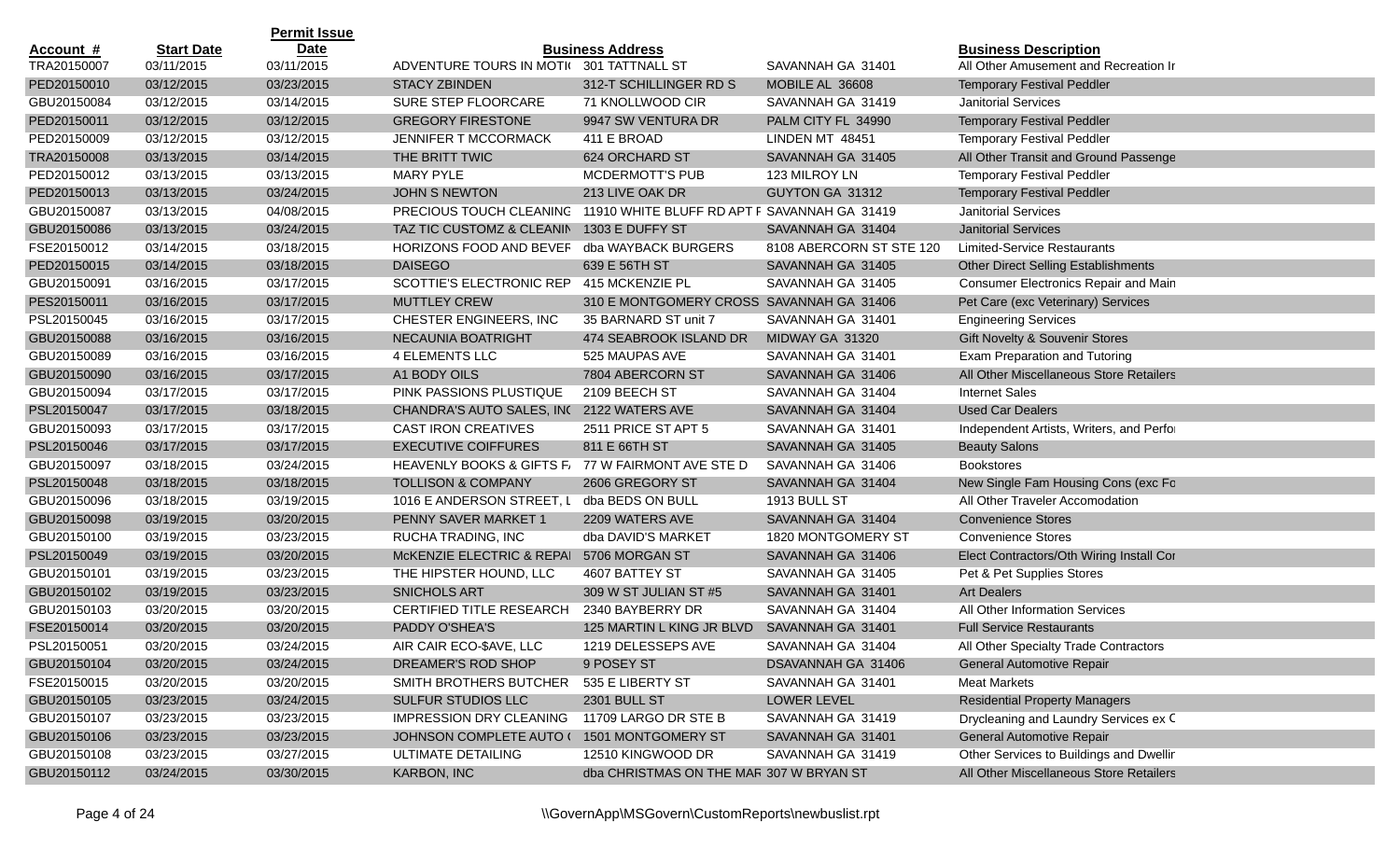|                   |                   | <b>Permit Issue</b> |                                                                   |                                             |                         |                                          |
|-------------------|-------------------|---------------------|-------------------------------------------------------------------|---------------------------------------------|-------------------------|------------------------------------------|
| Account #         | <b>Start Date</b> | <b>Date</b>         |                                                                   | <b>Business Address</b>                     |                         | <b>Business Description</b>              |
| UME20150001       | 03/24/2015        | 03/27/2015          | CAPITALWORX FINANCIAL                                             | 213 PRESERVATION DR                         | SAVANNAH GA 31419       | Pawn Shops                               |
| GBU20150113       | 03/24/2015        | 03/27/2015          | JEANNE ELIZABETH ASSOCIA                                          | dba GALERIE 124                             | 124 E TAYLOR ST         | <b>Art Dealers</b>                       |
| PSL20150052       | 03/24/2015        | 03/27/2015          | ATLANTIC FOOT & ANKLE SPI 11706 MERCY BLVD BLDG 8                 |                                             | PLAZA A                 | <b>Offices of Podiatrists</b>            |
| PED20150016       | 03/24/2015        |                     | <b>GEROLD HUBERT</b>                                              | 10 BRAMBLEWOOD LN                           | ORMOND BEACH FL 32174   | <b>Temporary Festival Peddler</b>        |
| GBU20150111       | 03/24/2015        | 03/27/2015          | P W SHORT                                                         | 414 WHITAKER ST                             | SAVANNAH GA 31401       | Gift Novelty & Souvenir Stores           |
| GBU20150110       | 03/24/2015        | 03/27/2015          | SANS SOUCI SMOKE SHOP                                             | 11215 ABERCORN ST STE 4                     | SAVANNAH GA 31419       | <b>Tobacco Stores</b>                    |
| GBU20150109       | 03/24/2015        | 03/24/2015          | VARIETY SEWING BOUTIQUE                                           | 1108 W 52ND ST                              | SAVANNAH GA 31405       | Cut and Sew Apparel Contractors          |
| GBU20150114       | 03/24/2015        | 03/26/2015          | ARTHUR ROBERTS LAWNCAF                                            | 817 PORTER ST                               | SAVANNAH GA 31415       | <b>Lawncare Services</b>                 |
| FSE20150016       | 03/24/2015        | 03/27/2015          | <b>WHITAKER MARKET</b>                                            | 412 WHITAKER ST STE B                       | SAVANNAH GA 31401       | <b>Convenience Stores</b>                |
| TRA20150010       | 03/25/2015        | 04/13/2015          | <b>QUEEN E ENTERPRISES</b>                                        | 8 LANDS END CIR                             | SAVANNAH GA 31416       | Specialized Freight (exc Used Goods)     |
| PED20150017       | 03/25/2015        | 04/06/2015          | <b>GEORGE R POSTELL JR</b>                                        | 128 W 51ST ST                               | SAVANNAH GA 31405       | Other Direct Selling Establishments      |
| GBU20150115       | 03/25/2015        | 03/27/2015          | FRANKIE THOMPSON ENTERI                                           | 7400 ABERCORN ST STE 705 SAVANNAH GA 31406  |                         | <b>Industrial Supply Wholesalers</b>     |
| TRA20150011       | 03/25/2015        | 03/25/2015          | <b>FAR I TAXI</b>                                                 | 4001 CALHOUN ST                             | SAVANNAH GA 31405       | <b>Taxi Service</b>                      |
| PSL20150053       | 03/26/2015        | 03/26/2015          | CVCPHC WOMENS COMPASS 5354 REYNOLDS ST STE 420 SAVANNAH GA 31405  |                                             |                         | Offices of Physicians (Except Mental He  |
| GBU20150118       | 03/27/2015        | 03/27/2015          | <b>TRAVIS C WINBUSH LLC</b>                                       | 6 OGLETHORPE PROFESSIOI SAVANNAH GA 31406   |                         | Independent Artists, Writers, and Perfor |
| PES20150013       | 03/27/2015        | 03/30/2015          | ALTERNATIVES, INC                                                 | 132 STEPHENSON AVE STE 2( SAVANNAH GA 31405 |                         | All Other Personal Services              |
| GBU20150120       | 03/30/2015        | 03/31/2015          | TLG PROPERTIES, LLC                                               | 315 E CHARLTON ST                           | SAVANNAH GA 31401       | All Other Traveler Accomodation          |
| PSL20150054       | 03/30/2015        | 03/31/2015          | HAWTHORNE HEALTHCARE                                              | 7505 WATERS AVE unit C7                     | SAVANNAH GA 31406       | Other Individual & Family Services       |
| GBU20150121       | 03/30/2015        | 03/31/2015          | GRAYCO WINDOW & DOOR -                                            | 2514 ABERCORN ST unit 120                   | SAVANNAH GA 31406       | <b>Other Building Material Dealers</b>   |
| FSE20150017       | 03/30/2015        | 03/30/2015          | <b>WATSON'S SEAFOOD</b>                                           | 750 PENNSYLVANIA AVE                        | SAVANNAH GA 31404       | <b>Fish and Seafood Markets</b>          |
| PSL20150056       | 03/31/2015        | 04/02/2015          | HEARD RATZLAFF CONSTRU(                                           | 114 FAIRWOOD AVE                            | CHARLOTTE NC 28203      | Other Bldg Equip Cont (ie - gas pump in  |
| PSL20150057       | 03/31/2015        | 03/31/2015          | SIGNARAMA ORANGEBURG                                              | <b>607 BROUGHTON ST</b>                     | ORANGEBURG SC 29115     | All Other Specialty Trade Contractors    |
| GBU20150125       | 03/31/2015        | 08/25/2015          | RYJAYLEY INVESTMENTS, LLI                                         | dba IREPAIR SAVANNAH                        | 7804 ABERCORN ST unit 9 | Computer and Office Machine Repair a     |
| GBU20150122       | 03/31/2015        | 04/02/2015          | LAVECCHIA INVESTMENTS, LI                                         | 210 E STATE ST APT 32                       | SAVANNAH GA 31401       | All Other Traveler Accomodation          |
| GBU20150127       | 03/31/2015        | 04/01/2015          | BLUE MAGIC CLEANING SER\                                          | 8 REDWALL CIR                               | POOLER GA 31322         | <b>Janitorial Services</b>               |
| GBU20150124       | 03/31/2015        | 04/06/2015          | <b>SAGE COTTAGE</b>                                               | 513 E CHARLTON ST                           | SAVANNAH GA 31401       | All Other Traveler Accomodation          |
| GBU20150126       | 03/31/2015        | 04/02/2015          | ROEDER KINKEL TEXTURAL A                                          | 219 W BRYAN ST STE 207                      | SAVANNAH GA 31401       | Independent Artists, Writers, and Perfor |
| GBU20150123       | 03/31/2015        | 04/02/2015          | AS TIME GOES BY, LLC                                              | 551 E HUNTINGDON ST                         | SAVANNAH GA 31401       | All Other Traveler Accomodation          |
| <b>April 2015</b> |                   |                     |                                                                   |                                             |                         |                                          |
| GBU20150134       | 04/01/2015        | 04/03/2015          | PUMP N PANTRY, LLC                                                | 102 W 37TH ST                               | SAVANNAH GA 31401       | Convenience Store w/Gas Station          |
| GBU20150132       | 04/01/2015        | 04/02/2015          | <b>EXCLUSIVE DESIGNS N MORI</b>                                   | 1600 STALEY AVE                             | SAVANNAH GA 31405       | <b>Party Planning Service</b>            |
| WAT20150005       | 04/01/2015        | 04/03/2015          | ON THE SPOT CAR WASH                                              | 1602 BULL ST                                | SAVANNAH GA 31401       | Car Washes                               |
| PES20150014       | 04/01/2015        | 04/03/2015          | THE SAVANNAH GROOM ROC 2615 SKIDAWAY RD                           |                                             | SAVANNAH GA 31404       | Pet Care (exc Veterinary) Services       |
| FSE20150023       | 04/01/2015        | 04/08/2015          | WENDY'S OF MLK BLVD                                               | 615 MARTIN L KING JR BLVD SAVANNAH GA 31401 |                         | <b>Limited-Service Restaurants</b>       |
| PSL20150059       | 04/01/2015        | 04/02/2015          | JASON AND THE CREW                                                | 2216 CAUSTON BLUFF RD                       | SAVANNAH GA 31401       | <b>Residential Remodelers</b>            |
| PSL20150061       | 04/01/2015        | 04/03/2015          | WISEMAN BLACKBURN LLC                                             | 1510 DRAYTON ST                             | SAVANNAH GA 31401       | Offices of Lawyers                       |
| FSE20150020       | 04/01/2015        | 04/03/2015          | WENDY'S OF VICTORY DRIVE 2020 VICTORY DR                          |                                             | SAVANNAH GA 31404       | <b>Limited-Service Restaurants</b>       |
| GBU20150131       | 04/01/2015        | 04/14/2015          | <b>BUILT FOR FIRE, LLC</b>                                        | 502 E BROUGHTON ST                          | SAVANNAH GA 31401       | All Other Traveler Accomodation          |
| PSL20150065       | 04/01/2015        | 05/04/2015          | MODERN NAILS SALON                                                | 7307 HODGSON MEMORIAL D SAVANNAH GA 31406   |                         | <b>Nail Salons</b>                       |
| GBU20150133       | 04/01/2015        | 04/03/2015          | HOMEOWNERS MORTGAGE E 532 STEPHENSON AVE STE 1( SAVANNAH GA 31405 |                                             |                         | <b>Real Estate Credit</b>                |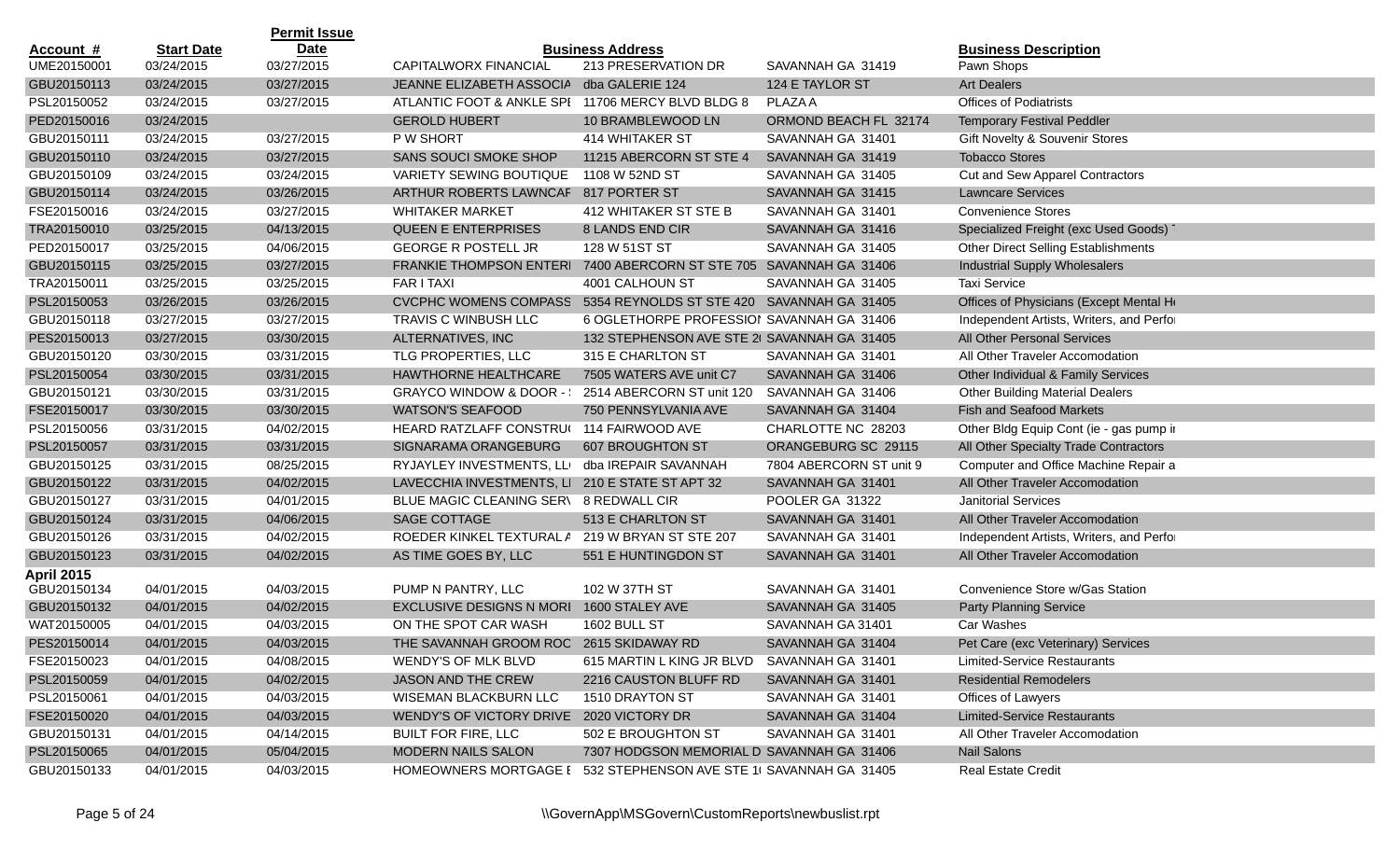|                  |                   | <b>Permit Issue</b> |                                                                      |                                              |                         |                                                  |
|------------------|-------------------|---------------------|----------------------------------------------------------------------|----------------------------------------------|-------------------------|--------------------------------------------------|
| <u>Account #</u> | <b>Start Date</b> | Date                |                                                                      | <b>Business Address</b>                      |                         | <b>Business Description</b>                      |
| GBU20150129      | 04/01/2015        | 04/02/2015          | LACY PROPERTIES, INC                                                 | 630 W 42ND ST                                | SAVANNAH GA 31401       | Rooming & Boarding Houses                        |
| FSE20150022      | 04/01/2015        | 04/03/2015          | WENDY'S OF MALL BLVD                                                 | 112 MALL BLVD                                | SAVANNAH GA 31406       | <b>Limited-Service Restaurants</b>               |
| FSE20150019      | 04/01/2015        | 04/03/2015          | <b>WENDY'S OF WATERS AVE</b>                                         | 5321 WATERS AVE                              | SAVANNAH GA 31405       | <b>Limited-Service Restaurants</b>               |
| GBU20150130      | 04/01/2015        | 04/02/2015          | <b>GLOBAL AFFAIRS MULTI SERV</b>                                     | 8400 ABERCORN ST STE 105 SAVANNAH GA 31406   |                         | <b>Document Preparation Services</b>             |
| GBU20150136      | 04/01/2015        | 04/03/2015          | TIDE VALET WASTE LLC                                                 | 6236 ST ANDREWS RT unit 2A COLUMBIA SC 29212 |                         | <b>Janitorial Services</b>                       |
| GBU20150128      | 04/01/2015        | 04/02/2015          | <b>DOLLAR GENERAL STORE #1:</b>                                      | 3005 OGEECHEE RD                             | SAVANNAH GA 31405       | <b>Variety Stores</b>                            |
| PSL20150058      | 04/01/2015        | 04/02/2015          | WG YATES & SONS CONSTRL                                              | 5859 ABERCORN ST STE 8                       | SAVANNAH GA 31405       | Commercial and Industrial Building Cor           |
| FSE20150021      | 04/01/2015        | 04/03/2015          | <b>WENDY'S OF CROSSROADS I</b>                                       | 294 CROSSROADS PKY                           | SAVANNAH GA 31408       | <b>Limited-Service Restaurants</b>               |
| PSL20150060      | 04/02/2015        | 04/02/2015          | MARVIN'S GENERAL MAINTEN                                             | 2201 TEXAS AVE                               | SAVANNAH GA 31404       | <b>Residential Remodelers</b>                    |
| SSE20150002      | 04/02/2015        | 04/03/2015          | <b>ASG SECURITY</b>                                                  | 3 N MARKET ST STE 3                          | REINHOLDS PA 17569      | Security Systems Services (exc Locksn            |
| PSL20150066      | 04/02/2015        | 04/02/2015          | SOLSTICE POINT COUNSELIN 700 COMMERCIAL CT STE 102 SAVANNAH GA 31406 |                                              |                         | Other Individual & Family Services               |
| GBU20150135      | 04/02/2015        | 04/02/2015          | <b>BRANCHES YOGA</b>                                                 | 2424 DRAYTON ST                              | SAVANNAH GA 31401       | <b>Fitness &amp; Recreational Sports Centers</b> |
| GBU20150137      | 04/02/2015        | 05/04/2015          | CVS/PHARMACY #4261                                                   | 2055 E VICTORY DR                            | SAVANNAH GA 31404       | Pharmacies & Drug Stores                         |
| PSL20150063      | 04/02/2015        | 04/02/2015          | SOUTHERN EXTERIOR DESIG 83 RIO RD                                    |                                              | SAVANNAH GA 31419       | <b>Finish Carpentry Contractors</b>              |
| GBU20150139      | 04/03/2015        | 04/03/2015          | THE OLFACTORY COMPANY                                                | 15 W YORK ST                                 | SAVANNAH GA 31401       | <b>Gift Novelty &amp; Souvenir Stores</b>        |
| GBU20150140      | 04/03/2015        | 04/06/2015          | LACY PROPERTIES, INC                                                 | 731 E 38TH ST                                | SAVANNAH GA 31401       | Rooming & Boarding Houses                        |
| PED20150018      | 04/03/2015        | 04/03/2015          | <b>ELI HELMAN</b>                                                    | 16 FIRST AVE                                 | EASTHAMPTON MA 01027    | <b>Temporary Festival Peddler</b>                |
| PED20150019      | 04/03/2015        | 04/03/2015          | <b>KENDRA RUNNELS</b>                                                | <b>KENDRA STUDIOS INC</b>                    | 2028 PHEASANT CREEK DR  | <b>Temporary Festival Peddler</b>                |
| PED20150020      | 04/03/2015        | 04/15/2015          | <b>MOC CANDLES</b>                                                   | 1724 NEW CASTLE ST                           | SAVANNAH GA 31415       | Other Direct Selling Establishments              |
| GBU20150141      | 04/03/2015        | 04/06/2015          | LACY PROPERTIES, INC                                                 | 23 POUNDER ST                                | SAVANNAH GA 31401       | Rooming & Boarding Houses                        |
| PSL20150068      | 04/03/2015        | 04/06/2015          | THE PEDIGO LAW FIRM, PC                                              | 213 W YORK ST                                | SAVANNAH GA 31401       | Offices of Lawyers                               |
| GBU20150142      | 04/03/2015        | 04/06/2015          | <b>B PHOTOGRAPHY</b>                                                 | 1515 BENTON BLVD APT 1634 POOLER GA 31322    |                         | Independent Artists, Writers, and Perfor         |
| PSL20150067      | 04/03/2015        | 04/03/2015          | LSP TECHNOLOGIES, INC                                                | 35 BARNARD ST STE 201                        | SAVANNAH GA 31401       | <b>Engineering Services</b>                      |
| PES20150015      | 04/06/2015        | 04/09/2015          | <b>NLT SAVANNAH LLC</b>                                              | 1402 DALE DR                                 | SAVANNAH GA 31406       | All Other Personal Services                      |
| TRA20150012      | 04/06/2015        | 04/09/2015          | YELLOW CAB OF SAVANNAH                                               | DBA: SAVANNAH YELLOW CAI 3312 APRIL ST       |                         | <b>Taxi Service</b>                              |
| GBU20150143      | 04/06/2015        | 04/09/2015          | AZURE REALTY & PROP MGM                                              | 12300 APACHE AVE STE 1001 SAVANNAH GA 31419  |                         | <b>Residential Property Managers</b>             |
| PSL20150069      | 04/06/2015        | 04/09/2015          | <b>GREAT CLIPS</b>                                                   | 7805 ABERCORN ST STE 1                       | SAVANNAH GA 31406       | <b>Barber Shops</b>                              |
| TRA20150013      | 04/06/2015        | 04/09/2015          | SAVANNAH YELLOW CAB                                                  | 3312 APRIL ST                                | SAVANNAH GA 31404       | <b>Taxi Service</b>                              |
| GBU20150146      | 04/07/2015        | 04/10/2015          | PUMP N GO                                                            | SHREE RAM SKIDAWAY LLC                       | 2016 SKIDAWAY RD        | Convenience Store w/Gas Station                  |
| PSL20150070      | 04/07/2015        | 04/10/2015          | URGENT CARE 24/7 WEST HIS 210 FAHM ST                                |                                              | SAVANNAH GA 31401       | Offices of Physicians (Except Mental He          |
| GBU20150145      | 04/07/2015        | 04/10/2015          | CALYPSO RENTALS, LLC                                                 | 35 BARNARD ST                                | SAVANNAH GA 31401       | <b>Residential Property Managers</b>             |
| PSL20150072      | 04/07/2015        | 04/10/2015          | NARCISSUS DAY SPA                                                    | 2424 DRAYTON ST unit D                       | SAVANNAH GA 31401       | Massage Therapist/Masseuse                       |
| GBU20150148      | 04/08/2015        |                     | 313 ABERCORN LLC                                                     | DBA: MIRABELLE SUITES                        | 313 ABERCORN ST         | All Other Traveler Accomodation                  |
| PED20150021      | 04/08/2015        | 04/13/2015          | EP III & ASSOCIATES - AL QIY, 101 HIBISCUS AVE                       |                                              | SAVANNAH GA 31404       | <b>Other Direct Selling Establishments</b>       |
| PSL20150073      | 04/08/2015        | 04/08/2015          | A AND G REMODELING                                                   | 10305 MIDDLEGROUND RD AF SAVANNAH GA 31419   |                         | <b>Residential Remodelers</b>                    |
| PSL20150075      | 04/09/2015        | 04/13/2015          | BENTON ROOFING INC                                                   | 2421 SPARTANBURG HWY                         | EAST FLAT ROCK NC 28726 | <b>Roofing Contractors</b>                       |
| FSE20150024      | 04/09/2015        | 04/10/2015          | PUTT GUTTZ SPECIALTY DE: 714 MARTIN L KING JR BLVD                   |                                              | SAVANNAH GA 31401       | <b>Full Service Restaurants</b>                  |
| PES20150016      | 04/09/2015        | 04/10/2015          | COCO LOCO'S BODY ART & D                                             | 6608 WHITE BLUFF RD                          | SAVANNAH GA 31406       | Other Personal Care Services (Baths, s           |
| GBU20150153      | 04/10/2015        | 04/10/2015          | VISIONWORKS #533                                                     | 318 MALL BLVD STE 600-A                      | SAVANNAH GA 31406       | <b>Optical Goods Stores</b>                      |
| FSE20150025      | 04/10/2015        | 04/13/2015          | CO                                                                   | 10 WHITAKER ST                               | SAVANNAH GA 31401       | <b>Full Service Restaurants</b>                  |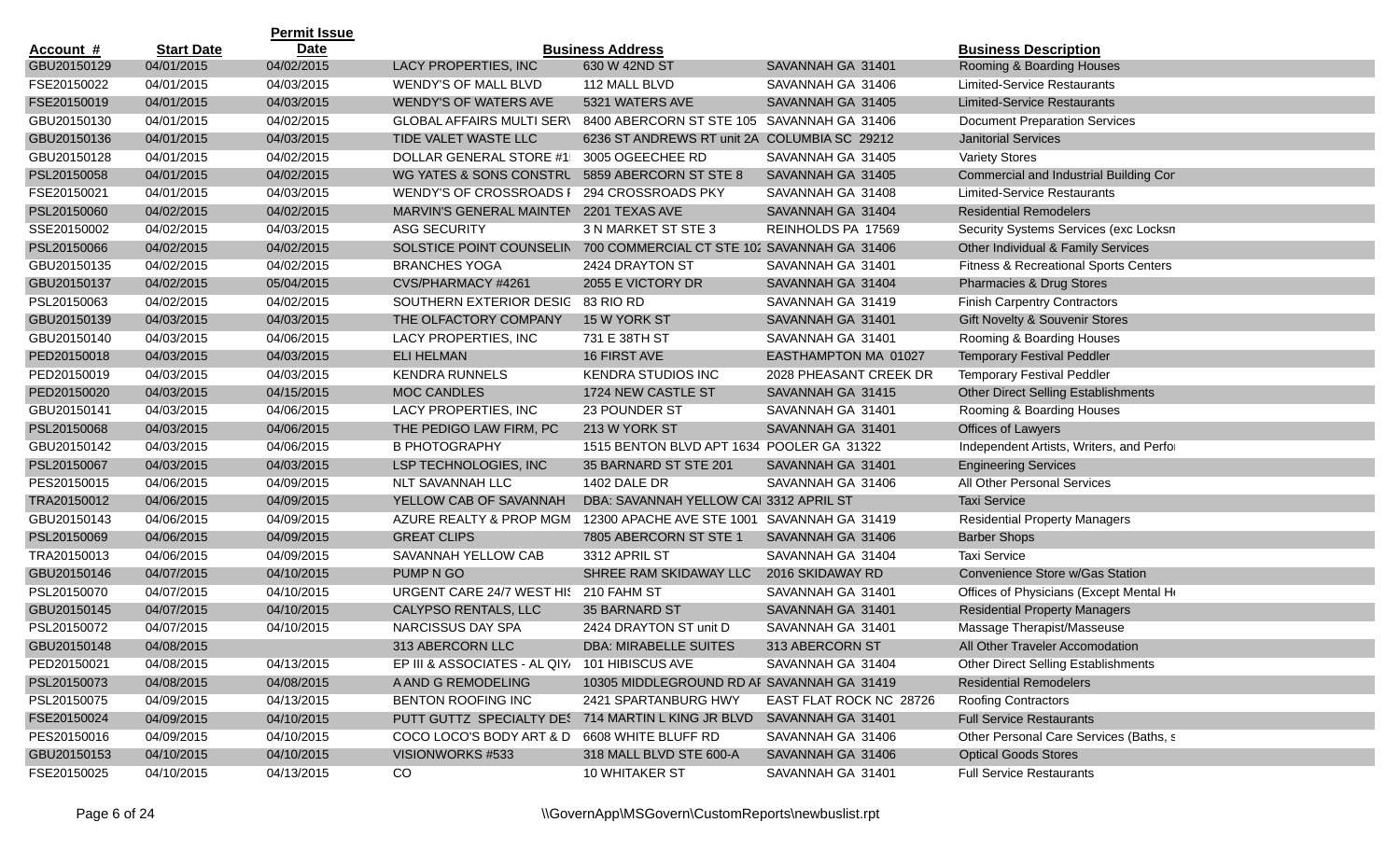|                  |                   | <b>Permit Issue</b> |                                                |                                             |                                                            |                                                |
|------------------|-------------------|---------------------|------------------------------------------------|---------------------------------------------|------------------------------------------------------------|------------------------------------------------|
| <u>Account #</u> | <b>Start Date</b> | <b>Date</b>         |                                                | <b>Business Address</b>                     |                                                            | <b>Business Description</b>                    |
| GBU20150154      | 04/10/2015        | 04/10/2015          | <b>GOORIN BROS</b>                             | 228 W BROUGHTON ST                          | SAVANNAH GA 31401                                          | <b>Clothing Accessories Stores</b>             |
| GBU20150151      | 04/10/2015        | 04/13/2015          | LACY PROPERTIES INC                            | 526 E 35TH ST APT B                         | SAVANNAH GA 31401                                          | Rooming & Boarding Houses                      |
| PSL20150078      | 04/10/2015        | 04/13/2015          | LOWCOUNTRY ROOFING LLC                         | 6205 ABERCORN ST STE 213 SAVANNAH GA 31405  |                                                            | <b>Roofing Contractors</b>                     |
| GBU20150152      | 04/10/2015        | 04/13/2015          | LACY PROPERTIES INC                            | 819 W 42ND ST                               | SAVANNAH GA 31401                                          | Rooming & Boarding Houses                      |
| PSL20150079      | 04/13/2015        | 04/14/2015          | FOR NAILS SAKE                                 | 7370 HODGSON MEMORIAL D SAVANNAH GA 31406   |                                                            | <b>Nail Salons</b>                             |
| GBU20150155      | 04/13/2015        | 04/14/2015          | AT & T AUTHORIZED RETAILE                      | 7804 ABERCORN ST unit 120 SAVANNAH GA 31406 |                                                            | Wireless Telecom Carriers (exc Satellite       |
| PSL20150080      | 04/13/2015        | 04/14/2015          | FISHER LAW GROUP LLC                           | 127 ABERCORN ST STE 301-B SAVANNAH GA 31401 |                                                            | Offices of Lawyers                             |
| PED20150022      | 04/13/2015        | 04/13/2015          | <b>FRAN THOMPSON</b>                           | 155 GRAYSON AVE                             | SAVANNAH GA 31419                                          | <b>Temporary Festival Peddler</b>              |
| GBU20150159      | 04/14/2015        | 04/14/2015          | <b>MARLON &amp; LATRELL FAVORS</b>             | 2403 FLORIDA AVE                            | SAVANNAH GA 31404                                          | All Other Traveler Accomodation                |
| GBU20150158      | 04/14/2015        | 04/14/2015          | <b>KEY SAVANNAH, LLC</b>                       | dba HOLIDAY INN SAVANNAH 520 W BRYAN ST     |                                                            | Hotels (except Casino Hotels) and Mote         |
| CAF20150002      | 04/14/2015        | 04/14/2015          | ORVILLA HEALTHCARE, INC                        | 15 E MONTGOMERY CROSS F SAVANNAH GA 31406   |                                                            | Home Health Care Services                      |
| PSL20150084      | 04/15/2015        | 04/15/2015          | <b>REHAB INSTITUTE</b>                         | 101 W MULBERRY BLVD STE: POOLER GA 31322    |                                                            | Offices of Physicians (Except Mental He        |
| FSE20150026      | 04/15/2015        | 04/15/2015          | YORK STREET DELI                               | 114 HORIZON PARK DR                         | SAVANNAH GA 31405                                          | <b>Full Service Restaurants</b>                |
| PSL20150083      | 04/15/2015        | 04/15/2015          | SAVANNAH FAMILY MEDICAL (                      | 361 B COMMERCIAL DR                         | SAVANNAH GA 31406                                          | Offices of Physicians (Except Mental He        |
| PSL20150085      | 04/15/2015        | 04/22/2015          | <b>MEMORIAL HEALTH UNIVERS</b>                 | 101 W MULBERRY BLVD STE POOLER GA 31322     |                                                            | Offices of Physicians (Except Mental He        |
| PED20150023      | 04/15/2015        | 04/23/2015          | <b>LINDA INGLE</b>                             | PO BOX 1458                                 | BLAIRSVILLE GA 30514                                       | <b>Temporary Festival Peddler</b>              |
| PSL20150088      | 04/16/2015        | 04/16/2015          | PALMETTO SECURITY SYSTE 172 MEAD RD STE B7     |                                             | HARDEEVILLE SC 29927                                       | Elect Contractors/Oth Wiring Install Cor       |
| GBU20150166      | 04/16/2015        | 04/16/2015          | K & J EVENT DESIGNERS                          | 1419 VASSAR ST                              | SAVANNAH GA 31405                                          | <b>Party Planning Service</b>                  |
| PSL20150089      | 04/16/2015        | 04/16/2015          | SCOTT E MCKEEVER, CPA, PI                      | 117 OGLETHORPE PROFESSI SAVANNAH GA 31406   |                                                            | <b>Offices of Certified Public Accountants</b> |
| GBU20150162      | 04/16/2015        | 04/16/2015          | SOUTHSIDE ACE HARDWARE                         | 706 MALL BLVD                               | SAVANNAH GA 31406                                          | <b>Hardware Stores</b>                         |
| GBU20150161      | 04/16/2015        | 04/16/2015          | HOODZ OF THE LOWCOUNTR                         | 20 TOWNE DR STE 269                         | BLUFFTON SC 29910                                          | Other Services to Buildings and Dwellir        |
| PED20150026      | 04/17/2015        | 05/05/2015          | UNITY IN THE COMMUNITY                         | PAM JACKSON                                 | 4396 SPAINHOUR MILL RD                                     | <b>Temporary Festival Peddler</b>              |
| PED20150024      | 04/17/2015        | 04/17/2015          | PATRICIA SABREE                                | 3015 NEVIN PLACE DR                         | CHARLOTTE NC 28269                                         | <b>Temporary Festival Peddler</b>              |
| GBU20150168      | 04/17/2015        | 04/20/2015          | <b>IRENE BAGLEY-HEATH</b>                      | 501 E WALDBURG ST                           | SAVANNAH GA 31401                                          | All Other Traveler Accomodation                |
| TRA20150014      | 04/17/2015        | 05/04/2015          | CHISHOLM TRANSPORT LLC                         | 2519 E DERENNE AVE                          | SAVANNAH GA 31406                                          | General Freight Trucking, Local                |
| GBU20150167      | 04/17/2015        | 04/20/2015          | PARKING MANAGEMENT CON 411 W BAY ST            |                                             | SAVANNAH GA 31401                                          | Parking Lots and Garages                       |
| FSE20150027      | 04/17/2015        | 04/21/2015          | THE CHROMATIC DRAGON                           | 514 MARTIN LUTHER KING BL SAVANNAH GA 31401 |                                                            | <b>Full Service Restaurants</b>                |
| PED20150025      | 04/17/2015        | 04/17/2015          | CATHERINE MCCONNEHEAD                          | LIFE N BLACK AND WHITE                      | 10612 ABERCORN ST APT F1                                   | <b>Temporary Festival Peddler</b>              |
| GBU20150169      | 04/20/2015        | 04/21/2015          | ALLSTATE CRANE RENTAL IN                       | 117 MEDWAY RD                               | GOOSE CREEK SC 29445                                       | Construction/Mining/Forestry Mach & E          |
| WAT20150006      | 04/20/2015        | 04/21/2015          | JENKINS LANDSCAPE COMPA                        | 12711 WHITE BLUFF RD                        | SAVANNAH GA 31419                                          | <b>Landscaping Services</b>                    |
| PED20150027      | 04/20/2015        | 04/21/2015          | MELISSA WOODS & CALEB W                        | 1723 MEEADOWHILL CT                         | TOLEDO OH 43614                                            | <b>Temporary Festival Peddler</b>              |
| PED20150029      | 04/20/2015        | 04/21/2015          | LINDA HOLLOWAY                                 | 650 MARY JANE BLVD                          | HAUGHTON LA 71037                                          | <b>Temporary Festival Peddler</b>              |
| PED20150028      | 04/20/2015        | 04/21/2015          | JEFFREY NELSON                                 | 207 WEMBLY RD APT 4                         | NEW WINDSOR NY 12553 Temporary Festival Peddler            |                                                |
| PSL20150091      | 04/21/2015        | 04/21/2015          | <b>SGR CONSTRUCTION LLC</b>                    | 17 BELLHAVEN WAY                            | HILTON HEAD ISLAND GA 299 Industrial Building Construction |                                                |
| GBU20150173      | 04/21/2015        | 05/01/2015          | FULLER-SELLE, LLC                              | dba PHARMACARE SERVICES 800 E 68TH ST       |                                                            | Pharmacies & Drug Stores                       |
| PSL20150092      | 04/21/2015        | 04/21/2015          | CHATHAM CHIROPRACTIC & I 400 MALL BLVD STE 1 C |                                             | SAVANNAH GA 31406                                          | Offices of Chiropractors                       |
| FSE20150029      | 04/21/2015        | 04/21/2015          | <b>SORRY CHARLIES</b>                          | 114-116 W CONGRESS ST                       | SAVANNAH GA 31401                                          | <b>Full Service Restaurants</b>                |
| GBU20150172      | 04/21/2015        | 04/21/2015          | CHEF DARIN'S KITCHEN TABL 2514 ABERCORN ST     |                                             | STE. 140-150                                               | Other Technical & Trade Schools                |
| FSE20150028      | 04/22/2015        | 04/21/2015          | UNCLE BEN'S MEAT MARKET                        | 1119 E MONTGOMERY CROSS SAVANNAH GA 31406   |                                                            | <b>Meat Markets</b>                            |
| PSL20150093      | 04/22/2015        | 04/22/2015          | FOX & SONS CONSTRUCTION 706 E 35TH ST          |                                             | SAVANNAH GA 31401                                          | <b>Residential Remodelers</b>                  |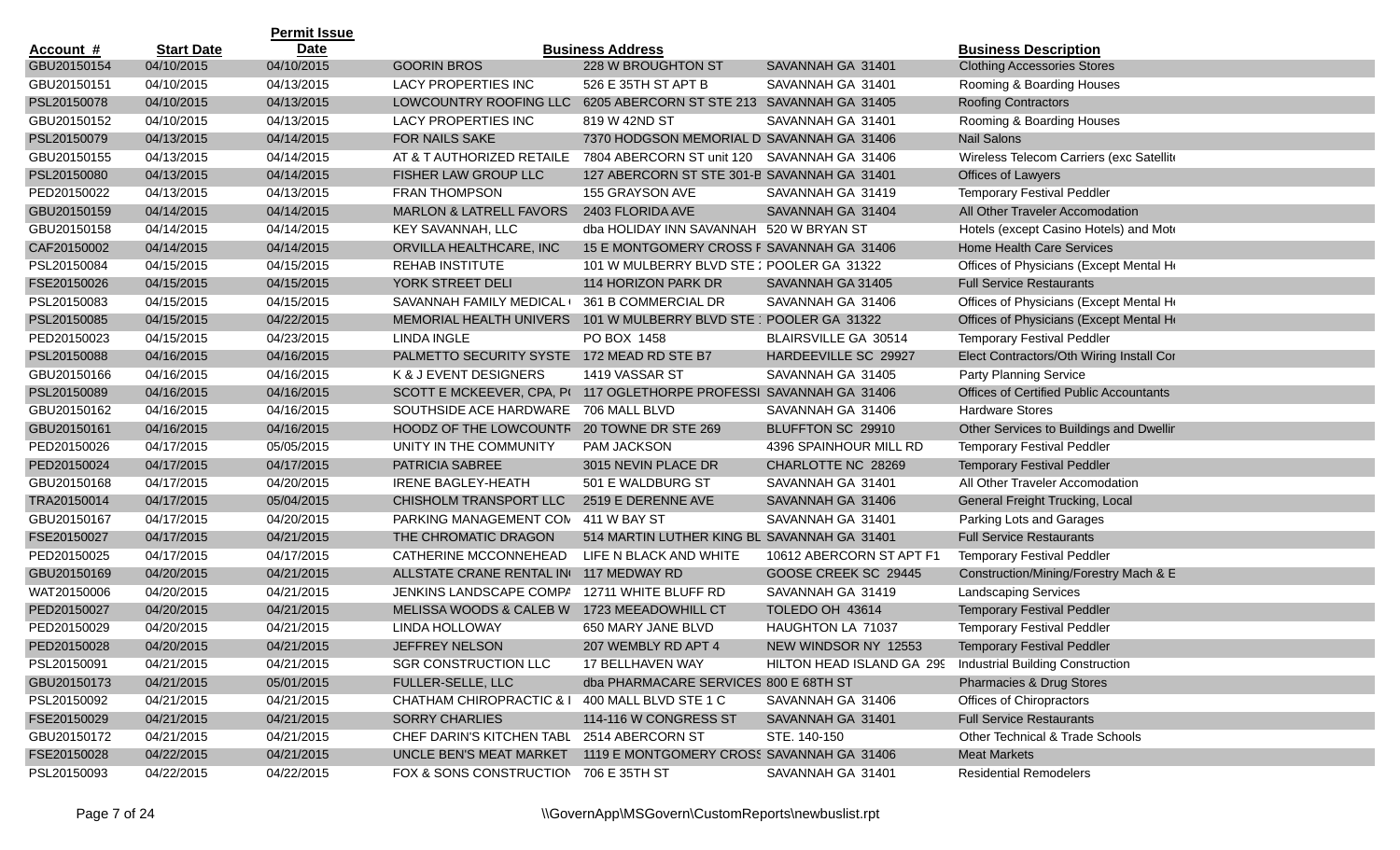|                  |                   | <b>Permit Issue</b> |                                            |                                                                   |                              |                                          |
|------------------|-------------------|---------------------|--------------------------------------------|-------------------------------------------------------------------|------------------------------|------------------------------------------|
| <b>Account #</b> | <b>Start Date</b> | <b>Date</b>         |                                            | <b>Business Address</b>                                           |                              | <b>Business Description</b>              |
| GBU20150175      | 04/22/2015        | 05/04/2015          | SAVANNAH PIEDATERRE                        | 501 E MCDONOUGH ST                                                | SAVANNAH GA 31405            | All Other Traveler Accomodation          |
| SSE20150004      | 04/22/2015        | 04/22/2015          | SECURITY 101                               | 125 PARK OF COMMERCE DR STE. 211/215                              |                              | Security Systems Services (exc Locksn)   |
| GBU20150174      | 04/22/2015        | 04/22/2015          | <b>DENIM &amp; DIAMONDS</b>                | 3001 BULL ST                                                      | SAVANNAH GA 31406            | <b>Family Clothing Stores</b>            |
| FSE20150030      | 04/23/2015        | 04/23/2015          | SAKAI EXPRESS                              | 6604 WATERS AVE                                                   | SAVANNAH GA 31406            | <b>Full Service Restaurants</b>          |
| GBU20150176      | 04/23/2015        | 05/05/2015          | <b>TRACY CROW</b>                          | 218 E TAYLOR ST                                                   | SAVANNAH GA 31401            | All Other Traveler Accomodation          |
| GBU20150179      | 04/23/2015        | 04/24/2015          | EXECUTIVE REAL ESTATE & N 921 W VICTORY DR |                                                                   | SAVANNAH GA 31405            | Rooming & Boarding Houses                |
| PSL20150095      | 04/23/2015        | 06/26/2015          | ACC CONSTRUCTION CO, INC 1711 PRICE ST     |                                                                   | SAVANNAH GA 31401            | Commercial and Industrial Building Cor   |
| PSL20150096      | 04/23/2015        | 04/24/2015          | ROOFCRAFTERS ROOFING LI 14 SHERBORNE RD    |                                                                   | SAVANNAH GA 31419            | Roofing Contractors                      |
| GBU20150177      | 04/23/2015        | 04/24/2015          | EXECUTIVE REAL ESTATE & N 807 W 52ND ST    |                                                                   | SAVANNAH GA 31405            | Rooming & Boarding Houses                |
| GBU20150178      | 04/23/2015        | 04/24/2015          | EXECUTIVE REAL ESTATE & N                  | 720 W VICTORY DR                                                  | SAVANNAH GA 31415            | Rooming & Boarding Houses                |
| CAF20150004      | 04/23/2015        | 04/24/2015          | SAVANNAH REHABILITATION I                  | dba SAVANNAH REHABILITATI 4700 WATERS AVE                         |                              | Spec (except Psychiatric and Substanc    |
| PSL20150098      | 04/24/2015        | 04/24/2015          | SOUTHERN ATLANTIC MECH/ 3770 FERNANDINA RD |                                                                   | COLUMBIA SC 29210            | Plumbing, Heating, A/C Contractors       |
| GBU20150187      | 04/25/2015        | 05/04/2015          | PORCH ON HUNTINGDON                        | 408 E HUNTINGDON ST                                               | SAVANNAH GA 31401            | All Other Traveler Accomodation          |
| FSE20150031      | 04/28/2015        | 04/28/2015          | <b>BOILING SEAFOOD INC</b>                 | 7805 ABERCORN ST STE 15                                           | SAVANNAH GA 31406            | <b>Full Service Restaurants</b>          |
| GBU20150185      | 04/28/2015        | 04/29/2015          | <b>GLORIOUS FINE PORTRAITS</b>             | 5611 JAN ST                                                       | SAVANNAH GA 31406            | Independent Artists, Writers, and Perfor |
| GBU20150181      | 04/28/2015        | 04/29/2015          | ROOFING SUPPLY OF COLUM                    | 4116 OGEECHEE RD                                                  | SAVANNAH GA 31405            | Roofing, Siding, and Insulation Material |
| PSL20150099      | 04/28/2015        | 04/29/2015          | <b>OPTIM ORTHOPEDICS</b>                   | 210 E DERENNE AVE                                                 | SAVANNAH GA 31405            | Offices of Physicians (Except Mental He  |
| PSL20150100      | 04/28/2015        | 04/29/2015          |                                            | OPTIM ORTHOPEDICS-POOLI 101 W MULBERRY BLVD STE ' POOLER GA 31322 |                              | Offices of Physicians (Except Mental He  |
| PED20150031      | 04/28/2015        | 04/28/2015          | <b>REBECCA ROY</b>                         | 107 ARROWHEAD DR                                                  | GUYTON GA 31312              | <b>Temporary Festival Peddler</b>        |
| GBU20150186      | 04/28/2015        | 05/26/2015          | SAVANNH VACATION RENTAL                    | 210 W HUNTINGDON ST                                               | SAVANNAH GA 31401            | All Other Traveler Accomodation          |
| GBU20150183      | 04/28/2015        | 04/28/2015          | HLA OF GEORGIA INC                         | 7002 HODGSON MEMORIAL D SAVANNAH GA 31406                         |                              | <b>Employment Placement Agencies</b>     |
| GBU20150191      | 04/29/2015        | 05/01/2015          | GAMES 2 U                                  | 7804 ABERCORN ST                                                  | SAVANNAH GA 31406            | Hobby, Toy and Game Stores               |
| GBU20150189      | 04/29/2015        | 05/01/2015          | KITCHEN & BATH PLUS                        | 14045 ABERCORN ST                                                 | SAVANNAH GA 31419            | <b>Other Building Material Dealers</b>   |
| PES20150018      | 04/29/2015        | 04/30/2015          | OIL FOR YOUR TREASURE                      | 124 WALZ CIR                                                      | SAVANNAH GA 31404            | All Other Personal Services              |
| GBU20150190      | 04/29/2015        | 05/01/2015          | ALL-SAFE INDUSTRIAL SERVI                  | 2511 W BAY ST                                                     | SAVANNAH GA 31408            | Corporate Subsidiary and Regional Mar    |
| PSL20150101      | 04/30/2015        |                     | SOUTHERN ISLES WOODWOI                     | 110 CENTRAL JUNCTION BLVI SAVANNAH GA 31405                       |                              | <b>Finish Carpentry Contractors</b>      |
| TRA20150016      | 04/30/2015        | 05/01/2015          | NEXT ERA ENTERPRISES LP                    | 6602 ABERCORN ST STE 203 SAVANNAH GA 31405                        |                              | General Freight Trucking, Long-Distanc   |
| PED20150032      | 04/30/2015        | 05/01/2015          | ROBERT M WALLIS                            | 9431 ENGLISH OAK DR                                               | <b>INDIANAPOLIS IN 46235</b> | <b>Temporary Festival Peddler</b>        |
| May 2015         |                   |                     |                                            |                                                                   |                              |                                          |
| PED20150033      | 05/01/2015        | 05/04/2015          | <b>TRACY BOBER</b>                         | 520 REBSTOCK BLVD                                                 | PALM HARBOR FL 34683         | <b>Temporary Festival Peddler</b>        |
| PED20150034      | 05/01/2015        | 05/04/2015          | <b>MATTHEW SPAULDING</b>                   | 5417 VERDE VISTA CIR                                              | ASHEVILLE NC 28805           | <b>Temporary Festival Peddler</b>        |
| GBU20150202      | 05/01/2015        | 05/05/2015          | LOTTERY MACHINE STORE 3                    | 816 PENNSYLVANIA AVE                                              | SAVANNAH GA 31404            | <b>Convenience Stores</b>                |
| PSL20150104      | 05/01/2015        | 05/01/2015          | MYRICK MARINE CONTRACTI 191 FIG ISLAND DR  |                                                                   | SAVANNAH GA 31421            |                                          |
| PSL20150103      | 05/01/2015        | 05/04/2015          | ROBINSON CONSTRUCTION,                     | 520 E 33RD ST                                                     | SAVANNAH GA 31401            | Adminstrative Mgmt and Gen Managen       |
| PED20150035      | 05/03/2015        | 05/05/2015          | BANDANA BAGS & JACQUELII 1001 JUANITA ST   |                                                                   | SAVANNAH GA 31410            | <b>Temporary Festival Peddler</b>        |
| PSL20150105      | 05/04/2015        | 05/05/2015          | MARDANT ELECTRICAL CONS 8967 PHILIPS HWY   |                                                                   | JACKSONVILLE FL 32256        | Elect Contractors/Oth Wiring Install Cor |
| GBU20150197      | 05/04/2015        | 05/05/2015          | HALSKI SYSTEMS, LLC                        | 200 COMMERCIAL CT STE D                                           | SAVANNAH GA 31406            | <b>Computer Systems Design Services</b>  |
| GBU20150200      | 05/04/2015        | 05/05/2015          | LUNALIGHT PHOTOGRAPHY I 1219 E 48TH ST     |                                                                   | SAVANNAH GA 31404            | Independent Artists, Writers, and Perfor |
| GBU20150198      | 05/04/2015        | 05/05/2015          | A.R.E.M.E.: JANITORIAL/CLEAN               | 5005 SPARTAN DR                                                   | SAVANNAH GA 31404            | <b>Janitorial Services</b>               |
| PSL20150107      | 05/04/2015        | 05/06/2015          | COOL BODY CONTOURING                       | 9100 WHITE BLUFF RD STE 4( SAVANNAH GA 31406                      |                              | Offices of Physicians (Except Mental He  |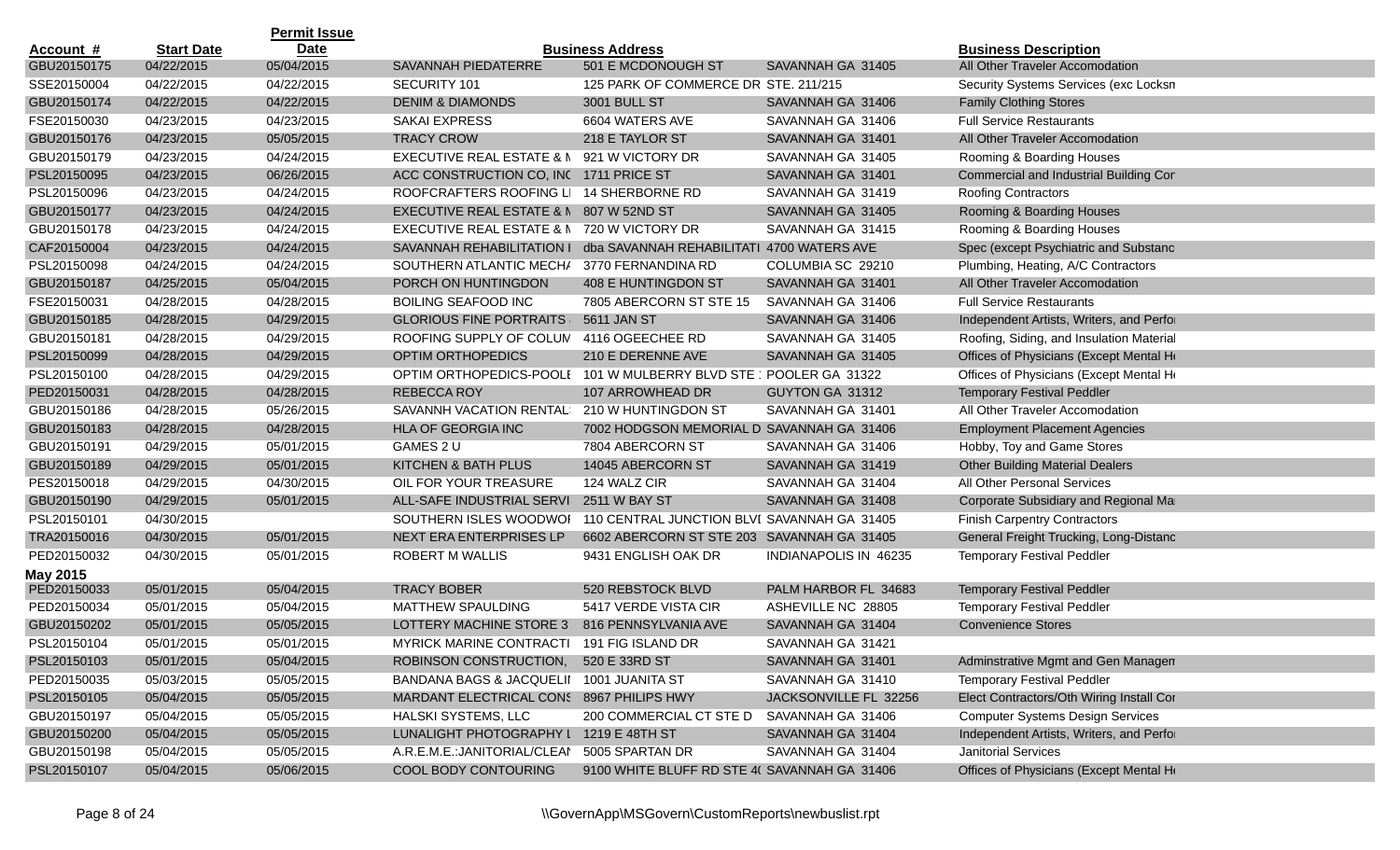|                  |                   | <b>Permit Issue</b> |                                                                     |                                                  |                         |                                          |
|------------------|-------------------|---------------------|---------------------------------------------------------------------|--------------------------------------------------|-------------------------|------------------------------------------|
| <u>Account #</u> | <b>Start Date</b> | <b>Date</b>         |                                                                     | <b>Business Address</b>                          |                         | <b>Business Description</b>              |
| FSE20150032      | 05/04/2015        | 05/05/2015          | 32 DEGREES MIDTOWN GRILI 6724 WATERS AVE                            |                                                  | SAVANNAH GA 31406       | <b>Limited-Service Restaurants</b>       |
| SSE20150006      | 05/04/2015        | 05/05/2015          | <b>VESCOM CORPORATION</b>                                           | 325 EISENHOWER DR unit B                         | SAVANNAH GA 31406       | Security Guard and Patrol Services       |
| GBU20150201      | 05/04/2015        | 05/06/2015          | <b>GREEN REVOLUTION LAWN N</b>                                      | 8 OLD BARN RD                                    | SAVANNAH GA 31419       | <b>Lawncare Services</b>                 |
| PSL20150106      | 05/04/2015        | 05/05/2015          | PARADIGM SOLAR, LLC                                                 | 35 BARNARD ST STE 300                            | SAVANNAH GA 31401       | Plumbing, Heating, A/C Contractors       |
| FSE20150033      | 05/05/2015        | 05/05/2015          | BOOM, INC                                                           | dba SONIC DRIVE-IN #5686                         | 4301 OGEECHEE RD        | <b>Limited-Service Restaurants</b>       |
| CAF20150005      | 05/05/2015        | 05/05/2015          | FIRST LADY RESIDENTIAL SE                                           | 6815 FOREST PARK DR STE 2 SAVANNAH GA 31406      |                         | Home Health Care Services                |
| TRA20150018      | 05/06/2015        | 05/07/2015          | SAVANNAHTOURWALK.COM                                                | 209 W GORDON LN                                  | SAVANNAH GA 31401       | All Other Amusement and Recreation Ir    |
| PSL20150108      | 05/07/2015        | 05/07/2015          | <b>CONSTRUCTION PROFESSIO</b>                                       | 765 LONGPOINT RD                                 | MT PLEASANT 29464       | Commercial and Industrial Building Cor   |
| GBU20150205      | 05/07/2015        | 05/07/2015          | ROAD AUTO FINANCE, LLC                                              | 7014 ABERCORN ST                                 | SAVANNAH GA 31406       | Sales Financing                          |
| GBU20150204      | 05/07/2015        | 11/02/2015          | TLC CLEANING SERVICE                                                | 1021 E 39TH ST                                   | SAVANNAH GA 31401       | <b>Janitorial Services</b>               |
| GBU20150206      | 05/07/2015        | 05/07/2015          | ALLIANCE MORTGAGE SERVI                                             | 6605 ABERCORN ST STE 107E SAVANNAH GA 31405      |                         | <b>Real Estate Credit</b>                |
| GBU20150203      | 05/07/2015        | 05/08/2015          | HRS TOOLS, AUTHORIZED M/                                            | 48 RISTONA DR                                    | SAVANNAH GA 31419       | <b>Hardware Merchant Wholesalers</b>     |
| GBU20150207      | 05/07/2015        | 05/08/2015          | STARLANDIA RECLAIMED CRI 2438 BULL ST                               |                                                  | SAVANNAH GA 31401       | All Other Miscellaneous Store Retailers  |
| GBU20150208      | 05/07/2015        | 05/07/2015          | <b>OGLETHORPE INN</b>                                               | 7110 HODGSON MEMORIAL D SAVANNAH GA 31406        |                         | Hotels (except Casino Hotels) and Mote   |
| TRA20150017      | 05/07/2015        | 05/07/2015          | <b>GRESHAM TRANSPORTATION</b>                                       | 1805 MARTIN L KING JR BLVD SAVANNAH GA 31415     |                         | Bus and Other Motor Vehicle Transit Sy   |
| GBU20150209      | 05/08/2015        | 05/12/2015          | <b>MELANIE MIRANDE</b>                                              | 416 E MACON ST                                   | SAVANNAH GA 31401       | All Other Traveler Accomodation          |
| TRA20150019      | 05/11/2015        | 05/11/2015          | <b>GHOSTWALKERS TOURS</b>                                           | 160 CLARKTOWN RD                                 | RICHMOND HILL GA 31324  | All Other Amusement and Recreation Ir    |
| PSL20150109      | 05/11/2015        | 05/11/2015          | H <sub>2</sub> RG, INC                                              | 125 PARK OF COMMERCE DR SAVANNAH GA 31405        |                         | Elect Contractors/Oth Wiring Install Cor |
| PED20150036      | 05/11/2015        | 05/26/2015          | <b>BRAD L TAYLOR</b>                                                | 157 HANAHAN PLANTATION C HANAHAN SC 29410        |                         | <b>Temporary Festival Peddler</b>        |
| FSE20150034      | 05/11/2015        | 05/11/2015          | <b>INDULGE CAFE LLC</b>                                             | dba INDULGE COFFEE                               | 1305 1/2 BARNARD ST     | Snack and Non-Alcoholic Beverage Bar     |
| UME20150004      | 05/11/2015        | 05/12/2015          | <b>CHATHAM JEWELERS</b>                                             | dba CASH FOR GOLD                                | 1 E MONTGOMERY CROSS RI | Pawn Shops                               |
| PSL20150110      | 05/12/2015        | 05/12/2015          | CW CONSTRUCTION AND DEY                                             | 200 W UNIONVILLE INDIAN TR INDIAN TRAIL NC 28079 |                         | Commercial and Industrial Building Cor   |
| SOL20150001      | 05/12/2015        | 05/12/2015          | <b>ARM SECURITY</b>                                                 | 4931 N. 300 W.                                   | <b>PROVO UT 84604</b>   |                                          |
| GBU20150210      | 05/12/2015        | 05/28/2015          | <b>DIGITAL PHOTOGRAPHY</b>                                          | 126 E 54 ST APT 2                                | SAVANNAH GA 31405       | <b>Commercial Photography</b>            |
| UME20150005      | 05/12/2015        | 05/13/2015          | <b>TREASURES KNICK KNACKS</b>                                       | 14045 ABERCORN ST SP1110 SAVANNAH GA 31419       |                         | <b>Used Merchandise Stores</b>           |
| FSE20150035      | 05/12/2015        | 06/26/2015          | THE FRESH DELI                                                      | 915 1/2 MONTGOMERY ST                            | SAVANNAH GA 31405       | <b>Limited-Service Restaurants</b>       |
| GBU20150211      | 05/13/2015        | 05/13/2015          | EXECUTIVE REAL ESTATE & N                                           | 727 W VICTORY DR                                 | SAVANNAH GA 31405       | Rooming & Boarding Houses                |
| PED20150037      | 05/13/2015        | 06/01/2015          | KATHERINE SASSER                                                    | 310 BEL-AIRE DR                                  | FRANKLIN TN 37064       | <b>Temporary Festival Peddler</b>        |
| PSL20150112      | 05/13/2015        | 05/13/2015          | YOUR PLUMBER THOMAS PO                                              | dba YOUR PLUMBER                                 | 2110 COUNTRY DR         | Plumbing, Heating, A/C Contractors       |
| TRA20150020      | 05/13/2015        | 05/13/2015          | <b>GLAD'S CAB</b>                                                   | 1513 E 52ND ST                                   | SAVANNAH GA 31404       | <b>Taxi Service</b>                      |
| PSL20150111      | 05/13/2015        | 05/13/2015          | A.RILEY CONSULTANTS                                                 | 3 MISTLETOE CT                                   | SAVANNAH GA 31419       | Adminstrative Mgmt and Gen Managen       |
| TRA20150021      | 05/14/2015        | 05/14/2015          | <b>DBS</b>                                                          | 1524 CLOVERDALE DR                               | SAVANNAH GA 31415       | General Freight Trucking, Local          |
| GBU20150214      | 05/14/2015        | 05/14/2015          | <b>BAKS BY GRAHAMGIRL</b>                                           | 105 W 37TH ST                                    | SAVANNAH GA 31401       | <b>Internet Sales</b>                    |
| FSE20150037      | 05/15/2015        | 05/18/2015          | 313 ABERCORN CAFE, LLC                                              | dba MIRABELLE CAFE                               | 313 ABERCORN ST         | Snack and Non-Alcoholic Beverage Bar     |
| PED20150038      | 05/15/2015        | 06/03/2015          | UNITY N THE COMMUNITY                                               | 1378 MISSION HILLS BLVD                          | CLEARWATER FL 33759     | <b>Temporary Festival Peddler</b>        |
| FSE20150036      | 05/15/2015        | 05/13/2015          | <b>BARBERITOS</b>                                                   | 4525 HABERSHAM ST                                | SAVANNAH GA 31405       | <b>Limited-Service Restaurants</b>       |
| FSE20150039      | 05/15/2015        | 05/27/2015          | E'LAN                                                               | 301 WILLIAMSON ST                                | SAVANNAH GA 31401       | <b>Full Service Restaurants</b>          |
| PSL20150125      | 05/15/2015        | 05/29/2015          | LIBERTY SQUARE COURTHOL 1714 BULL ST STE 108-C                      |                                                  | SAVANNAH GA 31401       | Commercial and Industrial Building Cor   |
| GBU20150216      | 05/15/2015        | 06/01/2015          | COAST SOUTH PHOTOGRAPI 1 PIERPOINT CIR                              |                                                  | SAVANNAH GA 31404       | Independent Artists, Writers, and Perfor |
| AMU20150002      | 05/18/2015        | 05/20/2015          | TREE HOUSE ADVENTURES & 14045 ABERCORN ST STE 24( SAVANNAH GA 31419 |                                                  |                         | <b>Amusement Arcades</b>                 |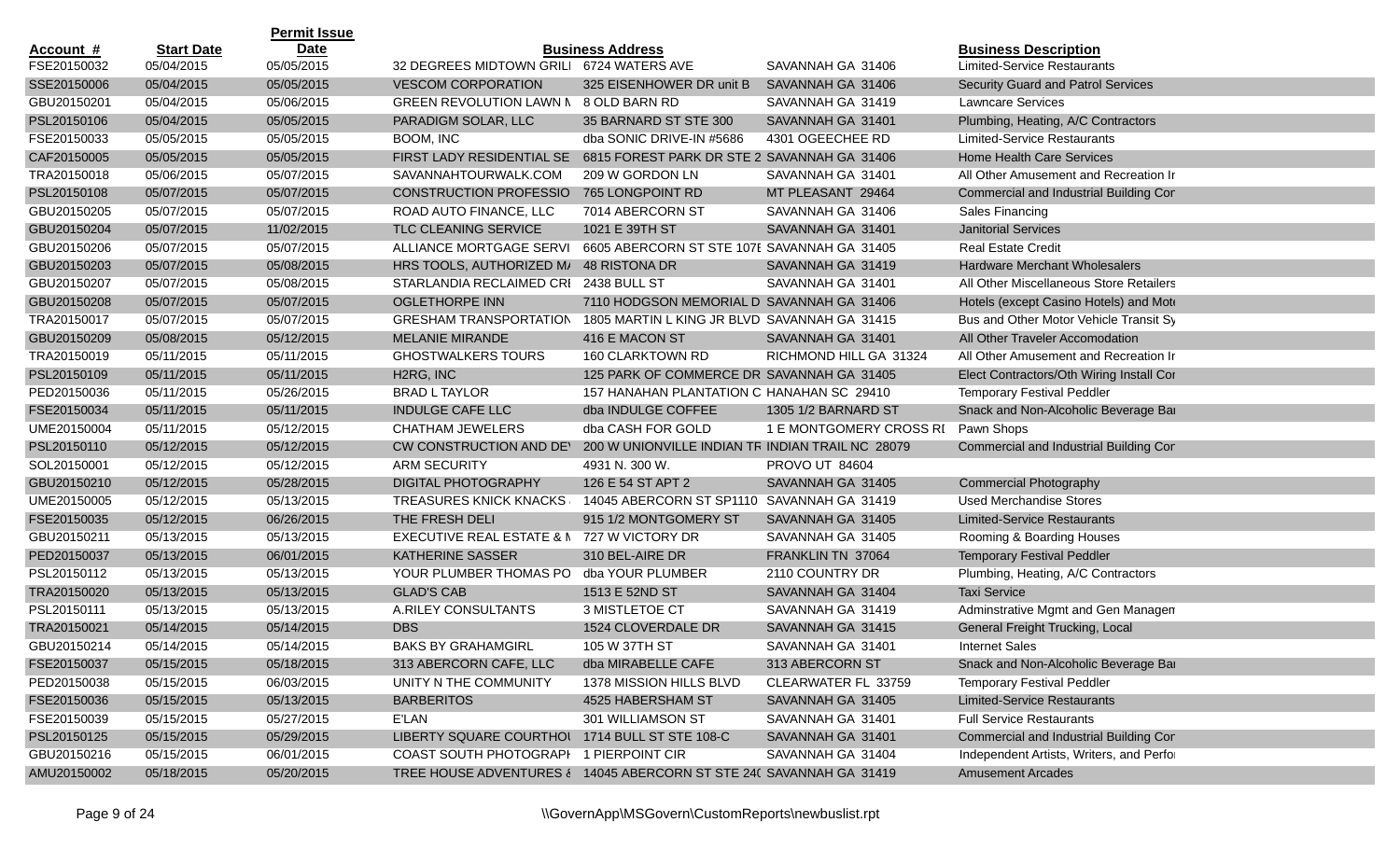|                  |                   | <b>Permit Issue</b> |                                               |                                             |                          |                                                |
|------------------|-------------------|---------------------|-----------------------------------------------|---------------------------------------------|--------------------------|------------------------------------------------|
| <u>Account #</u> | <b>Start Date</b> | Date                |                                               | <b>Business Address</b>                     |                          | <b>Business Description</b>                    |
| GBU20150213      | 05/18/2015        | 05/13/2015          | SAVANNAH VOLKSWAGEN                           | 50 EISENHOWER DR                            | SAVANNAH GA 31406        | New Car Dealers                                |
| GBU20150217      | 05/18/2015        | 05/19/2015          | R MICHAEL LARUE                               | 511 E PERRY ST                              | SAVANNAH GA 31401        | All Other Traveler Accomodation                |
| GBU20150218      | 05/18/2015        | 05/19/2015          | <b>GKD HOME HELPERS</b>                       | 1715 E 32ND ST                              | SAVANNAH GA 31404        | <b>Residential Property Managers</b>           |
| GBU20150219      | 05/19/2015        | 05/19/2015          | J & N MOBILE COMMERCIAL T                     | 1013 HEARN ST                               | SAVANNAH GA 31415        | All Other Automotive Repair and Mainte         |
| GBU20150220      | 05/19/2015        | 05/29/2015          | ANDREW KURTIS MILLER                          | 411 E HALL ST APT A                         | SAVANNAH GA 31401        | All Other Traveler Accomodation                |
| GBU20150221      | 05/19/2015        | 05/29/2015          | BRADSHAW-SAVANNAH LLC                         | 208 W LOWER FACTORS WAL SAVANNAH GA 31401   |                          | All Other Traveler Accomodation                |
| GBU20150222      | 05/20/2015        | 05/20/2015          | J-JAM INTERTAINMENT, LLC                      | 1442 E 41ST ST                              | SAVANNAH GA 31404        | Independent Artists, Writers, and Perfor       |
| FSE20150041      | 05/20/2015        | 05/21/2015          | <b>DYNAMIC DAWGS</b>                          | 1234 E WALDBURG ST                          | SAVANNAH GA 31401        | <b>Mobile Food Services</b>                    |
| PED20150039      | 05/20/2015        | 06/01/2015          | <b>LEIA SCHULZE</b>                           | 33 PRESIDENT LN                             | PALM COAST FL 32164      | <b>Temporary Festival Peddler</b>              |
| GBU20150223      | 05/20/2015        | 05/20/2015          | ARC HOSPITALITY PORTFOLI                      | dba TOWNEPLACE SUITES OF 11309 ABERCORN ST  |                          | Hotels (except Casino Hotels) and Mote         |
| PSL20150116      | 05/20/2015        | 05/20/2015          | PIER COMMERCIAL REAL EST                      | 5105 PAULSEN ST STE 200A SAVANNAH GA 31405  |                          | Offices of Real Estate Agents and Brok         |
| GBU20150226      | 05/21/2015        | 05/26/2015          | <b>LEX APPAREL</b>                            | 510 E BOLTON ST                             | SAVANNAH GA 31401        | <b>Other Specialized Design Services</b>       |
| GBU20150225      | 05/21/2015        | 05/27/2015          | <b>VERTROUE FAMILIES GROUP</b>                | 6815 FORREST PARK DR STE SAVANNAH GA 31406  |                          | Other Activities Related to Real Estate        |
| PSL20150119      | 05/21/2015        | 05/26/2015          | <b>CHATHAM ORTHOPAEDIC ASS</b>                | 11702 MERCY BLVD STE 2-D SAVANNAH GA 31419  |                          | Offices of Physicians (Except Mental He        |
| PSL20150118      | 05/21/2015        | 05/27/2015          | SARAH W HOLMES PhD                            |                                             | 6605 ABERCORN ST STE 112 | Offices of Physicians, Mental Health Sp        |
| FSE20150042      | 05/21/2015        | 05/21/2015          | PELICAN'S SNOBALLS                            | 609 MONTGOMERY CROSS R SAVANNAH GA 31406    |                          | All Other Specialty Food Stores                |
| TRA20150022      | 05/21/2015        | 05/26/2015          | SPANISH MOSS TOURS, LLC                       | dba LOWCOUNTRY CYCLING 510 E BOLTON ST      |                          | <b>Tour Operators</b>                          |
| GBU20150224      | 05/21/2015        | 05/27/2015          | <b>SEPTEMBER LOFT</b>                         | 209 W ST JULIAN ST UPPER SAVANNAH GA 31401  |                          | <b>Family Clothing Stores</b>                  |
| PED20150041      | 05/22/2015        | 05/22/2015          | <b>DAVID WILSON</b>                           | 5075 NE HAVEN CT                            | ATLANTA GA 30342         | <b>Temporary Festival Peddler</b>              |
| GBU20150234      | 05/22/2015        | 05/27/2015          | THE BLACK DOG                                 | 211 W RIVER ST                              | SAVANNAH GA 31401        | <b>Family Clothing Stores</b>                  |
| GBU20150227      | 05/22/2015        | 05/22/2015          | <b>RSS RENTALS</b>                            | 917 HABERSHAM ST                            | SAVANNAH GA 31401        | All Other Traveler Accomodation                |
| GBU20150228      | 05/22/2015        | 05/29/2015          | <b>EAST TAYLOR, LLC</b>                       | 414 E TAYLOR ST APT A                       | SAVANNAH GA 31401        | All Other Traveler Accomodation                |
| PED20150040      | 05/22/2015        | 05/22/2015          | ANNE EVERHARDT                                | 3324 AFTON WAY                              | BIRMINGHAM AL 35242      | <b>Temporary Festival Peddler</b>              |
| FSE20150043      | 05/23/2015        | 05/22/2015          | MUNCHIE'S BBQ & SUBS                          | 2110 B MONTGOMERY ST                        | SAVANNAH GA 31415        | <b>Limited-Service Restaurants</b>             |
| GBU20150236      | 05/26/2015        | 05/27/2015          | JOHNSON MATTHEY PROCES                        | 214 BOURNE BLVD                             | SAVANNAH GA 31408        | <b>Industrial Supply Wholesalers</b>           |
| PSL20150121      | 05/26/2015        | 05/27/2015          | COASTAL CONSULTING MAN/ 35 BARNARD ST STE 206 |                                             | SAVANNAH GA 31401        | <b>Offices of Certified Public Accountants</b> |
| GBU20150238      | 05/26/2015        | 05/27/2015          | JOHNSON MATTHEY PROCES 10 ARTLEY RD           |                                             | SAVANNAH GA 31408        | <b>Industrial Supply Wholesalers</b>           |
| GBU20150231      | 05/26/2015        | 05/27/2015          | <b>BLICK ART MATERIALS</b>                    | 318 E BROUGHTON ST                          | SAVANNAH GA 31401        | All Other Miscellaneous Store Retailers        |
| UME20150006      | 05/26/2015        | 05/26/2015          | APPRECIATION SOCIETY                          | 106 E 40TH ST                               | SAVANNAH GA 31401        | <b>Used Merchandise Stores</b>                 |
| GBU20150229      | 05/26/2015        | 05/27/2015          | <b>SEARS #1305</b>                            | 7810 ABERCORN ST                            | SAVANNAH GA 31406        | Department Stores (except Discount De          |
| GBU20150233      | 05/26/2015        | 05/29/2015          | MASON COOPER LLC                              | 219 E GORDON ST                             | SAVANNAH GA 31401        | All Other Traveler Accomodation                |
| GBU20150230      | 05/26/2015        | 05/27/2015          | <b>SEARS #6876</b>                            | 7810 ABERCORN ST                            | SAVANNAH GA 31406        | General Automotive Repair                      |
| GBU20150232      | 05/26/2015        | 05/27/2015          | <b>BLICK ART MATERIALS</b>                    | 111 MARTIN L KING JR BLVD SAVANNAH GA 31401 |                          | All Other Miscellaneous Store Retailers        |
| GBU20150237      | 05/26/2015        | 05/27/2015          | JOHNSON MATTHEY PROCES 107 ELI WHITNEY BLVD   |                                             | SAVANNAH GA 31408        | <b>Industrial Supply Wholesalers</b>           |
| GBU20150240      | 05/26/2015        | 05/27/2015          | LOW COUNTRY INDUSTRIAL I                      | 1046 LYNES AVE                              | SAVANNAH GA 31415        | <b>Industrial Supply Wholesalers</b>           |
| PSL20150120      | 05/26/2015        | 05/27/2015          | CARLA H ROHER DMD, PC                         | 836 E 65TH ST #28                           | SAVANNAH GA 31405        | <b>Offices of Dentists</b>                     |
| GBU20150235      | 05/26/2015        | 05/27/2015          | JOHNSON MATTHEY PROCES 115 ELI WHITNEY BLVD   |                                             | SAVANNAH GA 31408        | <b>Industrial Supply Wholesalers</b>           |
| GBU20150239      | 05/26/2015        | 05/27/2015          | LOW COUNTRY AEROSPACE                         | 1046 LYNES AVE                              | SAVANNAH GA 31415        | Proc, Phy Dist, Logistics Consulting Se        |
| PSL20150123      | 05/27/2015        | 05/27/2015          | <b>CUSTOM GRAPHICS &amp; SIGN L</b>           | 230 S INDUSTRIAL LOOP                       | ORANGE PARK FL 32073     | Elect Contractors/Oth Wiring Install Cor       |
| FSE20150045      | 05/27/2015        | 06/01/2015          | MOE'S SOUTHWEST GRILL                         | 7801 ABERCORN ST                            | SAVANNAH GA 31406        | <b>Full Service Restaurants</b>                |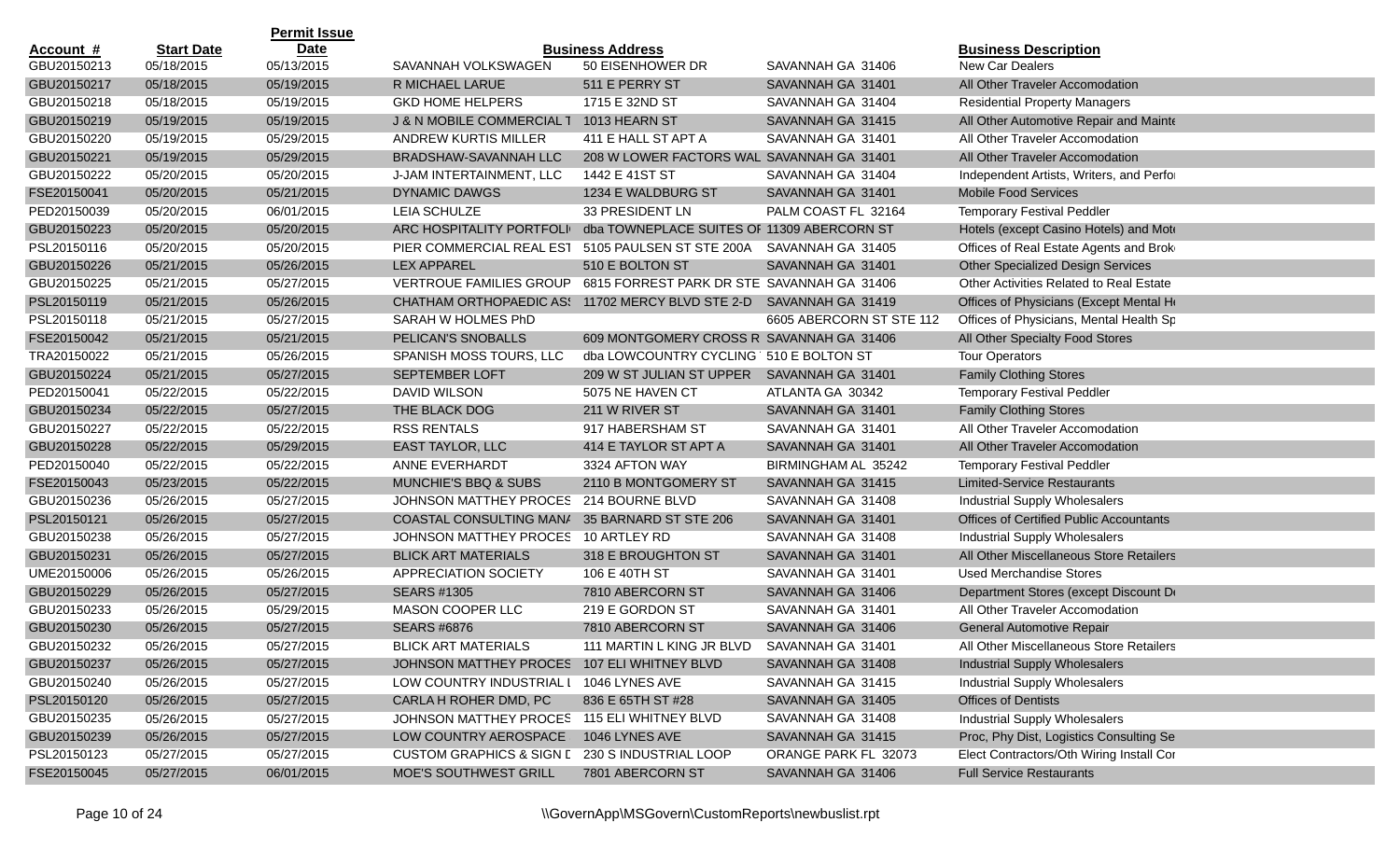|                  |                   | <b>Permit Issue</b> |                                                   |                                              |                          |                                                |
|------------------|-------------------|---------------------|---------------------------------------------------|----------------------------------------------|--------------------------|------------------------------------------------|
| <u>Account #</u> | <b>Start Date</b> | <b>Date</b>         |                                                   | <b>Business Address</b>                      |                          | <b>Business Description</b>                    |
| PSL20150122      | 05/27/2015        | 05/27/2015          | SKIDAWAY ELECTRICAL SER\ 7505 WATERS AVE STE B-10 |                                              | SAVANNAH GA 31406        | Elect Contractors/Oth Wiring Install Cor       |
| GBU20150243      | 05/27/2015        | 06/16/2015          | <b>BOUTIQUE SANAI'</b>                            | 1504 E 34th ST                               | savannah GA 31404        | <b>Internet Sales</b>                          |
| FSE20150044      | 05/27/2015        | 06/01/2015          | MOE'S SOUTHWEST GRILL                             | 150 W ST JULIAN ST                           | SAVANNAH GA 31401        | <b>Full Service Restaurants</b>                |
| GBU20150244      | 05/27/2015        | 05/28/2015          | BEY SEVEN UNLIMITED LLC                           | 11400 WHITE BLUFF RD APT 1 SAVANNAH GA 31419 |                          | <b>Janitorial Services</b>                     |
| FSE20150046      | 05/28/2015        | 05/29/2015          | <b>HAPPY CHINA</b>                                | 1900 W BAY ST                                | SAVANNAH GA 31415        | <b>Limited-Service Restaurants</b>             |
| GBU20150247      | 05/29/2015        | 05/29/2015          | UNCUTT KUSTOMS                                    | 411 GOULD ST                                 | SAVANNAH GA 31405        | General Automotive Repair                      |
| FSE20150047      | 05/29/2015        | 05/29/2015          | SOUTH GEORGIA RESTAURAI                           | dba DENNY'S #7089                            | 6801 ABERCORN ST         | <b>Full Service Restaurants</b>                |
| <b>June 2015</b> |                   |                     |                                                   |                                              |                          |                                                |
| PSL20150127      | 06/01/2015        | 06/02/2015          | TAMMY RAY ENTERPRISES, L 205 STUART ST            |                                              | SAVANNAH GA 31405        | Adminstrative Mgmt and Gen Managen             |
| PED20150043      | 06/01/2015        | 06/02/2015          | NHI JENNER                                        | 10445 INVERNESS DR                           | JACKSONVILLE FL 32257    | <b>Temporary Festival Peddler</b>              |
| PSL20150126      | 06/01/2015        | 06/02/2015          | THE SAVANNAH CALENDAR, I                          | 205 STUART ST                                | SAVANNAH GA 31405        | Adminstrative Mgmt and Gen Managen             |
| GBU20150248      | 06/01/2015        | 06/03/2015          | SHINY SIDE UP CLEANING CC 2123 PRICE ST           |                                              | SAVANNAH GA 31401        | <b>Janitorial Services</b>                     |
| GBU20150271      | 06/01/2015        | 06/10/2015          | CHATHAM DEVELOPMENT AS 111 BARNARD ST STE 301     |                                              | SAVANNAH GA 31401        | <b>Other Activities Related to Real Estate</b> |
| GBU20150250      | 06/01/2015        | 06/02/2015          | C & S FASHION                                     | 800 BOWDEN ST                                | SAVANNAH GA 31415        | <b>Family Clothing Stores</b>                  |
| PED20150044      | 06/02/2015        | 06/30/2015          | FOR THE LOVE OF PATTERN I                         | 767 OAKWOOD DR                               | HARDEEVILLE SC 29927     | <b>Other Direct Selling Establishments</b>     |
| PSL20150128      | 06/02/2015        | 06/02/2015          | <b>SJC MEDICAL GROUP</b>                          | ABERCORN SOUTHSIDE                           | 11133 ABERCORN ST STE 10 | Offices of Physicians (Except Mental He        |
| WAT20150007      | 06/02/2015        | 06/03/2015          | THE WASH                                          | 2301 MONTGOMERY ST                           | SAVANNAH GA 31401        | Car Washes                                     |
| WAT20150008      | 06/02/2015        | 06/03/2015          | <b>H &amp; M CAR WASH</b>                         | 2310 MONTGOMERY ST                           | SAVANNAH GA 31401        | Car Washes                                     |
| PSL20150129      | 06/02/2015        | 06/02/2015          | ST. JOSEPH'S CARDIOLOGY                           | 11806 MERCY BLVD                             | SAVANNAH GA 31419        | Offices of Physicians (Except Mental He        |
| GBU20150251      | 06/02/2015        | 06/03/2015          | H & M AUTO REPAIR                                 | 2310 MONTGOMERY ST                           | SAVANNAH GA 31401        | General Automotive Repair                      |
| GBU20150252      | 06/03/2015        | 06/03/2015          | K S FINE ART                                      | 230 BULL ST                                  | SAVANNAH GA 31401        | <b>Art Dealers</b>                             |
| PSL20150130      | 06/03/2015        | 06/04/2015          | RAW IIMAGE BARBERSHOP                             | 219 E HENRY ST                               | SAVANNAH GA 31401        | <b>Barber Shops</b>                            |
| TRA20150023      | 06/03/2015        | 06/03/2015          | S & S TRUCKING                                    | 4 KENMORE DR                                 | SAVANNAH GA 31404        | General Freight Trucking, Long-Distanc         |
| PSL20150132      | 06/04/2015        | 06/04/2015          | <b>LS3P ASSOCIATES LTD</b>                        | 205 1/2 KING ST                              | CHARLESTON SC 29401      | <b>Architectural Services</b>                  |
| GBU20150259      | 06/04/2015        | 06/05/2015          | KING-TISDELL COTTAGE FOU                          | 514 E HUNTINGTON ST                          | SAVANNAH GA 31404        | <b>Museums</b>                                 |
| PSL20150133      | 06/04/2015        | 06/04/2015          | SOUTHEAST LAW, LLC                                | 426 BARNARD ST                               | SAVANNAH GA 31401        | Offices of Lawyers                             |
| GBU20150254      | 06/04/2015        | 06/04/2015          | RUGBY ARCHITECTURAL BUII                          | 165 KNOWLTON WAY STE 100 SAVANNAH GA 31407   |                          | <b>Other Construction Materials</b>            |
| GBU20150255      | 06/04/2015        | 06/04/2015          | LARGO SUDS LAUNDROMAT                             | 11709 LARGO DR                               | SAVANNAH GA 31419        | Coin Operated Laundries and Dryclean           |
| GBU20150256      | 06/04/2015        | 06/04/2015          | <b>KTK HOLDINGS, LLC</b>                          | 611 W JONES ST                               | SAVANNAH GA 31401        | <b>General Rental Centers</b>                  |
| GBU20150253      | 06/04/2015        | 06/04/2015          | YP ADVERTISING & PUBLISHII                        | 107 SOUTHERN BLVD STE 10. SAVANNAH GA 31405  |                          | Directory and Mailing List Publishers          |
| PSL20150131      | 06/04/2015        | 06/04/2015          | CRAFT TECH PRO LLC                                | 6205 ABERCORN ST STE 106 SAVANNAH GA 31405   |                          | <b>Residential Remodelers</b>                  |
| TRA20150024      | 06/04/2015        | 06/05/2015          | <b>INTERNATIONAL TAXI</b>                         | 2330 MISSISSIPPI AVE                         | SAVANNAH GA 31404        | <b>Taxi Service</b>                            |
| GBU20150257      | 06/04/2015        |                     | KTK HostSouth, LLC                                | 611 W JONES ST                               | SAVANNAH GA 31401        | <b>General Rental Centers</b>                  |
| UME20150007      | 06/05/2015        | 06/05/2015          | THE WATERS EDGE MARKET                            | 5201&5203 WATERS AVE                         | SAVANNAH GA 31404        | <b>Used Merchandise Stores</b>                 |
| GBU20150258      | 06/05/2015        | 06/05/2015          | LETTEES                                           | 3305 WATERS AVE                              | SAVANNAH GA 31404        | Women's/Girl's Clothing Store                  |
| TRA20150025      | 06/05/2015        | 06/05/2015          | RELIANT TRANSPORTATION,                           | 49 PARK OF COMMERCE WAY SAVANNAH GA 31405    |                          | School and Employee Bus Transportation         |
| FSE20150050      | 06/05/2015        | 06/16/2015          | BOOM, INC                                         | dba SONIC DRIVE-IN #3544                     | 303 E MONTGOMERY CROSS   | <b>Limited-Service Restaurants</b>             |
| GBU20150261      | 06/05/2015        | 07/01/2015          | <b>VICKI GUENTHER</b>                             | 416 E STATE ST                               | SAVANNAH GA 31401        | All Other Traveler Accomodation                |
| PSL20150136      | 06/08/2015        | 06/09/2015          | BARRIER COAST WOODWOR 2412 ELGIN AVE              |                                              | SAVANNAH GA 31404        | <b>Finish Carpentry Contractors</b>            |
| GBU20150263      | 06/08/2015        | 06/08/2015          | RMP III                                           | 1715 E 60TH ST                               | SAVANNAH GA 31404        | <b>Lawncare Services</b>                       |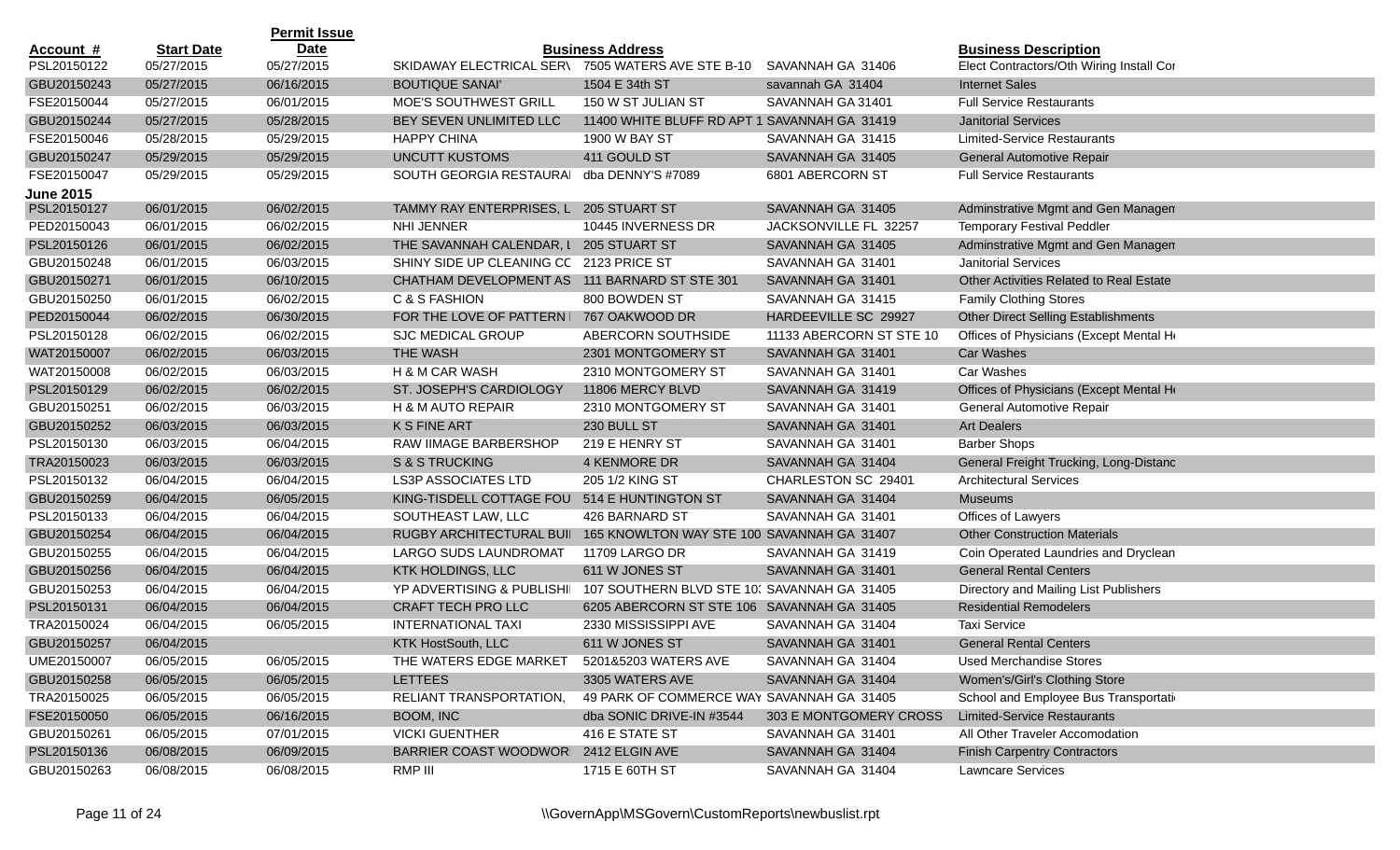|                  |                   | <b>Permit Issue</b> |                                          |                                               |                                                    |                                          |
|------------------|-------------------|---------------------|------------------------------------------|-----------------------------------------------|----------------------------------------------------|------------------------------------------|
| <u>Account #</u> | <b>Start Date</b> | <b>Date</b>         |                                          | <b>Business Address</b>                       |                                                    | <b>Business Description</b>              |
| GBU20150264      | 06/08/2015        | 06/08/2015          | RMP III                                  | 1715 E 60TH ST                                | SAVANNAH GA 31404                                  | Other Services to Buildings and Dwellir  |
| GBU20150262      | 06/08/2015        | 06/09/2015          | SEAREELART                               | 439 E 60TH ST                                 | SAVANNAH GA 31405                                  | Independent Artists, Writers, and Perfor |
| GBU20150540      | 06/09/2015        | 12/17/2015          | <b>TNT FIRE WORKS</b>                    | 1915 E VICTORY DR unit J                      | SAVANNAH GA 31401                                  | All Other Miscellaneous Store Retailers  |
| GBU20150268      | 06/09/2015        | 06/09/2015          | <b>CIVVIES</b>                           | 14 E BROUGHTON ST                             | SAVANNAH GA 31401                                  | <b>Family Clothing Stores</b>            |
| GBU20150265      | 06/09/2015        | 06/09/2015          | POUNDS FOR NON-PROFITS                   | 35 BARNARD ST STE 300                         | SAVANNAH GA 31401                                  | All Other Business Support Services      |
| GBU20150269      | 06/09/2015        | 06/09/2015          | AUGEAN STABLES, LLC                      | dba FACILICARE SOUTHEAST 317 E BROAD ST       |                                                    | <b>Janitorial Services</b>               |
| GBU20150266      | 06/09/2015        | 06/09/2015          | THE BLUE GRAPEFRUIT                      | 28 W 49TH ST                                  | SAVANNAH GA 31405                                  | <b>Variety Stores</b>                    |
| PES20150020      | 06/10/2015        | 06/10/2015          | CHILL FACTOR CRYOTHERAP                  | 4402 OGEECHEE RD                              | SAVANNAH GA 31405                                  | Other Personal Care Services (Baths, s   |
| PED20150049      | 06/10/2015        | 06/10/2015          | <b>JESSICA G SMITH</b>                   | 2202 E HAWTHORNE ST                           | SAVANNAH GA 31404                                  | <b>Temporary Festival Peddler</b>        |
| PSL20150138      | 06/10/2015        | 06/10/2015          | DWC-SAV LLC                              |                                               | dba DENTAL WELLNESS CEN1 14045 ABERCORN ST STE 240 | <b>Offices of Dentists</b>               |
| PSL20150139      | 06/10/2015        | 06/10/2015          | DAOON HAIR PRODUCTION B                  | 1911 MARTIN L KING JR BLVD SAVANNAH GA 31415  |                                                    | <b>Barber Shops</b>                      |
| GBU20150272      | 06/10/2015        | 06/11/2015          | METZGER MARINE SERVICES                  | dba COFFEE BLUFF MARINA 14915 COFFEE BLUFF RD |                                                    | <b>Sporting Goods Stores</b>             |
| FSE20150052      | 06/10/2015        | 06/10/2015          | AMERICAN DELI                            | 14045 ABERCORN ST unit 252 SAVANNAH GA 31419  |                                                    | <b>Limited-Service Restaurants</b>       |
| GBU20150270      | 06/10/2015        | 06/10/2015          | FLIP FLOPS-N-MOPS                        | 201 W MONTGOMERY CROSS SAVANNAH GA 31406      |                                                    | <b>Janitorial Services</b>               |
| FSE20150051      | 06/10/2015        | 06/10/2015          | <b>TREATS ON A TRIKE</b>                 | 1 REYNOLDS CT                                 | SAVANNAH GA 31405                                  | <b>Mobile Food Services</b>              |
| PSL20150140      | 06/11/2015        | 10/09/2015          | ELKINS CONSTRUCTION, LLC                 | 7 E CONGRESS ST STE 500                       | SAVANNAH GA 31401                                  | Commercial and Industrial Building Cor   |
| PSL20150142      | 06/12/2015        | 06/22/2015          | <b>FINNERAN FENCE CO</b>                 | 8609 CLARKE AVE                               | SAVANNAH GA 31406                                  | All Other Specialty Trade Contractors    |
| GBU20150277      | 06/12/2015        | 06/12/2015          | <b>CASEY CRAIN</b>                       | 218 HOUSTON ST                                | SAVANNAH GA 31401                                  | All Other Traveler Accomodation          |
| GBU20150274      | 06/12/2015        | 06/12/2015          | MADHU RAMESH, LLC                        | 2511 SKIDAWAY RD                              | SAVANNAH GA 31404                                  | Convenience Store w/Gas Station          |
| GBU20150280      | 06/12/2015        | 06/25/2015          | <b>SAVANNAH TIRE</b>                     | 4318 WATERS AVE                               | SAVANNAH GA 31404                                  | <b>Automotive Tire Dealers</b>           |
| GBU20150282      | 06/12/2015        | 06/25/2015          | <b>SAVANNAH TIRE</b>                     | 101 E ANDERSON ST                             | SAVANNAH GA 31401                                  | <b>Automotive Tire Dealers</b>           |
| GBU20150281      | 06/12/2015        | 06/25/2015          | SAVANNAH TIRE                            | 222 E MONTGOMERY CROSS SAVANNAH GA 31406      |                                                    | <b>Automotive Tire Dealers</b>           |
| GBU20150276      | 06/12/2015        | 06/25/2015          | <b>SAVANNAH TIRE</b>                     | 11164 ABERCORN ST                             | SAVANNAH GA 31419                                  | <b>Automotive Tire Dealers</b>           |
| GBU20150275      | 06/12/2015        | 06/25/2015          | SAVANNAH TIRE                            | 106 MALL BLVD                                 | SAVANNAH GA 31406                                  | Automotive Parts & Accessories Stores    |
| GBU20150279      | 06/12/2015        | 06/25/2015          | <b>MIGHTY AUTO PARTS</b>                 | 1809 STALEY AVE                               | SAVANNAH GA 31405                                  | Automotive Parts & Accessories Stores    |
| PED20150051      | 06/15/2015        | 06/15/2015          | ANTOINETTE DUNHAM                        | 34 CLUBHOUSE DR                               | SAVANNAH GA 31419                                  | <b>Temporary Festival Peddler</b>        |
| GBU20150316      | 06/15/2015        | 07/08/2015          | ELECTRIC BIKES OF SAVANN.                | 326 BULL ST                                   | SAVANNAH GA 31401                                  | <b>Sporting Goods Stores</b>             |
| FSE20150054      | 06/15/2015        | 06/16/2015          | JTHOMAS CATERING & EVEN                  | 6610 WATERS AVE                               | SAVANNAH GA 31406                                  | Caterers                                 |
| FSE20150049      | 06/15/2015        | 06/04/2015          | <b>TIJUANA FLATS</b>                     | 1800 E VICTORY DR STE F                       | SAVANNAH GA 31404                                  | <b>Limited-Service Restaurants</b>       |
| GBU20150295      | 06/15/2015        | 06/25/2015          | SUPREME EXCHANGE GROU                    | 2611 MARTIN LUTHER KING JI SAVANNAH GA 31415  |                                                    | <b>Collection Agencies</b>               |
| PED20150050      | 06/15/2015        | 06/15/2015          | <b>SHARON BUTLER</b>                     | 57 ROBINSON LOOP                              | RICHMOND HILL GA 31324                             | <b>Temporary Festival Peddler</b>        |
| CAF20150008      | 06/15/2015        | 06/25/2015          | ZEPPONE CARING HANDS HC 703 GLENBROOK RD |                                               | SAVANNAH GA 31419                                  | Home Health Care Services                |
| GBU20150284      | 06/15/2015        | 06/17/2015          | KCM PHOTOGRAPHY LLC                      | 126 AUSTIN WAY                                | SAVANNAH GA 31419                                  | Independent Artists, Writers, and Perfor |
| WAT20150009      | 06/15/2015        | 06/16/2015          | <b>VELI LANDSCAPE</b>                    | 1621 E ANDERSON ST                            | SAVANNAH GA 31404                                  | <b>Landscaping Services</b>              |
| FSE20150053      | 06/15/2015        | 06/17/2015          | THE ORDINARY PUB, LLC                    | 217 1/2 W BROUGHTON ST                        | SAVANNAH GA 31401                                  | <b>Full Service Restaurants</b>          |
| PSL20150143      | 06/15/2015        | 06/16/2015          | DIVINE ALLURE SALON                      | 11812 MIDDLEGROUND RD un SAVANNAH GA 31419    |                                                    | <b>Beauty Salons</b>                     |
| UME20150008      | 06/16/2015        | 06/17/2015          | MOVE BUDDIES LLC                         | 424 E 55TH ST                                 | SAVANNAH GA 31405                                  | Used Household and Office Goods Mo       |
| PSL20150157      | 06/16/2015        | 07/06/2015          | THE ZINGALES FIRM, PC                    | d/b/a SAVANNAH UNCONTEST 118 COLUMBUS DR      |                                                    | Offices of Lawyers                       |
| GBU20150285      | 06/16/2015        | 06/17/2015          | THE HAPPY BLOOM                          | 5 SALIX DR                                    | POOLER GA 31322                                    | Independent Artists, Writers, and Perfor |
| FSE20150056      | 06/17/2015        | 06/17/2015          | <b>MAMA'S KITCHEN</b>                    | 1902 WATERS AVE                               | SAVANNAH GA 31404                                  | <b>Limited-Service Restaurants</b>       |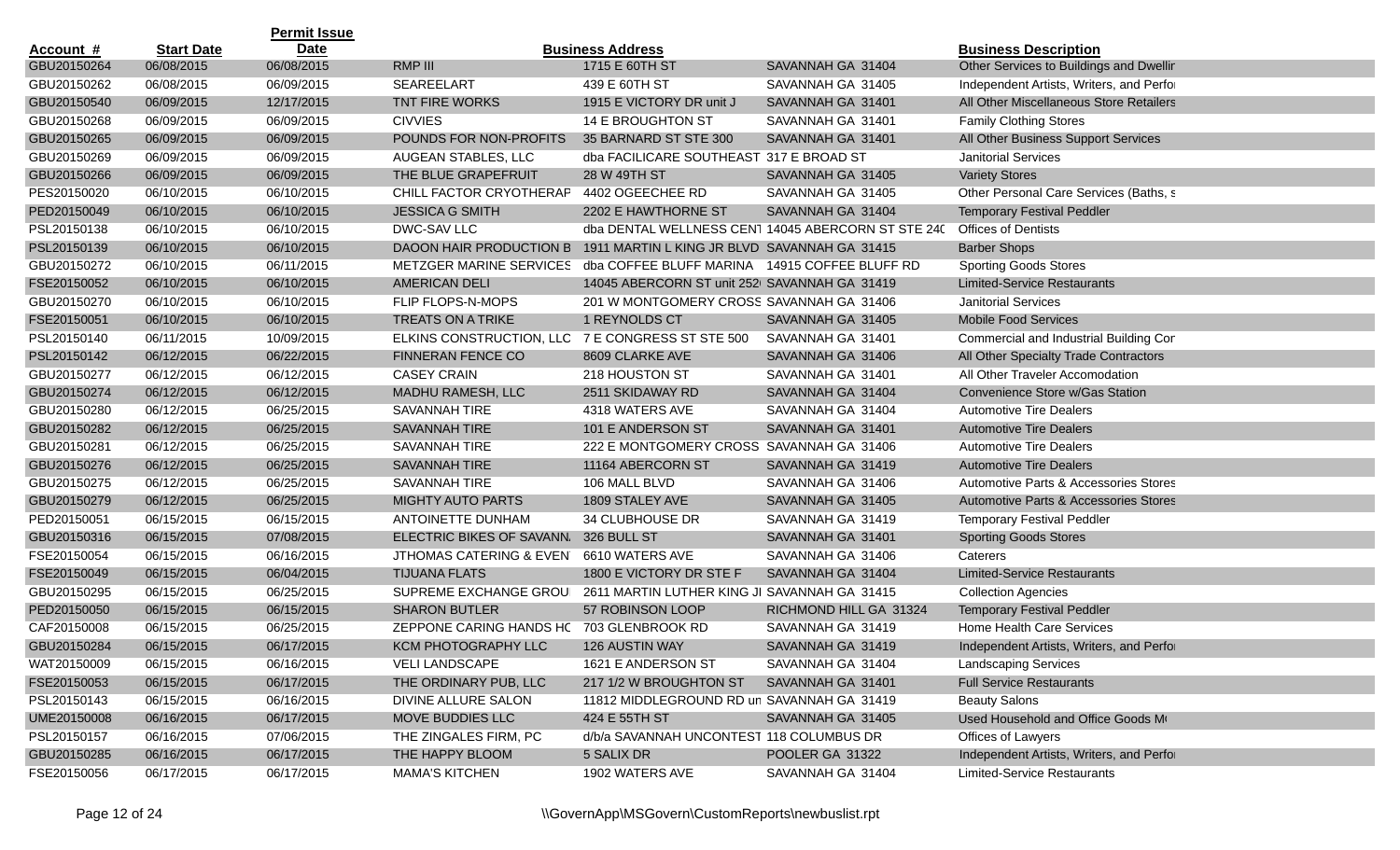|                  |                   | <b>Permit Issue</b> |                                                                      |                                               |                        |                                               |
|------------------|-------------------|---------------------|----------------------------------------------------------------------|-----------------------------------------------|------------------------|-----------------------------------------------|
| <b>Account #</b> | <b>Start Date</b> | <b>Date</b>         |                                                                      | <b>Business Address</b>                       |                        | <b>Business Description</b>                   |
| TRA20150026      | 06/17/2015        | 06/19/2015          | COURIER EXPRESS/ATLANTA 2601 SEABOARD COASTLINE SAVANNAH GA 31415    |                                               |                        | <b>Couriers and Express Delivery Services</b> |
| GBU20150287      | 06/17/2015        | 06/17/2015          | INTEGRITY JANITORIAL CLEA                                            | 1111 GRAYDON ST                               | SAVANNAH GA 31404      | <b>Janitorial Services</b>                    |
| PSL20150144      | 06/17/2015        | 06/19/2015          | DIVAS & DOLLS BRAIDING SA 4307 OGEECHEE RD STE 205 SAVANNAH GA 31405 |                                               |                        | <b>Beauty Salons</b>                          |
| PSL20150145      | 06/18/2015        | 06/18/2015          | <b>TOTAL POWER</b>                                                   | 5 CEDAR POINT DR                              | BEAUFORT SC 29907      | Elect Contractors/Oth Wiring Install Cor      |
| PSL20150146      | 06/18/2015        | 06/19/2015          | <b>CRISOLS CORPORATION</b>                                           | 13 W 52ND ST APT B                            | SAVANNAH GA 31405      | Adminstrative Mgmt and Gen Managen            |
| PSL20150148      | 06/19/2015        | 06/22/2015          | <b>EROSS ENTERPRISES</b>                                             | 506 E BROUGHTON ST                            | SAVANNAH GA 31401      | Adminstrative Mgmt and Gen Managen            |
| GBU20150289      | 06/19/2015        | 06/22/2015          | SCOTT'S CLEANING SERVICE 981 ETHERIDGE RD                            |                                               | YEMASSEE SC 29945      | <b>Janitorial Services</b>                    |
| PED20150052      | 06/19/2015        | 07/01/2015          | <b>JIM FORTENBERRY</b>                                               | 1196 CASTLE DR                                | SOUTHSIDE AL 35907     | <b>Temporary Festival Peddler</b>             |
| FSE20150057      | 06/19/2015        | 06/22/2015          | REGINA A CATERING                                                    | 2405 FLORIDA AVE                              | SAVANNAH GA 31404      | Caterers                                      |
| WAT20150010      | 06/22/2015        | 06/23/2015          | <b>BURKE'S LANDSCAPING</b>                                           | 1803 E 63RD ST                                | SAVANNAH GA 31404      | <b>Landscaping Services</b>                   |
| PSL20150149      | 06/22/2015        | 06/23/2015          | SAVANNAH CONSTRUCTION /                                              | 35 BARNARD ST STE 300                         | SAVANNAH GA 31401      | Commercial and Industrial Building Cor        |
| GBU20150291      | 06/22/2015        | 07/28/2015          | LOUNGE SIX INVESTMENT GF                                             | 205 TELEVISION CIR                            | SAVANNAH GA 31406      | Corporate Subsidiary and Regional Mar         |
| PSL20150150      | 06/23/2015        | 06/23/2015          | <b>BLADES INGENUITY</b>                                              | 912 ALLEN AVE                                 | SAVANNAH GA 31415      | <b>Residential Remodelers</b>                 |
| GBU20150290      | 06/23/2015        | 07/01/2015          | 219 ABERCORN STREET LLC                                              | 219 ABERCORN ST STE E-3                       | SAVANNAH GA 31401      | All Other Traveler Accomodation               |
| PED20150053      | 06/23/2015        | 07/01/2015          | <b>MARION CHALMERS</b>                                               | 3266 S OKATIE HWY                             | HARDEEVILLE SC 29927   | <b>Temporary Festival Peddler</b>             |
| WAT20150011      | 06/23/2015        | 06/23/2015          | <b>EXCELLENT DETAILING</b>                                           | 1309 LOVE ST                                  | SAVANNAH GA 31415      | Car Washes                                    |
| GBU20150294      | 06/24/2015        | 06/24/2015          | <b>DIRECT GENERAL CONSUME!</b>                                       | 3507 SKIDAWAY RD unit D                       | SAVANNAH GA 31404      | <b>Tax Preparation Services</b>               |
| GBU20150296      | 06/24/2015        | 06/25/2015          | <b>RAIN OR SHINE</b>                                                 | 402 W BROUGHTON ST                            | SAVANNAH GA 31401      | All Other Miscellaneous Store Retailers       |
| GBU20150299      | 06/25/2015        | 06/26/2015          | GARPA CO, INC                                                        | 1117 LOUISVILLE RD                            | SAVANNAH GA 31415      | Brick, Stone & Related Construction Ma        |
| GBU20150300      | 06/25/2015        | 06/26/2015          | MITCHELL G MACKLER                                                   | 311 W GWINNETT ST                             | SAVANNAH GA 31401      | All Other Traveler Accomodation               |
| GBU20150297      | 06/25/2015        | 06/26/2015          | <b>HAINT BLUE RENTALS</b>                                            | 305 W 35TH ST                                 | SAVANNAH GA 31401      | <b>Bed and Breakfast Inns</b>                 |
| PSL20150152      | 06/25/2015        | 06/25/2015          | ANDERSON CANCER INSTITU                                              | 310 EISENHOWER DR BLDG 1 SAVANNAH GA 31406    |                        | Offices of Physicians (Except Mental He       |
| GBU20150302      | 06/26/2015        | 07/01/2015          | <b>COLOPHON</b>                                                      | 609 WHITAKER ST                               | SAVANNAH GA 31401      | All Other Traveler Accomodation               |
| FSE20150058      | 06/26/2015        | 06/26/2015          | PLATINUM PIZZA GOURMET                                               | 1523 ARCADIAN ST                              | SAVANNAH GA 31401      | <b>Mobile Food Services</b>                   |
| GBU20150301      | 06/26/2015        | 07/01/2015          | <b>BOOKMATCH UNION, LLC</b>                                          | 341 E BROAD ST                                | SAVANNAH GA 31405      | All Other Traveler Accomodation               |
| GBU20150303      | 06/29/2015        | 06/30/2015          | <b>CLYDE CAMPBELL MINISTRIE</b>                                      | 1326 E 33RD ST                                | SAVANNAH GA 31404      | Rooming & Boarding Houses                     |
| GBU20150304      | 06/29/2015        | 06/30/2015          | <b>BRANTON ENTERPRISES LLC</b>                                       | 109 SHEARWATER WAY                            | DAYTONA BEACH FL 32119 | <b>Janitorial Services</b>                    |
| GBU20150305      | 06/30/2015        | 07/06/2015          | 3 GUYS AUTO SERVICE AND I                                            | 1228 WHEATON ST                               | SAVANNAH GA 31404      | General Automotive Repair                     |
| PSL20150155      | 06/30/2015        | 06/30/2015          | CHA CONSULTING, INC                                                  | 200 E SAINT JULIAN ST STE 5 SAVANNAH GA 31401 |                        | <b>Engineering Services</b>                   |
| <b>July 2015</b> |                   |                     |                                                                      |                                               |                        |                                               |
| PSL20150156      | 07/01/2015        | 07/01/2015          | ADAMS ROBINSON ENTERPR                                               | 2735 NEEDMORE RD                              | DAYTON OH 45414        | Commercial and Industrial Building Cor        |
| PES20150021      | 07/01/2015        | 07/06/2015          | HYPNOTIC-INTERVENTION                                                | 6605 ABERCORN ST STE 210- SAVANNAH GA 31405   |                        | Other Personal Care Services (Baths, s        |
| TRA20150027      | 07/01/2015        | 07/01/2015          | NO WORRIES PHOTOGRAPHY                                               | 317 E HUNTINGDON LN                           | SAVANNAH GA 31401      | All Other Amusement and Recreation Ir         |
| GBU20150307      | 07/01/2015        | 07/01/2015          | RILEY ENTERPRISES FAMILY                                             | 349 COFFEE BLUFF VILLA RD SAVANNAH GA 31419   |                        | <b>Residential Property Managers</b>          |
| GBU20150306      | 07/01/2015        | 07/06/2015          | HOUSE OF STRUT, LLC                                                  | 17 W 41ST ST                                  | SAVANNAH GA 31401      | <b>Family Clothing Stores</b>                 |
| GBU20150308      | 07/01/2015        | 07/06/2015          | THE GALLOWAY HOUSE                                                   | 107 E 35TH ST                                 | SAVANNAH GA 31401      | Bed and Breakfast Inns                        |
| GBU20150309      | 07/01/2015        | 07/06/2015          | <b>KLEANALL</b>                                                      | 1121 MERIDIAN DR                              | SAVANNAH GA 31406      | <b>Janitorial Services</b>                    |
| PSL20150172      | 07/01/2015        | 07/21/2015          | BENNETT THRASHER LLP                                                 | 24 DRAYTON ST STE 501                         | SAVANNAH GA 31401      | <b>Other Accounting Services</b>              |
| FSE20150059      | 07/02/2015        | 07/02/2015          | SAVANNAH RED VELVET CAK  1902 WATERS AVE                             |                                               | SAVANNAH GA 31404      | <b>Retail Bakeries</b>                        |
| GBU20150323      | 07/02/2015        | 07/15/2015          | AUGUST-FLORAL AND EVENT 1107 E 51ST ST                               |                                               | SAVANNAH GA 31404      | Florists                                      |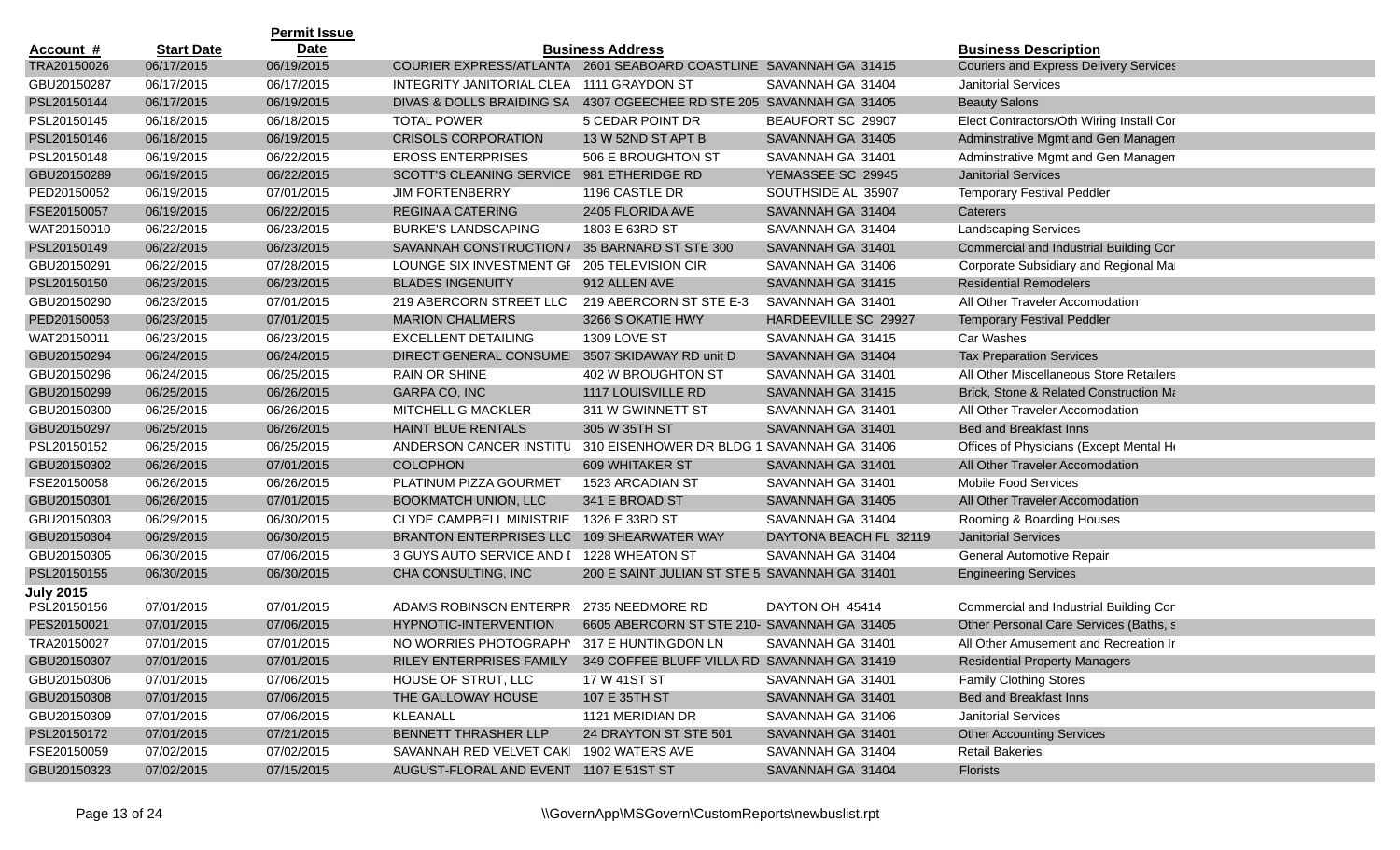|                  |                   | <b>Permit Issue</b> |                                                                  |                                               |                      |                                               |
|------------------|-------------------|---------------------|------------------------------------------------------------------|-----------------------------------------------|----------------------|-----------------------------------------------|
| <u>Account #</u> | <b>Start Date</b> | Date                |                                                                  | <b>Business Address</b>                       |                      | <b>Business Description</b>                   |
| PED20150054      | 07/06/2015        | 07/08/2015          | VONDA A CHAMBERLAIN                                              | 503 CHAMBERLAIN DR                            | MARIETTA OH 45750    | <b>Temporary Festival Peddler</b>             |
| GBU20150310      | 07/06/2015        | 08/05/2015          | <b>VACATION RENTAL DIRECTOF</b>                                  | 234 PRICE ST                                  | SAVANNAH GA 31401    | All Other Traveler Accomodation               |
| PSL20150159      | 07/06/2015        | 07/06/2015          | R W B ELECTRICAL LLC                                             | 303 BRANDYWINE RD                             | SAVANNAH GA 31405    | Elect Contractors/Oth Wiring Install Cor      |
| GBU20150313      | 07/07/2015        | 07/07/2015          | THE GRANT PROJECT                                                | 219 W 45TH ST                                 | SAVANNAH GA 31405    | <b>Internet Sales</b>                         |
| FSE20150060      | 07/07/2015        | 07/07/2015          | COTTON AND RYE, LLC                                              | dba COTTON AND RYE                            | 1801 HABERSHAM ST    | <b>Full Service Restaurants</b>               |
| GBU20150311      | 07/07/2015        | 07/07/2015          | COMMUNICATION NATION, LL                                         | dba BOOST MOBILE                              | 3230 SKIDAWAY RD     | Wireless Telecom Carriers (exc Satellite      |
| GBU20150312      | 07/07/2015        | 07/08/2015          | <b>SHANNON KOCH</b>                                              | 901 MONTGOMERY ST                             | SAVANNAH GA 31401    | All Other Traveler Accomodation               |
| GBU20150318      | 07/08/2015        | 07/08/2015          | TLJ JANITORIAL                                                   | 6203 ABERCORN ST STE 103H SAVANNAH GA 31405   |                      | <b>Janitorial Services</b>                    |
| GBU20150315      | 07/08/2015        | 07/08/2015          | SERG ENTERPRISES, LLC                                            | dba SERG BRAZILIAN JIU JITS 4505 HABERSHAM ST |                      | All Other Miscellaneous Schools and In        |
| GBU20150319      | 07/08/2015        | 07/08/2015          | KATHY ANN'S CLEANING                                             | 104 BROWN PELICAN DR                          | SAVANNAH GA 31419    | <b>Janitorial Services</b>                    |
| GBU20150317      | 07/08/2015        | 07/08/2015          | ALAMO PLAZA MOTEL                                                | 1600 W BAY ST                                 | SAVANNAH GA 31415    | Hotels (except Casino Hotels) and Mote        |
| TRA20150028      | 07/08/2015        | 08/10/2015          | <b>WORLD COURIER GROUND, I</b>                                   | 202 BOURNE BLVD # 120                         | SAVANNAH GA 31408    | <b>Couriers and Express Delivery Services</b> |
| GBU20150321      | 07/09/2015        | 07/09/2015          | SUMMIT TRAINING SPECIALIS 54 SPRING LAKE CIR                     |                                               | POOLER GA 31407      | All Other Miscellaneous Schools and In        |
| PSL20150160      | 07/09/2015        | 07/07/2015          | CHRISTOPHER'S BARBER SH 2116 SOUTH FERNWOOD DR SAVANNAH GA 31404 |                                               |                      | <b>Barber Shops</b>                           |
| PED20150055      | 07/09/2015        | 07/10/2015          | <b>WENDY MORRISON</b>                                            | 27 IRONWOOD CIR                               | BLUFFTON SC 29910    | <b>Temporary Festival Peddler</b>             |
| GBU20150322      | 07/10/2015        | 07/16/2015          | <b>JAMES ASHMAN</b>                                              | 202 W BOLTON ST                               | SAVANNAH GA 31401    | All Other Traveler Accomodation               |
| PSL20150162      | 07/10/2015        | 07/13/2015          | MAUPIN ENGINEERING, INC                                          | 321 W CONGRESS ST STE 30( SAVANNAH GA 31401   |                      | <b>Engineering Services</b>                   |
| TRA20150030      | 07/10/2015        | 07/13/2015          | PALMETTO PEDICAB                                                 | 2323 LORRAINE DR                              | SAVANNAH GA 31404    | <b>Taxi Service</b>                           |
| WAT20150013      | 07/11/2015        | 07/13/2015          | MALONEY'S LANDSCAPE MAN                                          | 2653 A CAUSTON BLUFF RD                       | SAVANNAH GA 31404    | <b>Landscaping Services</b>                   |
| PSL20150166      | 07/13/2015        | 07/14/2015          | MB WATERS, INC                                                   | 2906 TREMONT RD                               | SAVANNAH GA 31405    | Elect Contractors/Oth Wiring Install Cor      |
| PSL20150167      | 07/13/2015        | 07/13/2015          | SAVANNAH THAI YOGA MASS.                                         | 2431 C HABERSHAM ST                           | SAVANNAH GA 31401    | Massage Therapist/Masseuse                    |
| PSL20150165      | 07/13/2015        | 07/13/2015          | KONSTRUCT SAVANNAH                                               | PENDERGRASS CONSTRUCT 652 E ANDERSON ST       |                      | <b>Residential Remodelers</b>                 |
| PES20150023      | 07/13/2015        | 10/30/2015          | <b>GEORGIA DRAIN CLEANERS</b>                                    | 132 E 52ND ST                                 | SAVANNAH GA 31405    | All Other Personal Services                   |
| PES20150022      | 07/13/2015        | 07/14/2015          | TRAIN THIS DOG, LLC                                              | 2422 DESOTO AVE                               | SAVANNAH GA 31401    | Pet Care (exc Veterinary) Services            |
| WAT20150012      | 07/13/2015        | 07/13/2015          | DARROW LANDSCAPING & M.                                          | 271 BORDEAUX LN                               | SAVANNAH GA 31419    | <b>Landscaping Services</b>                   |
| FSE20150062      | 07/14/2015        | 07/15/2015          | <b>GOOD FORTUNE FOOD SERV</b>                                    | dba LISA'S CHINESE TAKE OU 2315 WATERS AVE    |                      | <b>Limited-Service Restaurants</b>            |
| PED20150056      | 07/15/2015        | 07/15/2015          | SNO-FROST COMPANY                                                | 55 ROSE DR                                    | ELLABELL GA 31308    | Other Direct Selling Establishments           |
| PSL20150169      | 07/15/2015        | 07/15/2015          | VANGUARD PMCM, LLC                                               | 109 E LATHROP AVE                             | SAVANNAH GA 31415    | Adminstrative Mgmt and Gen Managen            |
| GBU20150326      | 07/15/2015        | 10/22/2015          | <b>MICHAEL JARRETT</b>                                           | 105 WHITAKER SQ APT 203                       | SAVANNAH GA 31401    | All Other Traveler Accomodation               |
| GBU20150324      | 07/15/2015        | 07/15/2015          | SYNERGY NEUROMONITORIN 1 E JACKSON BLVD                          |                                               | SAVANNAH GA 31405    | <b>Diagnostic Imaging Centers</b>             |
| GBU20150351      | 07/15/2015        | 07/23/2015          | ALLIANCE INTERNATIONAL                                           | 31 PARK OF COMMERCE WAY SAVANNAH GA 31405     |                      | <b>Office Administrative Services</b>         |
| PED20150057      | 07/15/2015        | 07/15/2015          | FEEL MEE SPECIALTY GREET 212 B BAKER ST                          |                                               | SAVANNAH GA 31415    | <b>Other Direct Selling Establishments</b>    |
| GBU20150327      | 07/15/2015        | 07/16/2015          | 320 VACATION RENTAL ROON 320 W BOLTON ST                         |                                               | SAVANNAH GA 31401    | All Other Traveler Accomodation               |
| CAF20150009      | 07/15/2015        | 07/15/2015          | KAT'S LITTLE ANGELS DAYCA 30 BEN KELL RD                         |                                               | SAVANNAH GA 31419    | <b>Child Day Care Services</b>                |
| PSL20150168      | 07/15/2015        | 07/15/2015          | LISA SEAGO, LPC, LLC                                             | 2312 ABERCORN ST unit A                       | SAVANNAH GA 31401    | Offices of Mental Health Practioners (e)      |
| GBU20150325      | 07/15/2015        | 07/15/2015          | <b>RUBISTUDIOS</b>                                               | 441 BARNARD ST                                | SAVANNAH GA 31401    | <b>Internet Sales</b>                         |
| PED20150058      | 07/16/2015        | 07/16/2015          | AMY SPADAFORA-THOMPSOI                                           | 23 CARROLL DR                                 | BLUFFTON SC 29910    | <b>Temporary Festival Peddler</b>             |
| PED20150060      | 07/16/2015        | 07/16/2015          | SONJA SINGLETON                                                  | 6008 FAIRVIEW AVE                             | SAVANNAH GA 31406    | <b>Temporary Festival Peddler</b>             |
| GBU20150329      | 07/16/2015        | 08/10/2015          | D & P CHU INVESTMENTS, LL 118 E GASTON ST                        |                                               | SAVANNAH GA 31401    | All Other Traveler Accomodation               |
| PED20150059      | 07/16/2015        | 07/16/2015          | <b>RICKY STEELE</b>                                              | 1612 EVERITT AVE                              | PANAMA CITY FL 32405 | <b>Temporary Festival Peddler</b>             |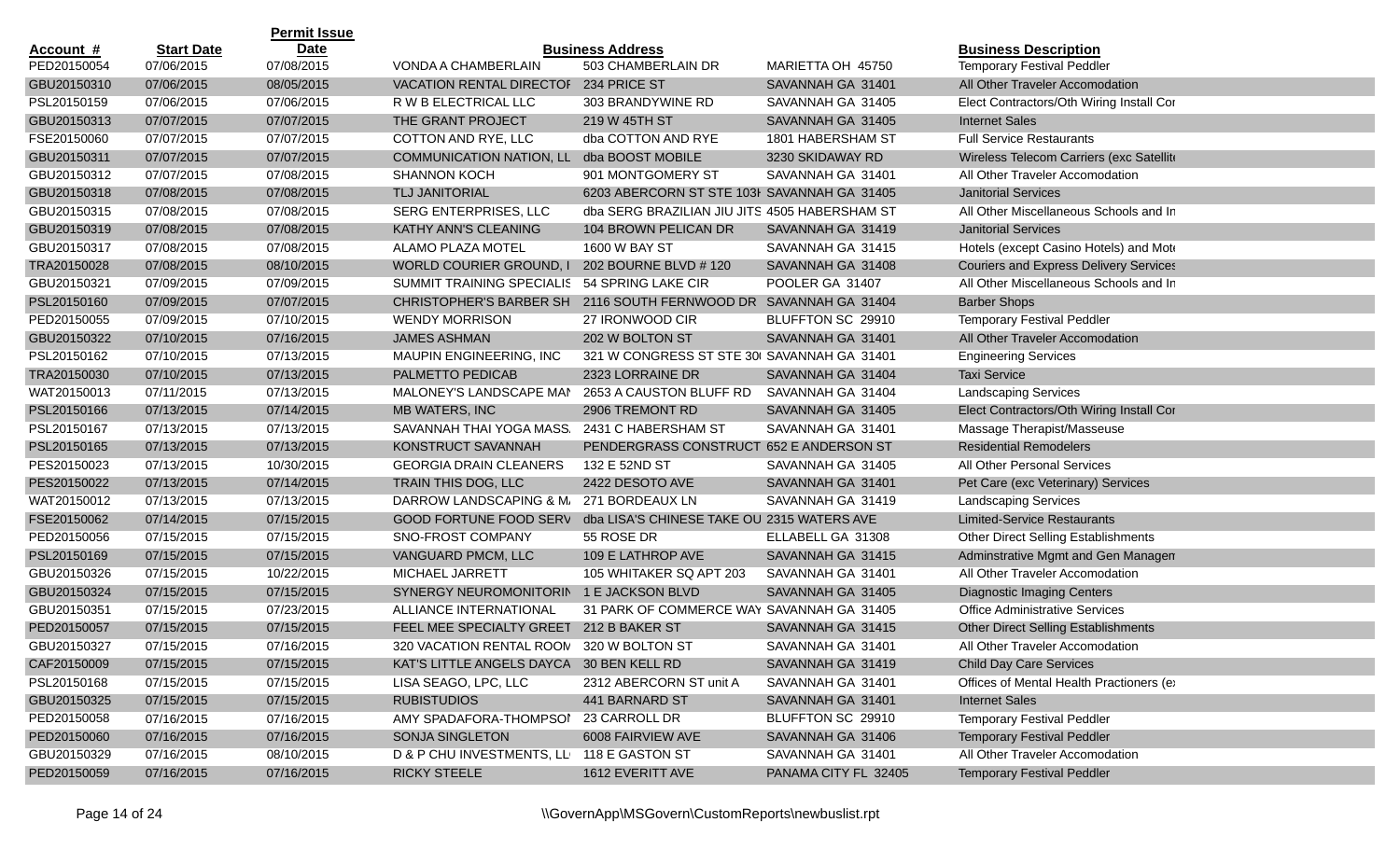|                  |                   | <b>Permit Issue</b> |                                                                   |                                             |                          |                                             |
|------------------|-------------------|---------------------|-------------------------------------------------------------------|---------------------------------------------|--------------------------|---------------------------------------------|
| <u>Account #</u> | <b>Start Date</b> | <b>Date</b>         |                                                                   | <b>Business Address</b>                     |                          | <b>Business Description</b>                 |
| GBU20150328      | 07/16/2015        | 07/16/2015          | ATLANTIC METROCAST INC                                            | 405 E PERRY ST                              | SAVANNAH GA 31401        | Corporate Subsidiary and Regional Mar       |
| GBU20150331      | 07/17/2015        | 07/20/2015          | <b>VACATION RENTAL</b>                                            | 305 W WALDBURG LN                           | SAVANNAH GA 31401        | All Other Traveler Accomodation             |
| GBU20150333      | 07/17/2015        | 07/17/2015          | BERGEN HOLDINGS LLC                                               | 201 W WALDBURG ST                           | SAVANNAH GA 31401        | All Other Traveler Accomodation             |
| GBU20150335      | 07/17/2015        | 07/21/2015          | CONCORD PAYROLL-SAVANN                                            | dba HILTON GARDEN INN                       | 5711 ABERCORN ST         | Hotels (except Casino Hotels) and Mote      |
| GBU20150334      | 07/17/2015        | 07/20/2015          | BEBO FOOD MART, LLC                                               | dba TIME SAVER FOOD MART 2016 DELESSEPS AVE |                          | <b>Convenience Stores</b>                   |
| PED20150061      | 07/17/2015        | 08/04/2015          | <b>KEYANIA RICHARDSON</b>                                         | 6579 COVENTRY PT                            | AUSTELL GA 30168         | <b>Temporary Festival Peddler</b>           |
| GBU20150330      | 07/17/2015        | 07/17/2015          | <b>MAMA &amp; POP SCRAP</b>                                       | 1302 E 55TH ST                              | SAVANNAH GA 31404        | <b>Other Waste Collection</b>               |
| GBU20150338      | 07/20/2015        | 07/21/2015          | <b>JUSTICE PRODUCTS, INC</b>                                      | 301 HABERSHAM ST                            | SAVANNAH GA 31401        | All Other Misc Nonmetallic Mineral Prod     |
| FSE20150063      | 07/20/2015        | 08/21/2015          | 520 CATERING                                                      | 6501 HABERSHAM ST unit 15                   | SAVANNAH GA 31405        | Caterers                                    |
| CAF20150010      | 07/20/2015        | 07/21/2015          | OXTON COURT OF SAVANNAI                                           | 249 HOLLAND DR                              | SAVANNAH GA 31419        | Assisted Liviing Facilities for the Elderly |
| WAT20150014      | 07/20/2015        | 07/21/2015          | A COUNTRY LINE, LLC                                               | 805 TATUM ST                                | SAVANNAH31405 GA         | <b>Landscaping Services</b>                 |
| GBU20150336      | 07/20/2015        | 07/31/2015          | HAMPTON INN & SUITES MIDT                                         | 20 JOHNSTON ST                              | SAVANNAH GA 31405        | Hotels (except Casino Hotels) and Mote      |
| FSE20150064      | 07/20/2015        | 07/21/2015          | <b>SEASONS OF JAPAN</b>                                           | 1800 E VICTORY DR STE G                     | SAVANNAH GA 31404        | Limited-Service Restaurants                 |
| GBU20150337      | 07/20/2015        | 07/21/2015          | <b>GLOBAL JET SPEC</b>                                            | 532 E ANDERSON ST                           | SAVANNAH GA 31401        | <b>Industrial Design Services</b>           |
| GBU20150339      | 07/21/2015        | 07/21/2015          | COASTAL GEORGIA FINANCIA                                          | 37 W FAIRMONT AVE STE 209 SAVANNAH GA 31406 |                          | <b>Investment Advice</b>                    |
| GBU20150341      | 07/21/2015        | 07/22/2015          | ROYAL BEAUTY SUPPLY, INC                                          | 2125 E VICTORY DR                           | SAVANNAH GA 31404        | Cosmetics, Beauty Supplies, and Perfu       |
| CAF20150011      | 07/21/2015        | 07/21/2015          | BROWN'S IN HOME HEALTH S                                          | 1306 E 40TH ST                              | SAVANNAH GA 31404        | Home Health Care Services                   |
| GBU20150340      | 07/21/2015        | 07/22/2015          | 84 LUMBER COMPANY                                                 | 4020 OGEECHEE RD                            | SAVANNAH GA 31405        | Lumber, Plywood, Millwork & Wood Par        |
| TRA20150031      | 07/21/2015        | 07/22/2015          | <b>GHOST CITY TOURS LLC</b>                                       | 100 BULL ST STE 200                         | SAVANNAH GA 31401        | <b>Tour Operators</b>                       |
| PSL20150176      | 07/22/2015        | 08/05/2015          | <b>BLACK DIAMOND CROWN PR</b>                                     | dba US ASSET RECOVERY FU 7400 ABERCORN ST   |                          | Adminstrative Mgmt and Gen Managen          |
| GBU20150347      | 07/22/2015        | 07/23/2015          | JELINEK CORK GROUP USA, I                                         | 101 N FAHM ST                               | SAVANNAH GA 31401        | <b>Industrial Supply Wholesalers</b>        |
| GBU20150342      | 07/22/2015        | 07/22/2015          | PERFECT TIMING AUTOMOTIV                                          | 2601 SEABOARD COASTLINE SAVANNAH GA 31415   |                          | <b>General Automotive Repair</b>            |
| GBU20150343      | 07/22/2015        | 07/22/2015          | <b>VINNY PROPERTIES</b>                                           | 639 W 38TH ST                               | SAVANNAH GA 31401        | Rooming & Boarding Houses                   |
| PSL20150175      | 07/22/2015        | 07/23/2015          | BT WEALTH MANAGEMENT, L 24 DRAYTON ST STE 501                     |                                             | SAVANNAH GA 31401        | Adminstrative Mgmt and Gen Managen          |
| GBU20150344      | 07/22/2015        | 07/23/2015          | <b>VINNY PROPERTIES INC</b>                                       | 617 W 42ND ST                               | SAVANNAH GA 31405        | Rooming & Boarding Houses                   |
| GBU20150348      | 07/22/2015        | 07/24/2015          | GALILEE FINANCIAL SERVICE 99 FAIRGREEN ST                         |                                             | SAVANNAH GA 31407        | <b>Tax Preparation Services</b>             |
| FSE20150065      | 07/23/2015        | 07/23/2015          | <b>CORLEONES</b>                                                  | 44 MARTIN L KING JR BLVD                    | SAVANNAH GA 31401        | <b>Full Service Restaurants</b>             |
| PSL20150180      | 07/23/2015        | 07/29/2015          | JOHN E LAVENDER & ASSOCI                                          | 41 PARK OF COMMERCE WAY SAVANNAH GA 31406   |                          | Commercial and Industrial Building Cor      |
| GBU20150349      | 07/23/2015        | 07/23/2015          | A-2-Z MILITARY SURPLUS                                            | 5511 MONTGOMERY ST                          | SAVANNAH GA 31405        | All Other Miscellaneous Store Retailers     |
| FSE20150066      | 07/23/2015        | 07/23/2015          | 2 TIMES ENTERPRISES INC                                           | dba HUDDLE HOUSE                            | 13015 ABERCORN ST STE D2 | <b>Full Service Restaurants</b>             |
| GBU20150352      | 07/23/2015        | 07/23/2015          | <b>THE 1970, LLC</b>                                              | dba THE 1970                                | 201 E 48TH ST            | Marketing Research and Public Opinior       |
| GBU20150350      | 07/23/2015        | 07/23/2015          | <b>AZ WIRELESS</b>                                                | 1101 MONTGOMERY CROSS F SAVANNAH GA 31406   |                          | Wireless Telecom Carriers (exc Satellite    |
| PES20150024      | 07/24/2015        | 07/24/2015          | SOUTHERN HELPERS LLC                                              | 7370 HODGSON MEMORIAL D SAVANNAH GA 31406   |                          | All Other Personal Services                 |
| GBU20150355      | 07/27/2015        | 07/27/2015          | SILVER LINING RINGS LLC                                           | 514 MAUPAS AVE                              | SAVANNAH GA 31401        | <b>Internet Sales</b>                       |
| GBU20150358      | 07/27/2015        | 07/29/2015          | COME VISIT US IN SAVANNAH                                         | 402 E 39TH ST                               | SAVANNAH GA 31401        | Bed and Breakfast Inns                      |
| GBU20150354      | 07/27/2015        | 07/27/2015          | SHIELDS JANITORIAL                                                | 1927 NEW MEXICO ST                          | SAVANNAH GA 31404        | <b>Janitorial Services</b>                  |
| GBU20150356      | 07/27/2015        | 07/27/2015          | <b>TECH WIZARD</b>                                                | 627 E BROAD ST                              | SAVANNAH GA 31401        | Computer and Office Machine Repair a        |
| GBU20150359      | 07/28/2015        | 07/29/2015          | HALLOWEEN MEGASTORE IN 7929 ABERCORN ST STE 700 SAVANNAH GA 31406 |                                             |                          | All Other Miscellaneous Store Retailers     |
| WAT20150015      | 07/28/2015        | 07/28/2015          | ROYAL SOYAL LANDSCAPE M 2100 E OAKLAND CT APT B                   |                                             | SAVANNAH GA 31405        | <b>Landscaping Services</b>                 |
| GBU20150360      | 07/28/2015        | 08/17/2015          | DRUMMAC, INC                                                      | 251 LEVY RD                                 | ATLANTIC BEACH FL 32233  | <b>Janitorial Services</b>                  |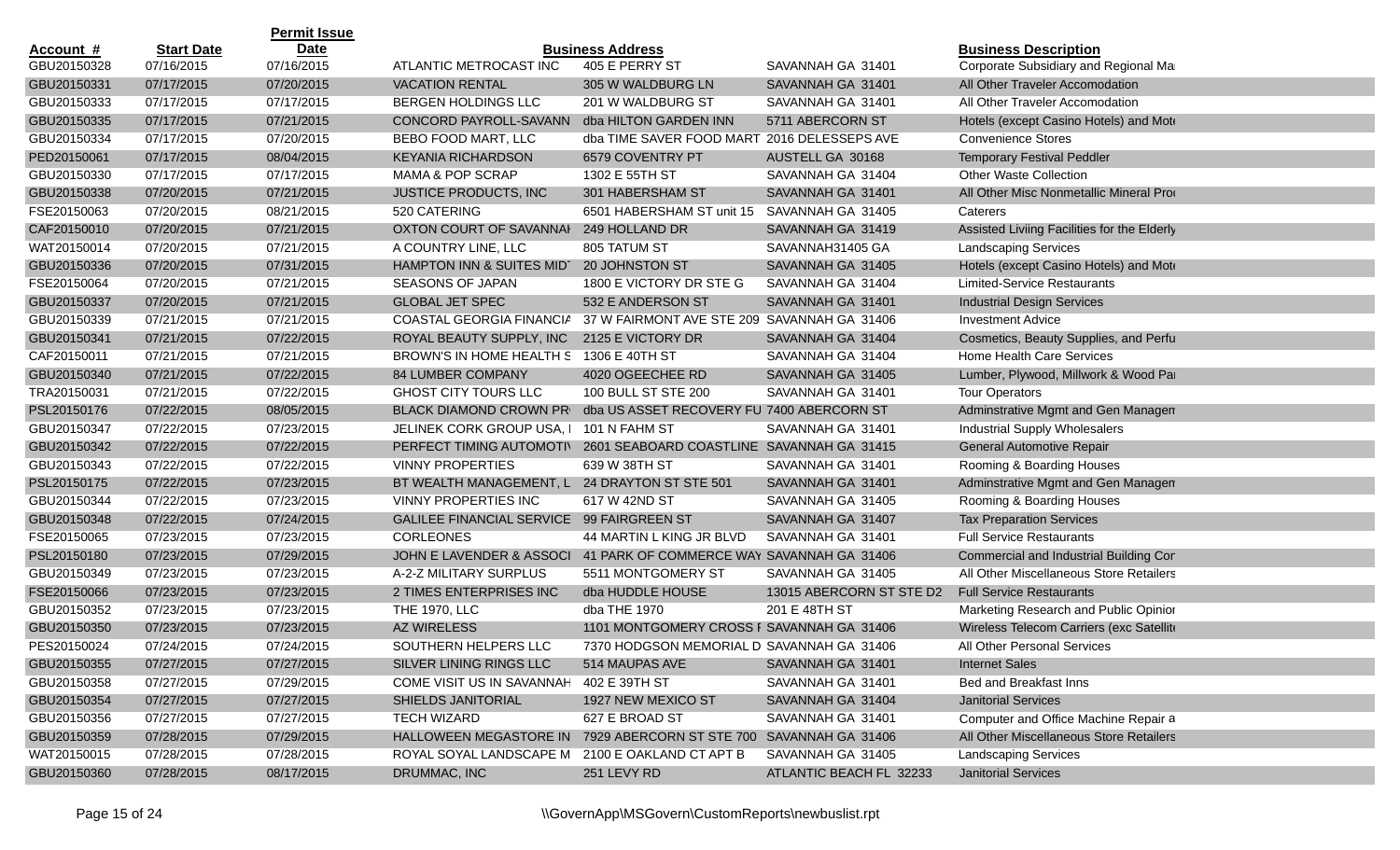|             |                   | <b>Permit Issue</b> |                                               |                                              |                       |                                            |
|-------------|-------------------|---------------------|-----------------------------------------------|----------------------------------------------|-----------------------|--------------------------------------------|
| Account #   | <b>Start Date</b> | Date                |                                               | <b>Business Address</b>                      |                       | <b>Business Description</b>                |
| FSE20150067 | 07/28/2015        | 08/26/2015          | CHOCOLAT BY ADAM TURONI                       | 236 BULL ST                                  | SAVANNAH GA 31401     | Confectionery and Nut Store                |
| PSL20150179 | 07/28/2015        | 07/29/2015          | <b>NOVA MEDICAL CENTERS</b>                   | 1128 E DERENNE AVE                           | SAVANNAH GA 31404     | Offices of Physicians (Except Mental He    |
| FSE20150068 | 07/29/2015        | 07/29/2015          | HUA TIAN HONG KONG REST/ 11710 LARGO DR STE D |                                              | SAVANNAH GA 31419     | <b>Limited-Service Restaurants</b>         |
| GBU20150361 | 07/29/2015        | 07/29/2015          | HARE KRISHNA SAVANNAH H                       | dba MOTEL 6 SAVANNAH MID1 201 STEPHENSON AVE |                       | Hotels (except Casino Hotels) and Mote     |
| GBU20150363 | 07/29/2015        | 07/30/2015          | E.M.P. RECORDS                                | 157 CANEBRAKE RD unit B                      | SAVANNAH GA 31419     | <b>Record Production</b>                   |
| GBU20150365 | 07/31/2015        | 10/29/2015          | <b>MANOR PARK, LLC</b>                        | 104 BRADY ST                                 | SAVANNAH GA 31401     | <b>Computer Systems Design Services</b>    |
| AMU20150003 | 07/31/2015        | 07/31/2015          | <b>CULTURAL ARTS &amp; TRAINING</b>           | 2205 HARMON ST                               | SAVANNAH GA 31401     | <b>Amusement Arcades</b>                   |
| August 2015 |                   |                     |                                               |                                              |                       |                                            |
| GBU20150378 | 08/01/2015        | 08/06/2015          | CHRISTIAN PREPARATORY AC                      | 130 TIBET AVE STE 106                        | SAVANNAH GA 31406     | Exam Preparation and Tutoring              |
| GBU20150368 | 08/01/2015        | 08/05/2015          | EVOLUTION AUTO COLLISION                      | 1212 MILLS B LANE BLVD                       | SAVANNAH GA 31405     | Auto Body Paint Interior Repair and Ma     |
| GBU20150374 | 08/01/2015        | 08/06/2015          | <b>JUNEBUG PHOTOGRAPHY</b>                    | <b>118 AUSTIN WAY</b>                        | SAVANNAH GA 31419     | Independent Artists, Writers, and Perfor   |
| GBU20150366 | 08/03/2015        | 08/04/2015          | <b>JASMINE QUARTERS LLC</b>                   | 535 CONGRESS ST E                            | SAVANNAH GA 31401     | All Other Traveler Accomodation            |
| GBU20150367 | 08/03/2015        | 08/03/2015          | <b>WOOF GANG BAKERY</b>                       | 236 DRAYTON ST                               | SAVANNAH GA 31401     | Pet & Pet Supplies Stores                  |
| GBU20150375 | 08/03/2015        | 10/28/2015          | ST LUKE MISSIONARY HOSPI                      | 100 BULL ST STE 200                          | SAVANNAH GA 31401     | Voluntary Health Organizations             |
| PED20150064 | 08/04/2015        | 08/06/2015          | <b>CURTIS ALLEY</b>                           | 77 EDGEWOOD DR unit B                        | <b>ARDEN NC 28704</b> | <b>Temporary Festival Peddler</b>          |
| TRA20150034 | 08/04/2015        | 08/10/2015          | <b>ALPHACO INC</b>                            | 122 COLEMAN BLVD                             | SAVANNAH GA 31408     | General Freight Trucking, Long-Distanc     |
| GBU20150379 | 08/04/2015        | 08/10/2015          | <b>DEB'S TIMELESS MEMORIES</b>                | 1210 1/2 SEILER AVE                          | SAVANNAH GA 31404     | Independent Artists, Writers, and Perfor   |
| TRA20150033 | 08/04/2015        | 08/25/2015          | LOWCOUNTRY JAUNT LLC                          | 106 W GORDON ST                              | SAVANNAH GA 31401     | All Other Transit and Ground Passenge      |
| PES20150026 | 08/04/2015        | 08/10/2015          | <b>BARKIE BOW WOW LLC</b>                     | 205 E MONTGOMERY CROSS SAVANNAH GA 31406     |                       | Pet Care (exc Veterinary) Services         |
| CAF20150012 | 08/04/2015        | 08/10/2015          | YOUR MOTHER'S KEEPER                          | 41 HIDDEN LAKE CT                            | SAVANNAH GA 31419     | Home Health Care Services                  |
| PED20150063 | 08/04/2015        | 08/10/2015          | <b>BOB &amp; TERRI SUTHERIN</b>               | 9450 CREEK SUMMIT CIR                        | RICHMOND VA 23235     | <b>Temporary Festival Peddler</b>          |
| GBU20150370 | 08/04/2015        | 08/05/2015          | <b>ZOLEE</b>                                  | 712 WALDEN LN                                | SAVANNAH GA 31405     | Other Personal and Household Goods         |
| FSE20150071 | 08/04/2015        | 08/12/2015          | BELLA NAPOLI ITALIAN BISTR                    | 18 E STATE ST                                | SAVANNAH GA 31401     | <b>Full Service Restaurants</b>            |
| PED20150062 | 08/04/2015        | 08/10/2015          | <b>KIM JONES</b>                              | 707 W 60TH ST                                | SAVANNAH GA 31401     | <b>Temporary Festival Peddler</b>          |
| GBU20150369 | 08/04/2015        | 08/05/2015          | <b>MAMA DRY CLEANERS</b>                      | 1102 BRADLEY BLVD STE A                      | SAVANNAH GA 31419     | Drycleaning and Laundry Services ex C      |
| GBU20150371 | 08/04/2015        | 08/10/2015          | DOLGENCORP, LLC                               | DBA DOLLAR GENERAL STOR 3111 SKIDAWAY RD     |                       | <b>Variety Stores</b>                      |
| PED20150066 | 08/05/2015        | 08/05/2015          | DIVERSITY CLOTHING LINE IN                    | 12516 GOLF CLUB DR                           | SAVANNAH GA 31419     | <b>Other Direct Selling Establishments</b> |
| GBU20150373 | 08/05/2015        | 08/06/2015          | KAY MAY BACH SIGNATURE F                      | 1415 E 42ND ST APT 4                         | SAVANNAH GA 31404     | <b>Internet Sales</b>                      |
| FSE20150070 | 08/05/2015        | 08/10/2015          | SAVANNAH SUNCOAST LLC                         | DBA SUBWAY #62783                            | 12405 WHITE BLUFF RD  | <b>Limited-Service Restaurants</b>         |
| UME20150010 | 08/05/2015        | 08/10/2015          | FINE CONSIGNMENTS LLC                         | 7092 HODGSON MEMORIAL D SAVANNAH GA 31406    |                       | <b>Used Merchandise Stores</b>             |
| GBU20150372 | 08/05/2015        | 08/05/2015          | BEST WESTERN PLUS SAVAN                       | 412 W BAY ST                                 | SAVANNAH GA 31401     | Hotels (except Casino Hotels) and Mote     |
| PED20150065 | 08/05/2015        | 08/05/2015          | THOMAS C SHEPPARD                             | 609 ABERCORN ST APT 3D                       | SAVANNAH GA 31401     | Other Direct Selling Establishments        |
| PES20150025 | 08/06/2015        | 08/06/2015          | <b>FINE THREADS</b>                           | 2115 B E GWINNETT ST                         | SAVANNAH GA 31404     | All Other Personal Services                |
| PED20150069 | 08/06/2015        | 08/10/2015          | JOEL LOCKRIDGE                                | 1208 BENNETT CIR                             | ALABASTER AL 35007    | <b>Temporary Festival Peddler</b>          |
| PED20150068 | 08/06/2015        | 08/07/2015          | RONALD JOHNSON                                | 10165 SW 721 ST                              | <b>MIAMI FL 33157</b> | <b>Temporary Festival Peddler</b>          |
| GBU20150376 | 08/06/2015        | 08/06/2015          | OKSANA GRUSZKA                                | 309 W ST JULIAN ST unit 10                   | SAVANNAH GA 31401     | All Other Miscellaneous Store Retailers    |
| PED20150067 | 08/06/2015        | 08/06/2015          | <b>CHRISTOPHER DAVIS</b>                      | 2501 CALDWELL AVE S                          | BIRMINGHAM AL 35205   | <b>Temporary Festival Peddler</b>          |
| GBU20150377 | 08/06/2015        | 08/13/2015          | DONNIE'S CLEANING SERVIC                      | 209 RUSS CIR                                 | SAVANNAH GA 31406     | Janitorial Services                        |
| GBU20150380 | 08/10/2015        | 08/25/2015          | <b>JOYCE PIERSANTI</b>                        | 309 E PARK AVE LN                            | SAVANNAH GA 31401     | All Other Traveler Accomodation            |
| GBU20150381 | 08/10/2015        | 08/10/2015          | <b>BOBBY'S VENDING</b>                        | 920 MOHAWK ST APT 4-D                        | SAVANNAH GA 31419     | Vending Machine Operators                  |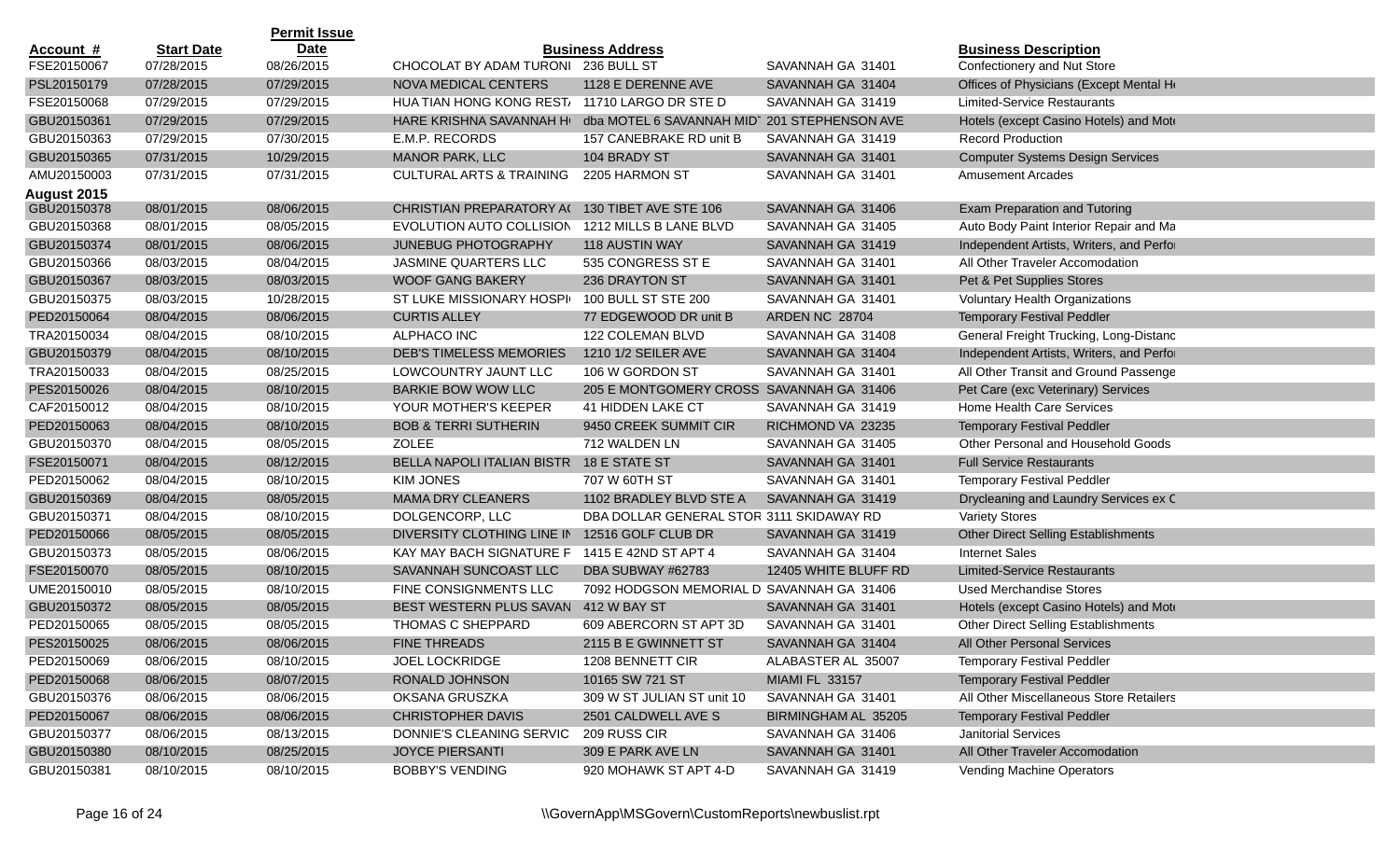|                  |                   | <b>Permit Issue</b> |                                            |                                             |                                                                         |                                                 |
|------------------|-------------------|---------------------|--------------------------------------------|---------------------------------------------|-------------------------------------------------------------------------|-------------------------------------------------|
| <u>Account #</u> | <b>Start Date</b> | <b>Date</b>         |                                            | <b>Business Address</b>                     |                                                                         | <b>Business Description</b>                     |
| PSL20150182      | 08/11/2015        | 08/11/2015          | DICKINSON CAMERON CONS 6184 INNOVATION WAY |                                             | CARLSBAD CA 92009                                                       | Commercial and Industrial Building Cor          |
| PSL20150183      | 08/11/2015        | 08/11/2015          | DIVISION NINE COMMERCIAL                   | 2010 COBB INTERNATIONAL E KENNESAW GA 30152 |                                                                         | <b>Flooring Contractors</b>                     |
| GBU20150382      | 08/11/2015        | 08/11/2015          | OFFICIAL GUIDES OF SAVANN                  | 117 W PERRY ST                              | SAVANNAH GA 31401                                                       | Advertising Material Distribution Service       |
| GBU20150398      | 08/11/2015        | 08/19/2015          | <b>BOOST MOBILE.</b>                       | 7303 ABERCORN ST STE C                      | SAVANNAH GA 31406                                                       | Wireless Telecom Carriers (exc Satellite        |
| PSL20150190      | 08/11/2015        | 08/19/2015          | <b>BLAIR &amp; POP LLC</b>                 | 512 W 37TH ST                               | SAVANNAH GA 31415                                                       | <b>Marketing Consulting Services</b>            |
| GBU20150399      | 08/11/2015        | 08/19/2015          | VAPORS SMOKE SHOP                          | 7303 ABERCORN ST STE D                      | SAVANNAH GA 31406                                                       | All Other Miscellaneous Store Retailers         |
| GBU20150397      | 08/11/2015        | 08/19/2015          | <b>VAPORS SMOKE SHOP</b>                   | 14045 ABERCORN ST STE 251 SAVANNAH GA 31419 |                                                                         | All Other Miscellaneous Store Retailers         |
| PSL20150187      | 08/11/2015        | 08/19/2015          | HAIR FETISH COMPANY                        | 8512 CINDY AVE                              | SAVANNAH GA 31406                                                       | <b>Beauty Salons</b>                            |
| GBU20150384      | 08/11/2015        | 08/12/2015          | <b>CALHOUN INN MANAGEMENT</b>              | dba MCMILLAN INN                            | 304 E HUNTINGDON ST                                                     | Bed and Breakfast Inns                          |
| GBU20150385      | 08/12/2015        | 08/12/2015          | CATALYST 3C, LLC                           | 111 E JONES ST                              | SAVANNAH GA 31401                                                       | All Other Traveler Accomodation                 |
| PSL20150184      | 08/12/2015        | 08/13/2015          | A PERFECT WORKER                           | 739 E BOLTON ST                             | SAVANNAH GA 31401                                                       | Other Bldg Equip Cont (ie - gas pump in         |
| UME20150011      | 08/13/2015        | 08/19/2015          | PICKER JOE'S ANTIQUE MALL                  | 217 E 41ST ST STE B                         | SAVANNAH GA 31401                                                       | <b>Used Merchandise Stores</b>                  |
| GBU20150386      | 08/13/2015        | 08/14/2015          | <b>GREEN PASTURES LAWN</b>                 | 10804 WHITE BLUFF RD                        | SAVANNAH GA 31406                                                       | <b>Lawncare Services</b>                        |
| PED20150070      | 08/14/2015        | 08/14/2015          | RHONDA AND ELLIOTT MILLEI                  | 529 DEAN ST                                 | SCOTTSBORO AL 35768                                                     | <b>Temporary Festival Peddler</b>               |
| CAF20150013      | 08/14/2015        | 08/14/2015          | <b>TANGLEWOOD</b>                          | 323 TANGLEWOOD RD                           | SAVANNAH GA 31419                                                       | <b>Nursing Care Facilities (Skilled Nursing</b> |
| PED20150071      | 08/14/2015        | 08/14/2015          | <b>KAREN K ATKINSON</b>                    | 2820 GORDY RD                               | AUGUSTA GA 30906                                                        | <b>Temporary Festival Peddler</b>               |
| PSL20150185      | 08/14/2015        | 08/14/2015          | CARDIOLOGY ASSOCIATES O                    | ST. JOSEPH'S HOSPITAL                       | 11700 MERCY BLVD STE 6                                                  | Offices of Physicians (Except Mental He         |
| GBU20150387      | 08/14/2015        | 08/17/2015          | <b>SJ PROPERTIES</b>                       | 307 E HUNTINGDON ST                         | SAVANNAH GA 31401                                                       | All Other Traveler Accomodation                 |
| GBU20150393      | 08/17/2015        | 08/19/2015          | <b>JUTTA ZAPLINSKI</b>                     | 207 W DUFFY ST                              | SAVANNAH GA 31401                                                       | All Other Traveler Accomodation                 |
| GBU20150388      | 08/17/2015        | 08/28/2015          | <b>VACATION RENTAL</b>                     | 335 WHITAKER ST                             | SAVANNAH GA 31401                                                       | All Other Traveler Accomodation                 |
| PSL20150186      | 08/17/2015        | 08/19/2015          | <b>DESIGNS ON YOU</b>                      | 812 E DERENNE AVE                           | SAVANNAH GA 31405                                                       | <b>Beauty Salons</b>                            |
| GBU20150390      | 08/18/2015        | 08/19/2015          | <b>KLEAN &amp; KLEAR</b>                   | 10611 ABERCORN ST APT 223 SAVANNAH GA 31419 |                                                                         | <b>Janitorial Services</b>                      |
| GBU20150394      | 08/18/2015        | 08/19/2015          | TERRY & JULIE CLARK                        | 515 E HUNTINGDON ST                         | SAVANNAH GA 31401                                                       | All Other Traveler Accomodation                 |
| GBU20150395      | 08/18/2015        | 08/19/2015          | AZ COMMERCIAL CLEANING {                   | 2325 SHIRLEY DR                             | SAVANNAH GA 31405                                                       | <b>Janitorial Services</b>                      |
| GBU20150389      | 08/18/2015        | 08/19/2015          | M J CLEANING SERVICES                      | 8211 AEGEAN AVE                             | SAVANNAH GA 31406                                                       | <b>Janitorial Services</b>                      |
| GBU20150391      | 08/18/2015        | 08/19/2015          | PS DEL SOL, LLC                            | 15 TWIN OAKS PL                             | SAVANNAH GA 31407                                                       | <b>Janitorial Services</b>                      |
| FSE20150072      | 08/18/2015        | 08/19/2015          | <b>JETS PIZZA</b>                          | 7929 ABERCORN ST STE 340 SAVANNAH GA 31406  |                                                                         | <b>Limited-Service Restaurants</b>              |
| TRA20150035      | 08/18/2015        | 08/19/2015          | SAVANNAH BREWS CRUISE                      | 507 E CHARLTON ST                           | SAVANNAH GA 31401                                                       | Scenic and Sightseeing Transportation,          |
| FSE20150073      | 08/18/2015        | 11/18/2015          | A DIFFERENT TASTE CAFE                     | 2 1/2 E LATHROP AVE                         | SAVANNAH GA 31415                                                       | <b>Limited-Service Restaurants</b>              |
| PSL20150188      | 08/19/2015        | 08/19/2015          | EMPIRE CORPORATION OF TI                   | dba EMPIRE CONSTRUCTION 3600 HENSON RD      |                                                                         | New Multi Fam Housing Const (exc For            |
| PSL20150189      | 08/19/2015        | 08/19/2015          | NEW ERA HAIR STUDIO                        | 8408 MARCUS PL                              | SAVANNAH GA 31405                                                       | <b>Beauty Salons</b>                            |
| GBU20150400      | 08/19/2015        | 08/20/2015          | MAVEN MAKERS, LLC                          | dba MAVEN MAKERS                            | 415 W BOUNDARY ST                                                       | All Other Miscellaneous Manufacturing           |
| GBU20150401      | 08/19/2015        | 08/20/2015          | DANIEL, MAX & MARC' ANDRE dba MY EYELAB    |                                             | 6868 ABERCORN ST                                                        | <b>Optical Goods Stores</b>                     |
| CAF20150014      | 08/19/2015        | 08/19/2015          |                                            |                                             | NEW HEIGHTS PERSONAL CA dba NEW HEIGHTS HOME HEI 413 W MONTGOMERY CROSS | Home Health Care Services                       |
| GBU20150396      | 08/19/2015        | 08/19/2015          | FIRST CITY INCOME TAX AND                  | 6606 ABERCORN ST STE 213 SAVANNAH GA 31405  |                                                                         | <b>Tax Preparation Services</b>                 |
| GBU20150392      | 08/20/2015        | 08/19/2015          | NAPS KREW UNLTD                            | 7804 ABERCORN ST                            | SAVANNAH GA 31406                                                       | Independent Artists, Writers, and Perfor        |
| GBU20150404      | 08/21/2015        | 08/24/2015          | <b>CORSTRATA LLC</b>                       | 230 E 48TH ST                               | SAVANNAH GA 31405                                                       | Other Scientific and Technical Consultir        |
| GBU20150403      | 08/21/2015        | 08/24/2015          | DAVIS COMMERCIAL CLEANIN                   | 1304 SEILER AVE                             | SAVANNAH GA 31404                                                       | <b>Janitorial Services</b>                      |
| WAT20150016      | 08/21/2015        | 08/24/2015          | GROW.EAT.REPEAT                            | 2137 E 42ND ST                              | SAVANNAH GA 31404                                                       | <b>Landscaping Services</b>                     |
| GBU20150407      | 08/25/2015        | 08/26/2015          | CROPP-CARBONE SERVICES                     | dba C-C CARPET CLEANING                     | 35 BARNARD ST STE 300                                                   | <b>Carpet and Upholstery Cleaning Servic</b>    |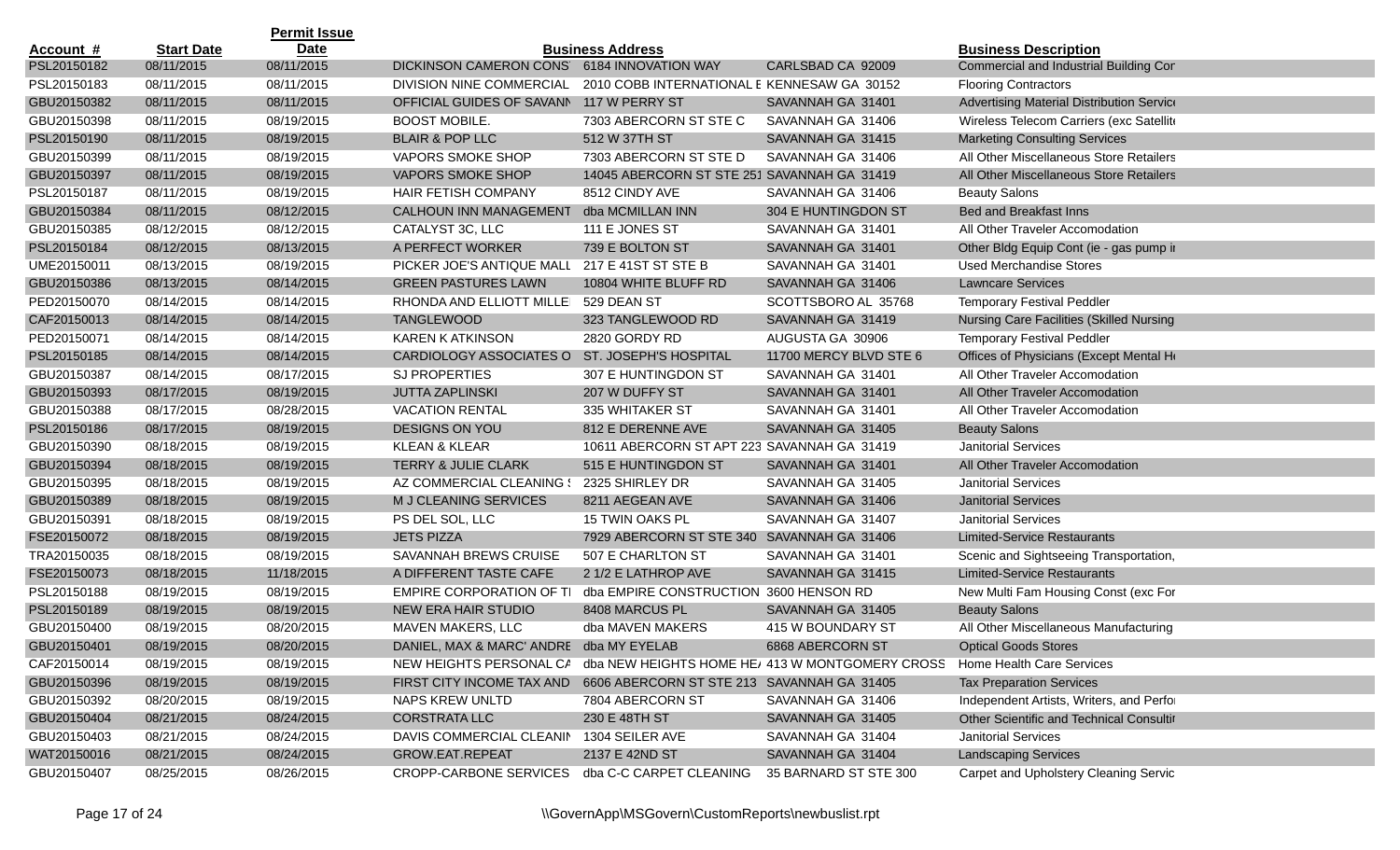|                  |                   | <b>Permit Issue</b> |                                               |                                            |                        |                                          |
|------------------|-------------------|---------------------|-----------------------------------------------|--------------------------------------------|------------------------|------------------------------------------|
| <u>Account #</u> | <b>Start Date</b> | Date                |                                               | <b>Business Address</b>                    |                        | <b>Business Description</b>              |
| GBU20150406      | 08/25/2015        | 08/25/2015          | <b>U ARE SERVED</b>                           | 619 W 45TH ST                              | SAVANNAH GA 31405      | All Other Legal Services                 |
| GBU20150409      | 08/26/2015        | 08/27/2015          | SAV PARTY DOLLAR STORE                        | 12314 LARGO DR                             | SAVANNAH GA 31419      | <b>Variety Stores</b>                    |
| GBU20150408      | 08/26/2015        | 08/27/2015          | <b>DETAILED CLEANERS</b>                      | 830 DIXON ST                               | SAVANNAH GA 31405      | <b>Janitorial Services</b>               |
| PSL20150191      | 08/27/2015        | 08/27/2015          | MAROLF CONSTRUCTION INC                       | 5015 IDLEWILD RD                           | N. CHARLOTTE NC 28227  | Commercial and Industrial Building Cor   |
| PSL20150194      | 08/27/2015        | 08/27/2015          | <b>MEDIATION CENTER OF THE I</b>              | 5105 PAULSEN ST STE 125D                   | SAVANNAH GA 31405      | Other Individual & Family Services       |
| PES20150027      | 08/27/2015        | 08/27/2015          | N8 WELLNESS & FITNESS, LL                     | 401 MALL BLVD                              | <b>INSTALL CENTER</b>  | <b>All Other Personal Services</b>       |
| GBU20150413      | 08/27/2015        | 08/27/2015          | SYLVAN LEARNING OF SAVAN                      | 340 EISENHOWER DR STE 10 SAVANNAH GA 31406 |                        | Exam Preparation and Tutoring            |
| PSL20150193      | 08/27/2015        | 08/27/2015          | PLS CONSTRUCTION MANAG                        | 702 E DUFFY ST                             | SAVANNAH GA 31401      | Adminstrative Mgmt and Gen Managen       |
| GBU20150410      | 08/27/2015        | 08/27/2015          | REBECCA GARDNER HOUSES 1116 LINCOLN ST        |                                            | SAVANNAH GA 31401      | <b>Other Specialized Design Services</b> |
| PED20150072      | 08/27/2015        | 09/09/2015          | <b>JOHN QUESNELL</b>                          | 1579 WYNFIELD CT                           | AUBURN GA 30011        | <b>Temporary Festival Peddler</b>        |
| GBU20150412      | 08/27/2015        | 08/27/2015          | AFTER 5                                       | 4307 OGEECHEE RD unit 203                  | SAVANNAH GA 31405      | Women's/Girl's Clothing Store            |
| GBU20150414      | 08/27/2015        | 08/27/2015          | PROMETRIC TEST CENTER O                       | 340 EISENHOWER DR STE 10 SAVANNAH GA 31406 |                        | <b>Educational Support Services</b>      |
| GBU20150411      | 08/27/2015        | 09/02/2015          | <b>COASTAL REGION PROPERTI</b>                | 516 E 44TH ST                              | SAVANNAH GA 31405      | Nonresidential Property Managers         |
| PSL20150195      | 08/27/2015        | 08/27/2015          | EVOLUTION IN ACTION REMC                      | 4411 CAROLINE DR APT D                     | SAVANNAH GA 31404      | <b>Framing Contractors</b>               |
| PSL20150192      | 08/27/2015        | 08/27/2015          | APEX HEALTHCARE & REHAB                       | 7805 WATERS AVE STE 7A                     | SAVANNAH GA 31406      | Offices of Physicians (Except Mental He  |
| PSL20150196      | 08/28/2015        | 08/28/2015          | THE GULFSTREAM CHILDREN                       | 4700 WATERS AVE                            | SAVANNAH GA 31404      | Offices of Physicians (Except Mental He  |
| GBU20150415      | 08/28/2015        | 08/31/2015          | RESIDENCE INN SAVANNAH N                      | 5710 WHITE BLUFF RD                        | SAVANNAH GA 31405      | Hotels (except Casino Hotels) and Mote   |
| FSE20150074      | 08/31/2015        | 08/31/2015          | MAINE-LY DAWGS CAFE                           | 205 E 37TH ST                              | SAVANNAH GA 31401      | <b>Full Service Restaurants</b>          |
| GBU20150416      | 08/31/2015        | 08/31/2015          | LITTLE TREE BOOKS                             | 702 W 60TH ST                              | SAVANNAH GA 31405      | Newspapers Publishers                    |
| September 2015   |                   |                     |                                               |                                            |                        |                                          |
| PSL20150198      | 09/01/2015        | 09/02/2015          | BEAUTY BAR BOUTIQUE & SA                      | 503 ORCHARD ST                             | SAVANNAH GA 31405      | <b>Beauty Salons</b>                     |
| GBU20150425      | 09/01/2015        | 09/11/2015          | AZ WIRELESS                                   | 302 W VICTORY DR STE E                     | SAVANNAH GA 31405      | Wireless Telecom Carriers (exc Satellite |
| PED20150076      | 09/01/2015        | 09/16/2015          | SUNCOAST CLASSIC CARS                         | 7302 ABERCORN ST STE 2C                    | SAVANNAH GA 31406      | Wholesale Trade Agents And Brokers       |
| GBU20150423      | 09/01/2015        | 09/11/2015          | SAVANNAH ART ASSOCIATION                      | 232 BULL ST                                | <b>MEZZANINE RIGHT</b> | <b>Art Dealers</b>                       |
| PSL20150206      | 09/01/2015        | 09/24/2015          | <b>MANLY JONES LLP</b>                        | 4505 WATERS AVE STE B-4                    | SAVANNAH GA 31406      | Offices of Lawyers                       |
| PSL20150208      | 09/01/2015        | 09/23/2015          | <b>CHAVEZ ROOFING</b>                         | 4604 BATTEY ST                             | SAVANNAH GA 31405      | <b>Roofing Contractors</b>               |
| GBU20150418      | 09/02/2015        | 09/03/2015          | <b>GEORGIA DIESEL TECHNOLO</b>                | 1460 W BAY ST BLDG D                       | SAVANNAH GA 31415      | All Other Automotive Repair and Mainte   |
| GBU20150417      | 09/02/2015        | 09/02/2015          | ANNIE IN HOME CLEANING SI 106 OAKTRACE PL     |                                            | SAVANNAH GA 31419      | <b>Janitorial Services</b>               |
| PSL20150203      | 09/03/2015        | 10/05/2015          | <b>SCD INC</b>                                | 6205 ABERCORN ST STE 107 SAVANNAH GA 31405 |                        | Other Bldg Equip Cont (ie - gas pump ir  |
| FSE20150075      | 09/03/2015        | 09/11/2015          | CAFE M                                        | 128 E BAY ST                               | SAVANNAH GA 31401      | Snack and Non-Alcoholic Beverage Bar     |
| GBU20150426      | 09/03/2015        | 09/11/2015          | LA TERRA NATURAL OILS LLC                     | 1520 BULL ST                               | SAVANNAH GA 31401      | All Other Miscellaneous Store Retailers  |
| GBU20150420      | 09/04/2015        | 09/08/2015          | m.newsom photography                          | 209 E 57TH ST                              | SAVANNAH GA 31405      | Independent Artists, Writers, and Perfor |
| PED20150073      | 09/04/2015        | 09/04/2015          | LEE ALEXANDER BREUER                          | d/b/a BREUER CREATIVES                     | 1730 C AVE             | <b>Temporary Festival Peddler</b>        |
| GBU20150419      | 09/04/2015        | 09/09/2015          | <b>CLOTHES CATCHER</b>                        | 811 WEXLER ST                              | SAVANNAH GA 31415      | <b>Internet Sales</b>                    |
| PED20150074      | 09/04/2015        | 09/04/2015          | SARAH GOODYEAR                                | 507 N CHURTON ST                           | HILLSBOROUGH NC 27278  | <b>Temporary Festival Peddler</b>        |
| PSL20150200      | 09/08/2015        | 09/09/2015          | <b>MCFINN GC</b>                              | 10349 PRESTON RD                           | BROOKSVILLE FL 34601   | Commercial and Industrial Building Cor   |
| GBU20150421      | 09/10/2015        | 11/05/2015          | BSY #6 LLC                                    | dba BEAUTY MECCA                           | 3310 OGEECHEE RD       | Cosmetics, Beauty Supplies, and Perfu    |
| PSL20150201      | 09/10/2015        | 09/11/2015          | THE LAW OFFICE OF KYLE KF 100 BULL ST STE 200 |                                            | SAVANNAH GA 31401      | Offices of Lawyers                       |
| PES20150028      | 09/10/2015        | 09/16/2015          | A FIFTH OF INK                                | 7010 SKIDAWAY RD STE 4                     | SAVANNAH GA 31406      | Other Personal Care Services (Baths, s   |
| PED20150075      | 09/11/2015        | 09/11/2015          | LYNSEY JOHNSON                                | 108 GO BAR LANDING RD                      | STATESBORO GA 30461    | <b>Temporary Festival Peddler</b>        |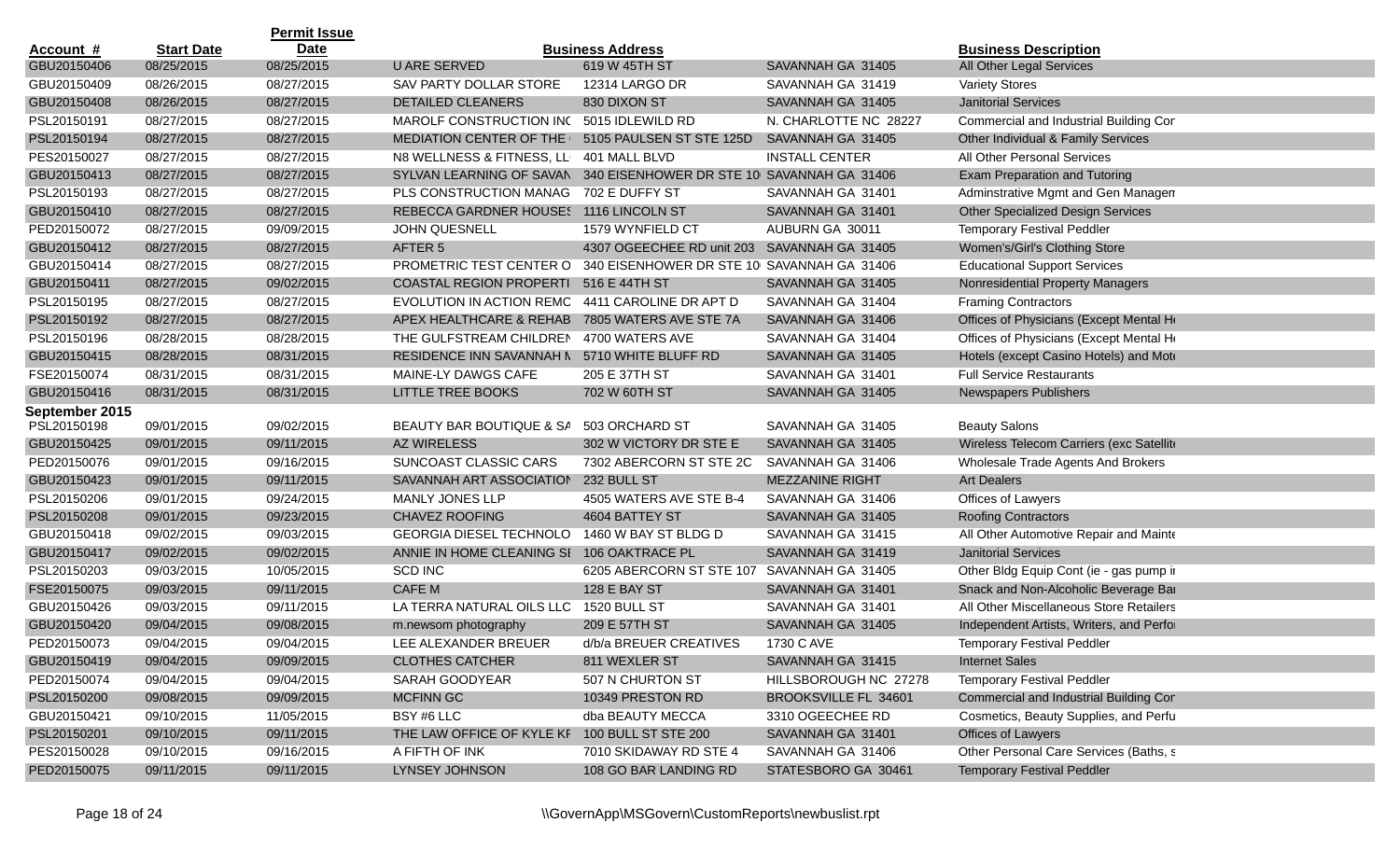|                  |                   | <b>Permit Issue</b> |                                               |                                             |                         |                                                  |
|------------------|-------------------|---------------------|-----------------------------------------------|---------------------------------------------|-------------------------|--------------------------------------------------|
| <b>Account #</b> | <b>Start Date</b> | <b>Date</b>         |                                               | <b>Business Address</b>                     |                         | <b>Business Description</b>                      |
| PSL20150204      | 09/11/2015        | 09/15/2015          | YANE TILE, INC                                | 106 N NICHOLSON CIR                         | SAVANNAH GA 31419       | <b>Flooring Contractors</b>                      |
| GBU20150422      | 09/11/2015        | 09/11/2015          | <b>XTYNE LLC</b>                              | 205 W 38TH ST                               | SAVANNAH GA 31401       | Rooming & Boarding Houses                        |
| PSL20150202      | 09/11/2015        | 09/11/2015          | <b>SCRUDATO FINANCIAL SERVI</b>               | dba ACCOUNTAX                               | 7370 HODGSON MEMORIAL D | <b>Offices of Certified Public Accountants</b>   |
| GBU20150427      | 09/11/2015        | 09/16/2015          | ROBERT REID LLC                               | 503 E MCDONOUGH ST                          | SAVANNAH GA 31401       | All Other Traveler Accomodation                  |
| GBU20150424      | 09/11/2015        | 09/11/2015          | DEL SOL                                       | 423 E RIVER ST                              | SAVANNAH GA 31401       | Women's/Girl's Clothing Store                    |
| CAF20150015      | 09/14/2015        | 10/23/2015          | <b>AGAPE OF ANGELS</b>                        | 4911 MONTGOMERY ST                          | SAVANNAH GA 31405       | <b>Child and Youth Services</b>                  |
| GBU20150428      | 09/14/2015        | 09/18/2015          | 207 E JONES ST                                | 207 E JONES ST                              | savannah GA 31401       | All Other Traveler Accomodation                  |
| GBU20150431      | 09/15/2015        | 09/16/2015          | <b>HILLSMAN SERVICES</b>                      | 1 W 36TH CT                                 | SAVANNAH GA 31415       | <b>Janitorial Services</b>                       |
| GBU20150430      | 09/15/2015        | 10/15/2015          | RONALD JOHNSON BOARDIN                        | 2007 PACKARD AVE                            | SAVANNAH GA 31405       | Rooming & Boarding Houses                        |
| GBU20150429      | 09/15/2015        | 09/15/2015          | EXCELLENT SERVICE GUARA                       | 27 SHERIDAN CIR                             | SAVANNAH GA 31406       | <b>Janitorial Services</b>                       |
| UME20150012      | 09/15/2015        | 09/16/2015          | PAC-N-GO MOVERS INC                           | 1511 LEGRAND ST                             | SAVANNAH GA 31401       | Used Household and Office Goods Mo               |
| GBU20150432      | 09/16/2015        | 09/16/2015          | DIA INVESTMENTS, LLC                          | dba GUEST HOUSE                             | 3822 OGEECHEE RD        | Hotels (except Casino Hotels) and Mote           |
| GBU20150433      | 09/16/2015        | 09/30/2015          | REAL SAVANNAH, LTD                            | 508 E TAYLOR ST                             | SAVANNAH GA 31401       | All Other Traveler Accomodation                  |
| PED20150077      | 09/17/2015        | 09/29/2015          | <b>CALEB BARNABY</b>                          | 221 CARDINAL DR APT B                       | ORMOND BEACH FL 32176   | <b>Temporary Festival Peddler</b>                |
| GBU20150434      | 09/17/2015        | 09/17/2015          | <b>WADESTEAM CARPET CLEAN</b>                 | 8310 ATWOOD ST                              | SAVANNAH GA 31406       | Carpet and Upholstery Cleaning Servic            |
| PED20150079      | 09/17/2015        | 09/18/2015          | <b>KEVIN WILBURN</b>                          | 3547 PARK BLUFF WAY                         | DULUTH GA 30096         | <b>Temporary Festival Peddler</b>                |
| PED20150078      | 09/17/2015        | 09/18/2015          | <b>BEN DYE III</b>                            | PO BOX 43142                                | ATLANTA GA 43142        | <b>Temporary Festival Peddler</b>                |
| GBU20150436      | 09/18/2015        | 09/21/2015          | XIN XIN LLC                                   | dba THREAD & ONION                          | 412 WHITAKER ST STE B   | Women's/Girl's Clothing Store                    |
| GBU20150435      | 09/18/2015        | 09/21/2015          | <b>HARRIOTT'S PAINTING</b>                    | 202 W JONES ST                              | SAVANNAH GA 31401       | Auto Body Paint Interior Repair and Ma           |
| FSE20150079      | 09/18/2015        | 09/30/2015          | DOUGH BOYS SAVANNAH                           | 14045 ABERCORN ST STE 140 SAVANNAH GA 31419 |                         | <b>Retail Bakeries</b>                           |
| GBU20150438      | 09/21/2015        | 09/21/2015          | JA'RHYA QUICK SHOP                            | 1419 AUGUSTA AVE                            | SAVANNAH GA 31415       | <b>Convenience Stores</b>                        |
| GBU20150439      | 09/21/2015        | 09/21/2015          | WILLPOWER5                                    | 1000-F EISENHOWER DR                        | <b>SAVANNAH GA</b>      | <b>Fitness &amp; Recreational Sports Centers</b> |
| GBU20150437      | 09/21/2015        | 09/21/2015          | BABY CAKES CONFECTIONAF 1701 1/2 BURROUGHS ST |                                             | SAVANNAH GA 31401       | <b>Convenience Stores</b>                        |
| PSL20150207      | 09/22/2015        | 09/23/2015          | <b>GEORGIA EYE INSTITUTE OF</b>               | 5354 REYNOLDS ST STE 411                    | SAVANNAH GA 31405       | Offices of Physicians (Except Mental He          |
| PES20150029      | 09/22/2015        | 09/22/2015          | SAVANNAH NATURAL HEALTH                       | 645 INDIAN ST STE 206                       | SAVANNAH GA 31401       | All Other Personal Services                      |
| GBU20150440      | 09/22/2015        | 09/22/2015          | 2.4.1 BOSTIC LANDSCAPING (                    | 2320 LARKIN AVE                             | SAVANNAH GA 31404       | <b>Lawncare Services</b>                         |
| FSE20150077      | 09/22/2015        | 09/23/2015          | THE NAKED DOG                                 | 1514 BULL ST                                | SAVANNAH GA 31401       | <b>Limited-Service Restaurants</b>               |
| GBU20150441      | 09/23/2015        | 09/23/2015          | ADITI HOTEL INVESTMENT, LI dba GUEST HOUSE    |                                             | 7312 WHITE BLUFF RD     | Hotels (except Casino Hotels) and Mote           |
| PED20150080      | 09/23/2015        | 09/23/2015          | <b>TINA M TOMLINSON</b>                       | 35 OAK RIDGE CIR                            | RICHMOND HILL GA 31324  | <b>Temporary Festival Peddler</b>                |
| GBU20150442      | 09/25/2015        | 10/02/2015          | <b>HEATHER LOCKE</b>                          | 105 WHITAKER ST unit 202                    | SAVANNAH GA 31401       | All Other Traveler Accomodation                  |
| PED20150081      | 09/25/2015        | 10/02/2015          | <b>JESSE KUNERTH</b>                          | 590 TRUMAN ST SW                            | PALM BAY FL 32908       | <b>Temporary Festival Peddler</b>                |
| PSL20150209      | 09/25/2015        | 09/28/2015          | <b>ACT CONSTRUCTION</b>                       | 8715 CLARK AVE                              | SAVANNAH GA 31406       | New Single Fam Housing Cons (exc Fo              |
| PSL20150210      | 09/28/2015        | 09/28/2015          | UTOPIA HANDYMAN HOME RI 12 W 53RD ST          |                                             | SAVANNAH GA 31405       | <b>Residential Remodelers</b>                    |
| GBU20150444      | 09/28/2015        | 09/28/2015          | FIT 46 LLC                                    | 5500 WHITE BLUFF RD STE A SAVANNAH GA 31405 |                         | <b>Fitness &amp; Recreational Sports Centers</b> |
| GBU20150446      | 09/28/2015        | 09/29/2015          | FLOWER FISH DESIGN                            | 629 BEAUREGARD ST                           | SAVANNAH GA 31405       | <b>Interior Design Services</b>                  |
| GBU20150445      | 09/28/2015        | 09/28/2015          | GLITTERBOXX SUDIOS, LLC                       | dba ART BY ALYSON                           | 7804 ABERCORN ST        | Independent Artists, Writers, and Perfor         |
| FSE20150078      | 09/29/2015        | 01/04/2016          | <b>EXCLUSIVE BAR &amp; GRILLE</b>             | 2003 GREENWOOD ST                           | SAVANNAH GA 31404       | Drinking Places (Alcoholic Beverages)            |
| WAT20150017      | 09/29/2015        | 09/29/2015          | THE GREENERY, INC                             | 2400 TREMONT RD                             | SAVANNAH GA 31405       | <b>Landscaping Services</b>                      |
| GBU20150447      | 09/29/2015        | 09/29/2015          | <b>PEACHES</b>                                | 545 COLUMBUS DR                             | SAVANNAH GA 31405       | <b>Internet Sales</b>                            |
|                  |                   |                     |                                               | 7804 ABERCORN ST STE 5507 SAVANNAH GA 31406 |                         | All Other Miscellaneous Store Retailers          |
| GBU20150450      | 09/30/2015        | 10/01/2015          | elegANNt decor                                |                                             |                         |                                                  |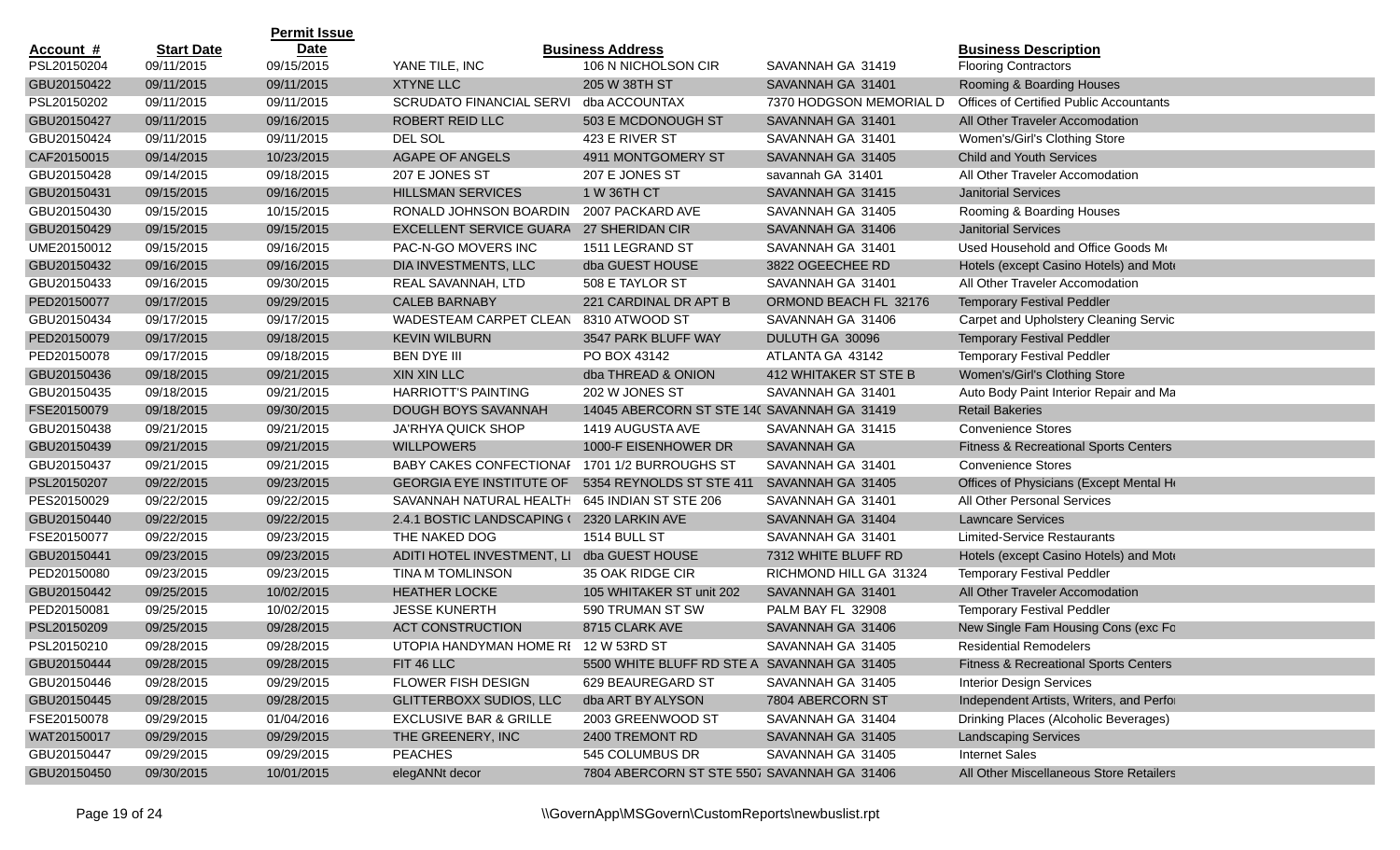|              |                   | <b>Permit Issue</b> |                                         |                                                   |                         |                                            |
|--------------|-------------------|---------------------|-----------------------------------------|---------------------------------------------------|-------------------------|--------------------------------------------|
| Account #    | <b>Start Date</b> | <b>Date</b>         |                                         | <b>Business Address</b>                           |                         | <b>Business Description</b>                |
| PSL20150211  | 09/30/2015        | 09/30/2015          | <b>XSCAPE HAIR STUDIO</b>               | 1940 MILLS B LN                                   | SAVANNAH GA 31405       | <b>Beauty Salons</b>                       |
| PED20150082  | 09/30/2015        | 10/02/2015          | <b>PATRICK BATES</b>                    | 14162 HURRICANE DR                                | BROOKSVILLE FL 34614    | <b>Temporary Festival Peddler</b>          |
| GBU20150449  | 09/30/2015        | 09/30/2015          | I LOVE VAPE, INC                        | dba BLUE SMOKE VAPE SHOF 7804 ABERCORN ST unit 63 |                         | All Other Miscellaneous Store Retailers    |
| October 2015 |                   |                     |                                         |                                                   |                         |                                            |
| PSL20150212  | 10/01/2015        | 10/01/2015          | <b>PLASTER MASTER</b>                   | 605 CRANMAN DR                                    | SAVANNAH GA 31406       | Painting & Wall Covering Contractors       |
| PSL20150220  | 10/01/2015        | 10/21/2015          | <b>PLUMBPRO</b>                         | 2155 BENTON BLVD APT 1420 SAVANNAH GA 31407       |                         | <b>Residential Remodelers</b>              |
| WAT20150019  | 10/01/2015        | 10/01/2015          | LJ'S ULTIMATE DETAIL                    | 3 RYERSON DR                                      | SAVANNAH GA 31419       | <b>Car Washes</b>                          |
| FSE20150081  | 10/02/2015        | 10/05/2015          | TOKYO JAPANESE CAFE INC                 | 11709 LARGO DR unit C                             | SAVANNAH GA 31419       | <b>Limited-Service Restaurants</b>         |
| PSL20150216  | 10/02/2015        | 10/05/2015          | DYNAMIC CHIROPRACTIC, IN                | dba DYNAMIC SPINE & REHAE 1808 ABERCORN ST        |                         | Offices of Chiropractors                   |
| PSL20150214  | 10/02/2015        | 10/05/2015          | LEEWOOD MEDICAL PC                      | 5353 REYNOLDS ST STE 201                          | SAVANNAH GA 31405       | Offices of Physicians (Except Mental He    |
| FSE20150080  | 10/02/2015        | 10/05/2015          | SUDHA, LLC                              | dba LARRY'S GIANT SUBS                            | 7805 ABERCORN ST STE 24 | <b>Full Service Restaurants</b>            |
| CAF20150016  | 10/02/2015        | 10/05/2015          | 4FRONT HEALTHCARE OF SA                 | 7505 WATERS AVE STE F8                            | SAVANNAH GA 31406       | Home Health Care Services                  |
| PSL20150213  | 10/02/2015        | 10/02/2015          | <b>JCLEWIS PEDIATRICS</b>               | 3802 WATERS AVE                                   | SAVANNAH GA 31404       | Offices of Physicians (Except Mental He    |
| PSL20150215  | 10/02/2015        | 10/05/2015          | WARD ARCHITECTURE PC                    | dba WARD ARCHITECTURE & 413 E 34TH ST             |                         | <b>Architectural Services</b>              |
| GBU20150451  | 10/05/2015        | 10/05/2015          | LYNDI J PHOTOGRAPHY, LLC 41 E 55TH ST   |                                                   | SAVANNAH GA 31405       | Photography Studios, Portrait              |
| PED20150083  | 10/06/2015        | 10/06/2015          | ANNISSA ROLAND                          | 107 RED FOX DR                                    | SAVANNAH GA 31419       | <b>Temporary Festival Peddler</b>          |
| GBU20150452  | 10/06/2015        | 10/06/2015          | LIVE LOVE LAUGH                         | 1715 DUNN ST                                      | SAVANNAH GA 31415       | <b>Internet Sales</b>                      |
| GBU20150456  | 10/07/2015        | 10/08/2015          | 912 INSPECTIONS, LLC                    | 25 E 64TH ST                                      | SAVANNAH GA 31405       | <b>Building Inspection Services</b>        |
| PSL20150218  | 10/07/2015        | 10/08/2015          | JT WISEMAN ENTERPRISES, I 336 E 50TH ST |                                                   | SAVANNAH GA 31405       | <b>Finish Carpentry Contractors</b>        |
| GBU20150453  | 10/07/2015        | 10/08/2015          | REVOLUTION YOGA, LLC                    | dba REVOLUTION                                    | 204 W VICTORY DR        | All Other Miscellaneous Schools and In     |
| GBU20150459  | 10/07/2015        | 10/19/2015          | <b>CLAXTON PRINE PROPERTIE:</b>         | 546 E GASTON ST                                   | SAVANNAH GA 31401       | All Other Traveler Accomodation            |
| GBU20150461  | 10/07/2015        | 10/08/2015          | EVENT PHOTOGRAPHY GROU                  | 7804 ABERCORN ST                                  | SAVANNAH GA 31406       | Photography Studios, Portrait              |
| GBU20150457  | 10/07/2015        | 10/07/2015          | BEBO FOOD MART, LLC                     | 4307 LIBERTY PKY                                  | SAVANNAH GA 31405       | <b>Convenience Stores</b>                  |
| GBU20150455  | 10/07/2015        | 10/08/2015          | AZ WIRELESS                             | 722 W OGLETHORPE AVE                              | SAVANNAH GA 31401       | Wireless Telecom Carriers (exc Satellite   |
| GBU20150460  | 10/07/2015        | 10/08/2015          | <b>EVENT PHOTOGRAPHY GROU</b>           | 14045 ABERCORN ST                                 | SAVANNAH GA 31419       | Photography Studios, Portrait              |
| GBU20150462  | 10/09/2015        | 10/09/2015          | ANDRA'S CUSTOM UPHOLSTI                 | 836 E HENRY ST APT E                              | SAVANNAH GA 31401       | Auto Body Paint Interior Repair and Ma     |
| GBU20150463  | 10/09/2015        | 10/09/2015          | <b>ENERGY LIGHTING PRODUCT</b>          | 2700 GREGORY ST STE 220                           | SAVANNAH GA 31401       | Electrical App and Equip, Wiring Supp I    |
| PED20150084  | 10/13/2015        | 10/14/2015          | <b>INVU SALON &amp; BOUTIQUE</b>        | 1106 W 52ND ST                                    | SAVANNAH GA 31405       | <b>Other Direct Selling Establishments</b> |
| GBU20150465  | 10/14/2015        | 10/19/2015          | <b>KRAZY LIFESTYLE ENT</b>              | 2108 E 58TH ST                                    | SAVANNAH GA 31404       | Promoters of Performing Arts, Sports,      |
| FSE20150082  | 10/14/2015        | 10/15/2015          | RUE DE JEAN ASSOCIATES, L               | dba 39 RUE DE JEAN RESTAU 605 W OGLETHORPE AVE    |                         | <b>Full Service Restaurants</b>            |
| GBU20150470  | 10/14/2015        | 10/14/2015          | KNOWLEDGE EXPLOSION TU                  | 11104 LARGO DR                                    | SAVANNAH GA 31419       | Exam Preparation and Tutoring              |
| PSL20150219  | 10/14/2015        | 10/15/2015          | BCG MEDICAL GROUP, LLC                  | 340 EISENHOWER DR STE 12 SAVANNAH GA 31406        |                         | Offices of Physicians (Except Mental He    |
| GBU20150468  | 10/14/2015        | 10/14/2015          | <b>DDM DESIGNS LLC</b>                  | 329 COMMERCIAL DR STE 14( SAVANNAH GA 31406       |                         | <b>Interior Design Services</b>            |
| GBU20150466  | 10/14/2015        | 10/14/2015          | ART'S                                   | 345 BULL ST                                       | SAVANNAH GA 31401       | All Other Miscellaneous Store Retailers    |
| GBU20150471  | 10/14/2015        | 10/14/2015          | LINDA BAKER BOARDING                    | 253 BRITTANY ST unit A&B                          | SAVANNAH GA 31415       | Rooming & Boarding Houses                  |
| GBU20150469  | 10/14/2015        | 10/14/2015          | SOUTHSIDE MOBILE HOME P.                | 10305 MIDDLEGROUND RD                             | SAVANNAH GA 31419       | Lessors of Other Real Estate Property      |
| GBU20150473  | 10/16/2015        | 10/16/2015          | BREAKTHROUGH PROPERTIE 140 LEEFIELD DR  |                                                   | SAVANNAH GA 31419       | Lessors of Other Real Estate Property      |
| GBU20150476  | 10/20/2015        | 10/21/2015          | ADAM & HAIFA LLC                        | dba 9ONE2 WEB DESIGN                              | 12406 MERCY BLVD        | <b>Custom Computer Programming Servic</b>  |
| GBU20150475  | 10/20/2015        | 10/22/2015          | 9one2 TECHNOLOGIES                      | 12406 MERCY BLVD                                  | SAVANNAH GA 31419       | Consumer Electronics Repair and Main       |
| GBU20150474  | 10/20/2015        | 10/20/2015          | LUCKY'S MARKET OF SAVANN                | dba LUCKY'S MARKET                                | 5501 ABERCORN ST        | <b>Grocery Stores</b>                      |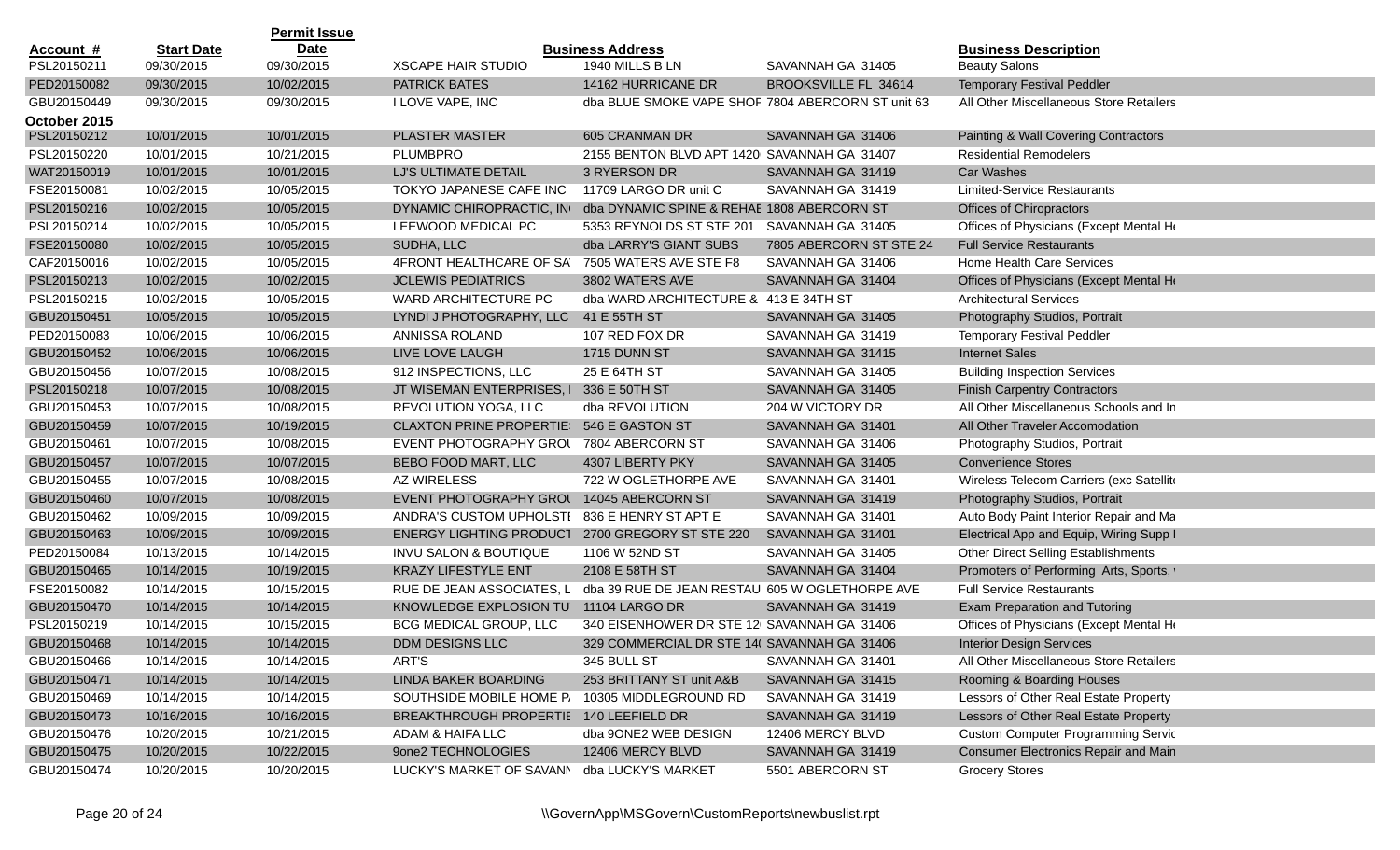|                  |                   | <b>Permit Issue</b> |                                                                      |                                            |                        |                                          |
|------------------|-------------------|---------------------|----------------------------------------------------------------------|--------------------------------------------|------------------------|------------------------------------------|
| <u>Account #</u> | <b>Start Date</b> | <b>Date</b>         |                                                                      | <b>Business Address</b>                    |                        | <b>Business Description</b>              |
| UME20150013      | 10/21/2015        | 10/23/2015          | STUFF STORE OGLETHORPE                                               | 7804 ABERCORN ST unit 148                  | SAVANNAH GA 31406      | <b>Used Merchandise Stores</b>           |
| PSL20150221      | 10/21/2015        | 10/22/2015          | HES ENVIRONMENTAL, INC                                               | 645 INDIAN ST STE 111                      | SAVANNAH GA 31401      | <b>Site Preparation Contractors</b>      |
| GBU20150477      | 10/21/2015        | 10/21/2015          | <b>GO2GIRL OF SAVANNAH</b>                                           | 2201 E 60TH ST                             | SAVANNAH GA 31404      | <b>Janitorial Services</b>               |
| GBU20150479      | 10/22/2015        | 10/23/2015          | WEBB MILITARY MUSEUM                                                 | 411 E YORK ST                              | SAVANNAH GA 31401      | Museums                                  |
| GBU20150484      | 10/23/2015        | 10/23/2015          | <b>XTYNE LLC</b>                                                     | 307 W 34TH ST unit A                       | SAVANNAH GA 31404      | Rooming & Boarding Houses                |
| AMU20150005      | 10/23/2015        | 10/23/2015          | BEYOND THE MOSS                                                      | 103 BRADY ST                               | SAVANNAH GA 31401      | All Other Amusement & Recreation Indu    |
| GBU20150480      | 10/23/2015        | 10/23/2015          | <b>JGJ RENTALS INC</b>                                               | 13203 LARGO DR                             | SAVANNAH GA 31419      | <b>Residential Property Managers</b>     |
| GBU20150482      | 10/23/2015        | 10/23/2015          | THE MOOSE LODGE                                                      | 308 E 31ST ST                              | SAVANNAH GA 31401      | <b>Bed and Breakfast Inns</b>            |
| PSL20150225      | 10/23/2015        | 10/23/2015          | LET IT BLO BLOW DRY BAR                                              | <b>133 DRAYTON ST</b>                      | SAVANNAH GA 31401      | <b>Beauty Salons</b>                     |
| GBU20150483      | 10/23/2015        | 10/23/2015          | <b>XTYNE LLC</b>                                                     | 1407 E 39TH ST unit B                      | SAVANNAH GA 31404      | Rooming & Boarding Houses                |
| PSL20150227      | 10/23/2015        | 10/23/2015          | EMPIRE CONSTRUCTION ASS 6605 ABERCORN ST STE 213 SAVANNAH GA 31405   |                                            |                        | New Single Fam Housing Cons (exc Fo      |
| PSL20150223      | 10/23/2015        | 10/23/2015          | PAUL DANIELS DESIGN                                                  | 103 BRADY ST                               | SAVANNAH GA 31401      | Landscape Architectural Services         |
| PSL20150224      | 10/23/2015        | 10/23/2015          | SPINECENTERSAVANNAH, LL 310 EISENHOWER DR BLDG 1 STE C               |                                            |                        | Offices of Physicians (Except Mental He  |
| PSL20150226      | 10/23/2015        |                     | STUDIO JAY SALON                                                     | 7370 HODGSON MEMORIAL D SAVANNAH GA 31406  |                        | <b>Beauty Salons</b>                     |
| PSL20150228      | 10/27/2015        | 10/28/2015          | SELMA ST STUDENT LIVING L 216 W BROUGHTON ST STE 2 SAVANNAH GA 31401 |                                            |                        | Offices of Real Estate Agents and Brok   |
| GBU20150488      | 10/27/2015        | 10/28/2015          | HOME CARE SOLUTION                                                   | 130 TIBET AVE unit 201                     | SAVANNAH GA 31419      | All Other Miscellaneous Store Retailers  |
| GBU20150487      | 10/27/2015        | 10/28/2015          | INDIQUI EXQUISITELY MADE : 1412 SE 36TH ST                           |                                            | SAVANNAH GA 31404      | <b>Party Planning Service</b>            |
| GBU20150485      | 10/27/2015        | 10/27/2015          | <b>CRANMAN'S SPORTS DYNAS</b>                                        | 502 E RIVER ST                             | <b>SPACE 7 &amp; 8</b> | Gift Novelty & Souvenir Stores           |
| GBU20150486      | 10/27/2015        |                     | <b>GETTY RENTALS</b>                                                 | 524 PRICE ST                               | SAVANNAH GA 31401      | All Other Traveler Accomodation          |
| PSL20150229      | 10/27/2015        | 10/28/2015          | OLD CITY SERVICES                                                    | 2212 LOUISIANA AVE                         | SAVANNAH GA 31404      | Painting & Wall Covering Contractors     |
| GBU20150489      | 10/28/2015        | 10/30/2015          | <b>FREDDIE CHARLES GIDDENS</b>                                       | 914 W 42ND ST                              | SAVANNAH GA 31405      | Rooming & Boarding Houses                |
| GBU20150490      | 10/28/2015        | 10/30/2015          | OLIVE VACA RENTALS                                                   | 12 W TAYLOR ST FL 3                        | SAVANNAH GA 31401      | All Other Traveler Accomodation          |
| PSL20150230      | 10/28/2015        | 10/28/2015          | TRUE FIBER NETWORK                                                   | 1523 BULL ST                               | SAVANNAH GA 31401      | Power & Communication Line & Relater     |
| PSL20150231      | 10/29/2015        | 10/29/2015          | RK ELECTRIC & MAINTENANC 2155 BENTON BLVD APT 3105 SAVANNAH GA 31407 |                                            |                        | Elect Contractors/Oth Wiring Install Cor |
| UME20150014      | 10/29/2015        | 10/29/2015          | A & K ENTERPRIZE                                                     | 2634 EVERGREEN AVE                         | SAVANNAH GA 31404      | <b>Used Merchandise Stores</b>           |
| GBU20150491      | 10/30/2015        | 10/30/2015          | <b>STUNT COPTERS</b>                                                 | 7804 ABERCORN ST                           | SAVANNAH GA 31406      | Hobby, Toy and Game Stores               |
| November 2015    |                   |                     |                                                                      |                                            |                        |                                          |
| FSE20150087      | 11/01/2015        | 11/18/2015          | <b>JASON'S DELI</b>                                                  | 318 MALL BLVD STE 500                      | <b>UNITA</b>           | <b>Limited-Service Restaurants</b>       |
| PSL20150238      | 11/01/2015        | 11/09/2015          | <b>COMMITTED HANDS CARE LL</b>                                       | 6205 ABERCORN ST                           | SAVANNAH GA 31401      | Adminstrative Mgmt and Gen Managen       |
| GBU20150504      | 11/01/2015        | 11/17/2015          | TEMPLE HAIR WEAR SAVANN                                              | 310 E MONTGOMERY CROSS SAVANNAH GA 31406   |                        | Cosmetics, Beauty Supplies, and Perfu    |
| GBU20150492      | 11/02/2015        | 11/03/2015          | 515 E BOLTON ST                                                      | 515 E BOLTON ST                            | SAVANNAH GA 31401      | All Other Traveler Accomodation          |
| GBU20150496      | 11/02/2015        | 11/09/2015          | THIRD EYE NAGA INC                                                   | 104 E BROUGHTON ST                         | SAVANNAH GA 31401      | All Other Miscellaneous Store Retailers  |
| PSL20150232      | 11/03/2015        | 11/04/2015          | <b>SCOTT AND COMPANY</b>                                             | 3213 BULL ST                               | SAVANNAH GA 31405      | <b>Residential Remodelers</b>            |
| GBU20150513      | 11/03/2015        | 11/20/2015          | AUTONATION CHRYSLER DOI 8701 ABERCORN ST                             |                                            | SAVANNAH GA 31406      | New Car Dealers                          |
| GBU20150494      | 11/04/2015        | 11/30/2015          | DO WEISS RENTAL                                                      | 505 E MCDONOUGH ST APT C SAVANNAH GA 31401 |                        | All Other Traveler Accomodation          |
| GBU20150495      | 11/04/2015        | 11/05/2015          | MIKAELA JOY PHOTOGRAPHY                                              | 298 WILLOW POINT CIR                       | SAVANNAH GA 31407      | Independent Artists, Writers, and Perfor |
| PSL20150235      | 11/05/2015        | 11/09/2015          | LONG HEATING & AIR CONDIT 34 ELLWOOD CT STE A                        |                                            | GREENVILLE SC 29607    | Plumbing, Heating, A/C Contractors       |
| PSL20150234      | 11/05/2015        | 11/09/2015          | <b>HEPACO LLC</b>                                                    | 1612 HUDSON ST                             | SAVANNAH GA 31415      | <b>Site Preparation Contractors</b>      |
| PSL20150236      | 11/05/2015        | 11/09/2015          | ROSS INNOVATIVE EMPLOYM 7216 SKIDAWAY RD STE C                       |                                            | SAVANNAH GA 31406      | Other Individual & Family Services       |
| PSL20150237      | 11/05/2015        | 11/06/2015          | THE GANEM GROUP                                                      | 340 EISENHOWER DR BLDG 8 SAVANNAH GA 31406 |                        | Offices of Real Estate Appraisers        |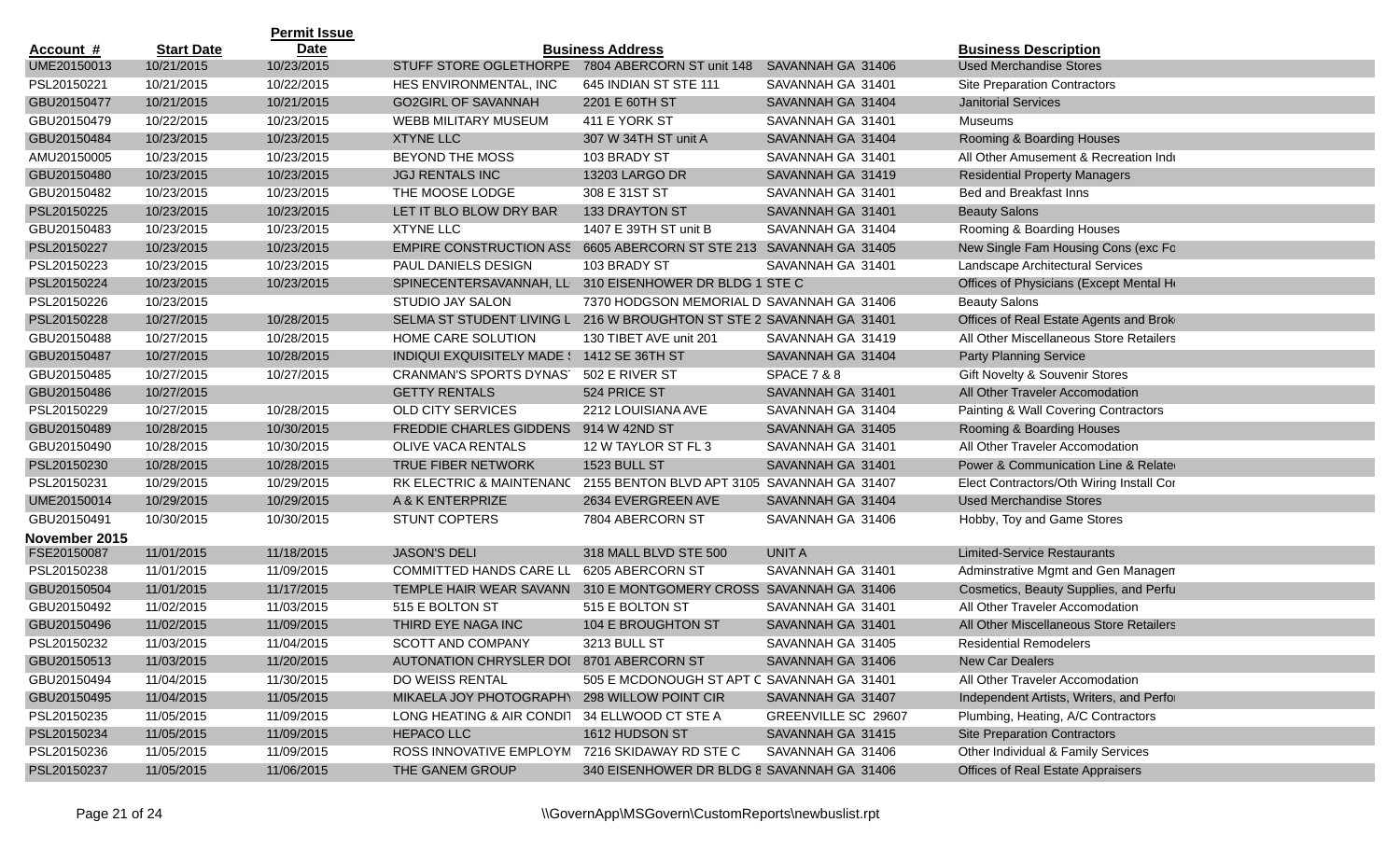|                  |                   | <b>Permit Issue</b> |                                                                       |                                             |                          |                                          |
|------------------|-------------------|---------------------|-----------------------------------------------------------------------|---------------------------------------------|--------------------------|------------------------------------------|
| <u>Account #</u> | <b>Start Date</b> | Date                |                                                                       | <b>Business Address</b>                     |                          | <b>Business Description</b>              |
| WAT20150020      | 11/05/2015        | 11/30/2015          | VANSH HOLDINGS, LLC                                                   | 2004 EISENHOWER DR                          | SAVANNAH GA 31406        | Car Washes                               |
| PSL20150233      | 11/05/2015        | 11/09/2015          | WEST REHAB SERVICES INC                                               | 310 EISENHOWER DR BLDG 7 SAVANNAH GA 31405  |                          | Offices of Phys Occup & Speech Ther &    |
| GBU20150493      | 11/05/2015        | 11/03/2015          | RUDOLPH & ME                                                          | 14045 ABERCORN ST                           | SAVANNAH GA 31419        | All Other Miscellaneous Store Retailers  |
| FSE20150084      | 11/06/2015        | 11/06/2015          | FORSYTH FARMERS' MARKET                                               | dba FARM TRUCK 912                          | 11 W PARK AVE            | Fruit and Vegetable Markets              |
| FSE20150083      | 11/06/2015        | 11/09/2015          | <b>BLAINE MANAGEMENT COMP</b>                                         | dba THE HOWLIN HOUND                        | 6730 WATERS AVE          | <b>Full Service Restaurants</b>          |
| PSL20150239      | 11/09/2015        | 11/09/2015          | JONES TURNKEY PAINTING & 1910 SKIDAWAY RUN APT 35-I SAVANNAH GA 31404 |                                             |                          | <b>Residential Remodelers</b>            |
| PSL20150240      | 11/10/2015        | 11/12/2015          | MASTER ELECTRIC                                                       | 11305 LARGO DR                              | SAVANNAH GA 31419        | Elect Contractors/Oth Wiring Install Cor |
| GBU20150497      | 11/12/2015        | 11/12/2015          | JELINEK CORK GROUP USA L 502 E RIVER ST                               |                                             | SAVANNAH GA 31401        | All Other Miscellaneous Store Retailers  |
| PES20150030      | 11/12/2015        | 11/12/2015          | RED OCEAN TATTOO                                                      | 111 E PRESIDENT ST                          | SAVANNAH GA 31401        | Other Personal Care Services (Baths, s   |
| CAF20150017      | 11/12/2015        | 11/12/2015          | MICKEE'S ACADEMY 2                                                    | 203 TRAVIS ST                               | SAVANNAH GA 31406        | <b>Child Day Care Services</b>           |
| GBU20150498      | 11/13/2015        | 11/16/2015          | KELLY & COMPANY, INC                                                  | 7210 SKIDAWAY RD                            | SAVANNAH GA 31406        | Fine Arts Schools                        |
| PSL20150242      | 11/16/2015        | 11/16/2015          | <b>MEN'S HEALTH MEDICAL</b>                                           | 130 TIBET AVE STE 105                       | SAVANNAH GA 31406        | Offices of Physicians (Except Mental He  |
| GBU20150499      | 11/16/2015        | 11/30/2015          | TGH VACATION RENTALS, LL( 512 MARTIN LUTHER KING JR SAVANNAH GA 31401 |                                             |                          | All Other Traveler Accomodation          |
| FSE20150085      | 11/16/2015        | 11/16/2015          | <b>SISTERS</b>                                                        | 7804 ABERCORN ST FC7                        | SAVANNAH GA 31406        | <b>Limited-Service Restaurants</b>       |
| FSE20150086      | 11/16/2015        | 11/17/2015          | <b>COHEN'S RETREAT</b>                                                | 5715 SKIDAWAY RD                            | SAVANNAH GA 31406        | <b>Full Service Restaurants</b>          |
| GBU20150500      | 11/16/2015        | 11/17/2015          | <b>BROUGHTON MARKET #3</b>                                            | 326 W BAY ST                                | SAVANNAH GA 31401        | <b>Convenience Stores</b>                |
| PED20150085      | 11/17/2015        | 11/18/2015          | ANOTHER RIDE LLC                                                      | 6605 ABERCORN ST STE 114C SAVANNAH GA 31405 |                          | Wholesale Trade Agents And Brokers       |
| PSL20150243      | 11/17/2015        | 11/18/2015          | <b>EXTRACTING BENEATH THE S</b>                                       | 2324 LARKIN AVE                             | SAVANNAH GA 31404        | Adminstrative Mgmt and Gen Managen       |
| GBU20150502      | 11/17/2015        | 11/18/2015          | SKYE DUKE PHOTOGRAPHY   17 RAMSGATE RD                                |                                             | SAVANNAH GA 31419        | Independent Artists, Writers, and Perfor |
| GBU20150501      | 11/17/2015        | 11/23/2015          | DOLLAR TREE #6615                                                     | 800 HABERSHAM ST                            | SAVANNAH GA 31401        | <b>Variety Stores</b>                    |
| GBU20150503      | 11/17/2015        | 11/18/2015          | AZ WIRELESS                                                           | 5415 WHITE BLUFF RD                         | SAVANNAH GA 31405        | Wireless Telecom Carriers (exc Satellite |
| GBU20150506      | 11/18/2015        | 11/18/2015          | AT & T AUTHORIZED RETAILE                                             | 11619 ABERCORN ST                           | SAVANNAH GA 31419        | Wireless Telecom Carriers (exc Satellite |
| GBU20150507      | 11/18/2015        | 12/01/2015          | THE FILE DEPOT OF SAVANN,                                             | 2025 LOUISVILLE RD STE D                    | SAVANNAH GA 31405        | General Warehousing and Storage          |
| GBU20150508      | 11/18/2015        | 11/23/2015          | HOMEWOOD SUITES BY HILT                                               | 5820 WHITE BLUFF RD                         | SAVANNAH GA 31405        | Hotels (except Casino Hotels) and Mote   |
| GBU20150505      | 11/18/2015        | 11/18/2015          | AT & T AUTHORIZED RETAILE                                             | 310 W BROUGHTON ST                          | SAVANNAH GA 31401        | Wireless Telecom Carriers (exc Satellite |
| PSL20150246      | 11/19/2015        | 11/19/2015          | SAVANNAH'S MOST VALUABLI 2009 ASH ST                                  |                                             | SAVANNAH GA 31404        | <b>Barber Shops</b>                      |
| PSL20150247      | 11/19/2015        | 11/20/2015          | <b>EXQUISITE HAIR STUDIO LLC</b>                                      | 115 OGLETHORPE PROFESSI SAVANNAH GA 31406   |                          | <b>Beauty Salons</b>                     |
| GBU20150509      | 11/19/2015        | 11/19/2015          | <b>BLACK LABEL BOUTIQUE</b>                                           | 14045 ABERCORN ST STE 150 SAVANNAH GA 31419 |                          | Women's/Girl's Clothing Store            |
| PSL20150245      | 11/19/2015        | 11/19/2015          | UNIQUELY BEAUTIFUL HAIR S 2115 A E GWINNETT ST                        |                                             | SAVANNAH GA 31404        | <b>Beauty Salons</b>                     |
| FSE20150088      | 11/19/2015        | 11/20/2015          | TANGERINE FUSION & SUSHI 11215 ABERCORN ST                            |                                             | SAVANNAH GA 31419        | <b>Full Service Restaurants</b>          |
| GBU20150510      | 11/19/2015        | 11/19/2015          | <b>SHIV FOOD MART</b>                                                 | 4602 SKIDAWAY RD                            | SAVANNAH GA 31404        | <b>Convenience Stores</b>                |
| PSL20150248      | 11/20/2015        | 11/20/2015          | ST JOSEPH'S MEDICAL GROU                                              | 11700 MERCY BLVD STE 1-A                    | PLAZA D                  | Offices of Physicians (Except Mental He  |
| PED20150087      | 11/20/2015        | 11/30/2015          | <b>JODY HECKE</b>                                                     | 21 LAWTON ST                                | BLUFFTON SC 29910        | <b>Temporary Festival Peddler</b>        |
| CAF20150018      | 11/20/2015        | 11/23/2015          | SAVANNAH HEALTHCARE GRI 741 E 35TH ST                                 |                                             | SAVANNAH GA 31401        | Home Health Care Services                |
| GBU20150511      | 11/20/2015        | 11/23/2015          | ANGELA ERDY DESIGNS                                                   | 736 E 39TH ST                               | SAVANNAH GA 31401        | Independent Artists, Writers, and Perfor |
| PED20150086      | 11/20/2015        | 11/30/2015          | VIRGINIE BELTOISE JOYCE                                               | 2827 TIDEWATER ST                           | FERNANOINA BEACH FL 3903 | <b>Temporary Festival Peddler</b>        |
| PSL20150249      | 11/23/2015        | 11/24/2015          | <b>SUN SPA</b>                                                        | 10510 ABERCORN ST STE A                     | SAVANNAH GA 31419        | Massage Therapist/Masseuse               |
| PED20150088      | 11/23/2015        | 11/24/2015          | HONEY'S THIS AND THAT                                                 | 385 SAND HILLS RD                           | GARNETT SC 29922         | <b>Temporary Festival Peddler</b>        |
| PSL20150250      | 11/24/2015        | 01/04/2016          | PATRIOT SPINE AND SPORTS                                              | 2132 E VICTORY DR                           | SAVANNAH GA 31404        | Offices of Chiropractors                 |
| PED20150089      | 11/24/2015        | 11/24/2015          | ANDREA VICTORICA                                                      | 215 ASHMERE CT                              | TYRONE GA 30290          | <b>Temporary Festival Peddler</b>        |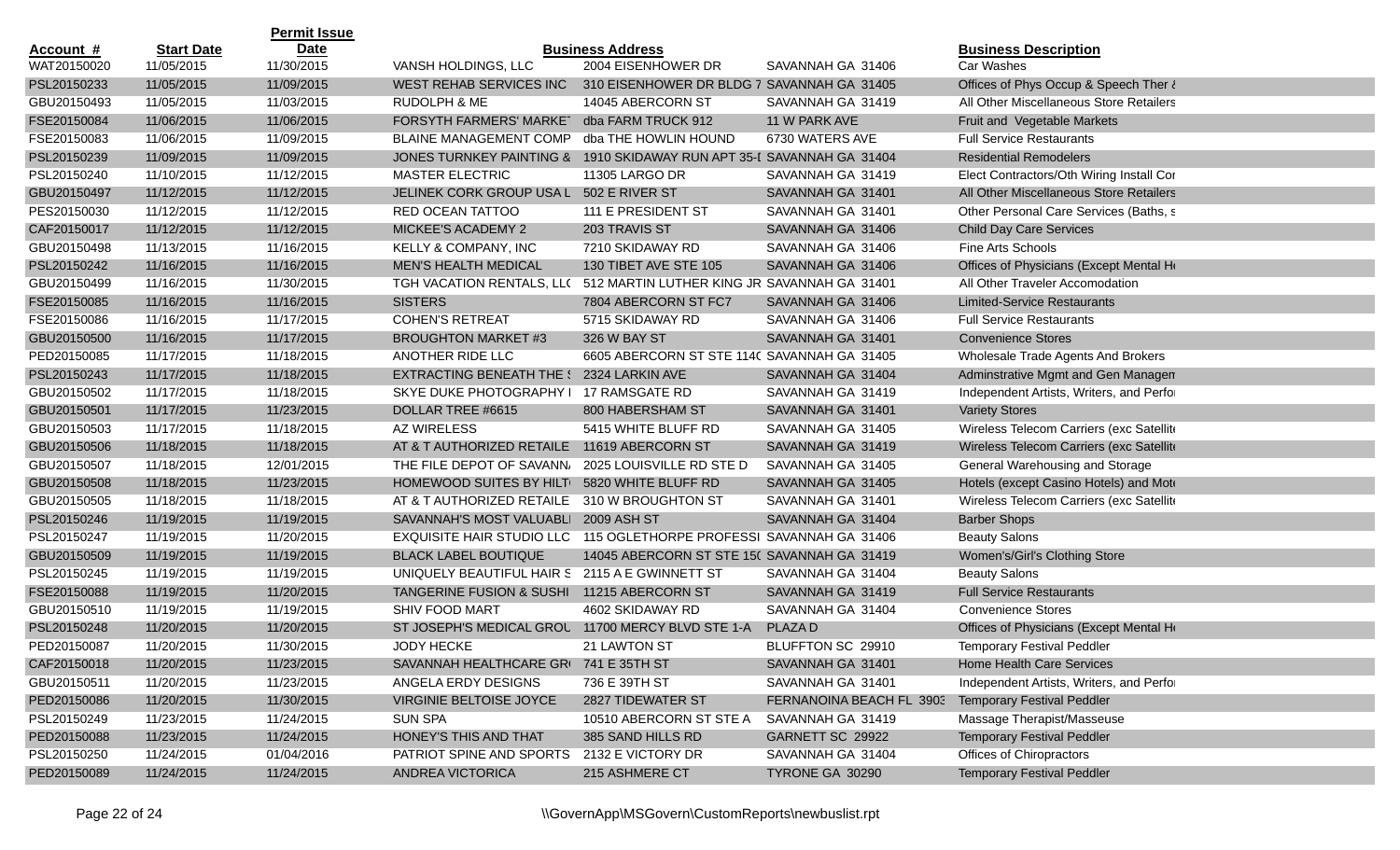|               |                   | <b>Permit Issue</b> |                                             |                                              |                      |                                           |
|---------------|-------------------|---------------------|---------------------------------------------|----------------------------------------------|----------------------|-------------------------------------------|
| Account #     | <b>Start Date</b> | <b>Date</b>         |                                             | <b>Business Address</b>                      |                      | <b>Business Description</b>               |
| GBU20150515   | 11/30/2015        | 12/02/2015          | <b>HARGOBIND CORP</b>                       | 502 W BAY ST                                 | SAVANNAH GA 31401    | Convenience Store w/Gas Station           |
| GBU20150514   | 11/30/2015        | 11/30/2015          | <b>RYAN BASSETT</b>                         | 212 W FACTORS WALK                           | HILTON HEAD SC 29928 | All Other Traveler Accomodation           |
| GBU20150512   | 11/30/2015        | 11/20/2015          | HOMEWOOD SUITES BY HILT 611 E RIVER ST      |                                              | SAVANNAH GA 31401    | Hotels (except Casino Hotels) and Mote    |
| GBU20150517   | 11/30/2015        | 12/02/2015          | <b>MERRY MAIDS</b>                          | 5112 PAULSEN ST STE 109                      | SAVANNAH GA 31404    | <b>Janitorial Services</b>                |
| TRA20150037   | 11/30/2015        | 12/01/2015          | <b>CROSS TRANSPORTING SER'</b>              | 804 TAVERN RD                                | SAVANNAH GA 31419    | <b>Special Needs Transportation</b>       |
| PED20150090   | 11/30/2015        | 11/30/2015          | <b>CLOUD FARROW</b>                         | 5455 CO RD                                   | SAND ROCK AL 35983   | <b>Temporary Festival Peddler</b>         |
| FSE20150089   | 11/30/2015        | 12/17/2015          | AMERICAN DELI                               | 1900 E VICTORY DR STE D15/ SAVANNAH GA 31404 |                      | <b>Limited-Service Restaurants</b>        |
| December 2015 |                   |                     |                                             |                                              |                      |                                           |
| GBU20150516   | 12/01/2015        | 12/02/2015          | <b>STUDIO FERRO</b>                         | 230 W BAY ST                                 | SAVANNAH GA 31401    | Home Improvement Centers                  |
| GBU20150518   | 12/01/2015        | 12/02/2015          | SHOP N GO                                   | 1602 W BAY ST                                | SAVANNAH GA 31415    | <b>Convenience Stores</b>                 |
| GBU20150519   | 12/01/2015        | 12/02/2015          | <b>STOP N SAVE</b>                          | 1210 E DERENNE AVE                           | SAVANNAH GA 31406    | <b>Convenience Stores</b>                 |
| TRA20150038   | 12/02/2015        | 12/03/2015          | WINGS OF LOVE                               | 247 HOLLAND DR APT 103                       | SAVANNAH GA 31419    | <b>Taxi Service</b>                       |
| FSE20150090   | 12/02/2015        | 12/03/2015          | <b>ROCKET FIZZ</b>                          | 7804 ABERCORN ST unit 0024 SAVANNAH GA 31406 |                      | Confectionery and Nut Store               |
| GBU20150524   | 12/02/2015        | 12/09/2015          | COASTAL LOGISTICS INC                       | 31 ATLEY RD unit 1                           | SAVANNAH GA 31408    | General Warehousing and Storage           |
| GBU20150520   | 12/02/2015        | 12/02/2015          | 3436 AUTOBROKERS LLC                        | 6605 ABERCORN ST STE 213E SAVANNAH GA 31405  |                      | Automobile & Other Motor Vehicle Mero     |
| PED20150091   | 12/02/2015        | 12/15/2015          | ANA V JONES                                 | 129 E BERKSHIRE CIR                          | LONGWOOD FL 32779    | <b>Temporary Festival Peddler</b>         |
| GBU20150522   | 12/03/2015        | 12/03/2015          | <b>AZ WIRELESS</b>                          | 409 PENNSYLVANIA AVE                         | SAVANNAH GA 31404    | Wireless Telecom Carriers (exc Satellite  |
| GBU20150523   | 12/03/2015        | 12/03/2015          | THE UPS STORE                               | 2126 E VICTORY DR                            | SAVANNAH GA 31404    | <b>Document Preparation Services</b>      |
| GBU20150521   | 12/03/2015        | 12/03/2015          | <b>AZ WIRELESS</b>                          | 219 W 59TH ST                                | SAVANNAH GA 31405    | Wireless Telecom Carriers (exc Satellite  |
| PSL20150252   | 12/08/2015        | 12/11/2015          | MEMORIAL SAVANNAH CARDI                     | 101 W MULBERRY STE 100                       | SAVANNAH GA 31407    | Offices of Physicians (Except Mental He   |
| GBU20150531   | 12/08/2015        | 12/11/2015          | <b>CUTCO CUTLERY</b>                        | 7804 ABERCORN ST                             | SAVANNAH GA 31406    | All Other Miscellaneous Store Retailers   |
| GBU20150525   | 12/08/2015        | 12/08/2015          | SAVANNAH SUNGLASSES                         | 502 E RIVER ST                               | SAVANNAH GA 31401    | All Other Miscellaneous Store Retailers   |
| GBU20150526   | 12/08/2015        | 12/08/2015          | <b>THREADS</b>                              | 7035 HODGSON MEMORIAL D SAVANNAH GA 31406    |                      | Other Personal and Household Goods        |
| FSE20150091   | 12/08/2015        | 12/08/2015          | SAVANNAH COFFEE ROASTEI                     | 200 W OGLETHORPE AVE                         | SAVANNAH GA 31401    | <b>Full Service Restaurants</b>           |
| PSL20150251   | 12/09/2015        | 12/09/2015          | <b>TRIBE</b>                                | 123 E LIBERTY ST                             | SAVANNAH GA 31401    | <b>Beauty Salons</b>                      |
| GBU20150528   | 12/09/2015        | 12/09/2015          | <b>LSM PARTNERS LLC</b>                     | 5 WHITAKER ST STE 305 E                      | SAVANNAH GA 31401    | <b>Marketing Consulting Services</b>      |
| GBU20150529   | 12/09/2015        | 12/09/2015          | THE TACTICAL FEMALE                         | 1103 LOUISVILLE RD                           | SAVANNAH GA 31415    | <b>Internet Sales</b>                     |
| GBU20150527   | 12/09/2015        | 12/15/2015          | <b>GEORGE FULLER</b>                        | 216 E DUFFY ST                               | SAVANNAH GA 31401    | All Other Traveler Accomodation           |
| GBU20150530   | 12/09/2015        | 12/09/2015          | PARK AVENUE MANOR                           | 107-109 W PARK AVE                           | SAVANNAH GA 31401    | <b>Bed and Breakfast Inns</b>             |
| GBU20150532   | 12/10/2015        | 12/11/2015          | <b>DIVISION SPORTS</b>                      | 14045 ABERCORN ST                            | SAVANNAH GA 31419    | All Other Miscellaneous Store Retailers   |
| GBU20150534   | 12/10/2015        | 12/11/2015          | BLU JOHN OF SAVANNAH INC                    | 289 F TELFAIR RD                             | SAVANNAH GA 31415    | Septic Tank and Related Services          |
| GBU20150535   | 12/10/2015        | 12/11/2015          | <b>DISCOUNT CORNER 4</b>                    | 902 PENNSYLVANIA AVE                         | SAVANNAH GA 31404    | Convenience Store w/Gas Station           |
| GBU20150533   | 12/10/2015        | 12/11/2015          | VECTRUS SYSTEMS CORPOF 100 W OGLETHORPE AVE |                                              | SAVANNAH GA 31401    | All Other Professional, Scientific, and T |
| GBU20150536   | 12/10/2015        | 12/11/2015          | <b>ENVISION AVIATION</b>                    | 704 ABERCORN ST                              | SAVANNAH GA 31401    | <b>Graphic Design Services</b>            |
| FSE20150092   | 12/10/2015        | 12/11/2015          | AQUA VITAE LOUNGE                           | 719 E 65TH ST                                | SAVANNAH GA 31405    | Drinking Places (Alcoholic Beverages)     |
| GBU20150537   | 12/10/2015        | 12/10/2015          | <b>CAMP DAVID</b>                           | 1706 MONTGOMERY ST                           | SAVANNAH GA 31405    | Lessors of Non-Residential Bldgs exc M    |
| PSL20150254   | 12/11/2015        | 12/11/2015          | <b>I &amp; E PREMIUM PAINTING</b>           | 101 COURTLAND DR                             | SAVANNAH GA 31419    | Painting & Wall Covering Contractors      |
| PSL20150253   | 12/11/2015        | 12/11/2015          | JAMES HAYSLIP CUSTOM CO                     | 136 BURBANK BLVD                             | SAVANNAH GA 31419    | <b>Finish Carpentry Contractors</b>       |
| TRA20150039   | 12/14/2015        | 12/15/2015          | <b>STACK ABOVE</b>                          | 327 EUGENE ST                                | SAVANNAH GA 31406    | General Freight Trucking, Long-Distanc    |
| FSE20150093   | 12/15/2015        | 12/15/2015          | SARAH JANE'S KITCHEN                        | 14045 ABERCORN ST unit 251 SAVANNAH GA 31419 |                      | <b>Full Service Restaurants</b>           |